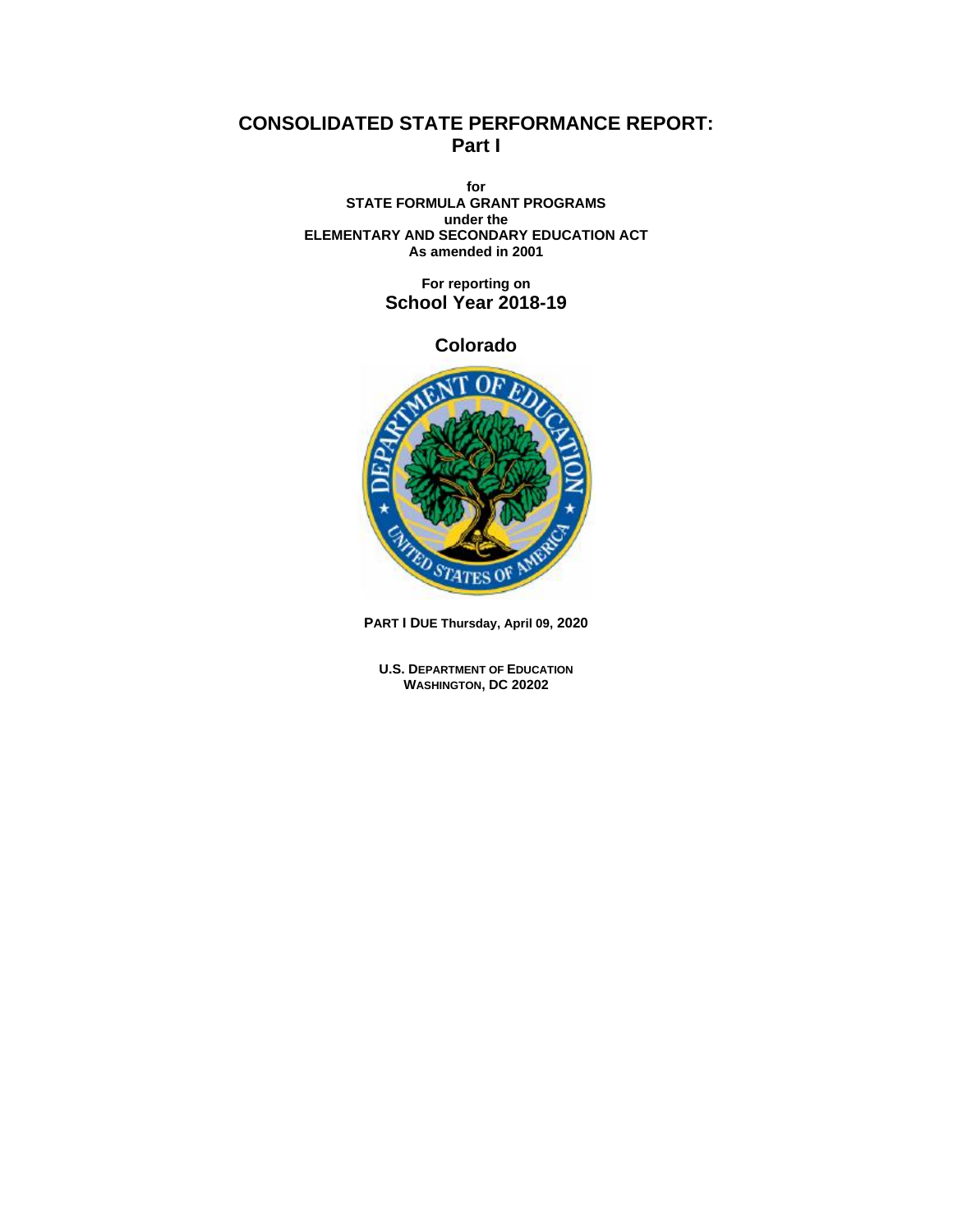### **INTRODUCTION**

The Consolidated State Performance Report (CSPR) is the required annual reporting tool for each State, the Bureau of Indian Education, District of Columbia, and Puerto Rico as authorized under Section 8303<sup>1</sup> of the *Elementary and Secondary Education Act (ESEA)*, as amended by the *Every Student Succeeds Act of 2015(ESSA)*<sup>2</sup> .

#### **Paperwork Burden Statement**

According to the Paperwork Reduction Act of 1995, no persons are required to respond to a collection of information unless such collection displays a valid OMB control number. The valid OMB control number for this information collection is 1810-0724. The time required to complete this information collection is estimated to average 35.00 hours per response, including the time to review instructions, search existing data resources, gather the data needed, and complete and review the information collection. The obligation to respond to this collection is required to obtain or retain a benefit under the Elementary and Secondary Education Act (ESEA), as amended by the Every Student Succeeds Act (ESSA). If you have any comments concerning the accuracy of the time estimate(s) or suggestions for improving this form, please write to: U.S. Department of Education, Washington, D.C. 20202-4537. If you have comments or concerns regarding the status of your individual submission of this form, write directly to: Office of Elementary and Secondary Education, U.S. Department of Education, 400 Maryland Avenue, S.W., Washington, D.C. 20202.

<sup>&</sup>lt;sup>1</sup> SEC.8303. Consolidated Reporting – (a) In general: In order to simplify reporting requirements and reduce reporting burdens, the Secretary shall establish procedures and criteria under which a State educational agency, in consultation with the Governor of the State, may submit a consolidated State annual report. (b) Contents: The report shall contain information about the programs included in the report, including the performance of the State under those programs, and other matters as the Secretary determines are necessary, such as monitoring activities. (c) Replacement: The report shall replace separate individual annual reports for the programs included in the consolidated State annual report.

<sup>&</sup>lt;sup>2</sup> All citations to the ESEA in this document are to the ESEA, as amended by the ESSA.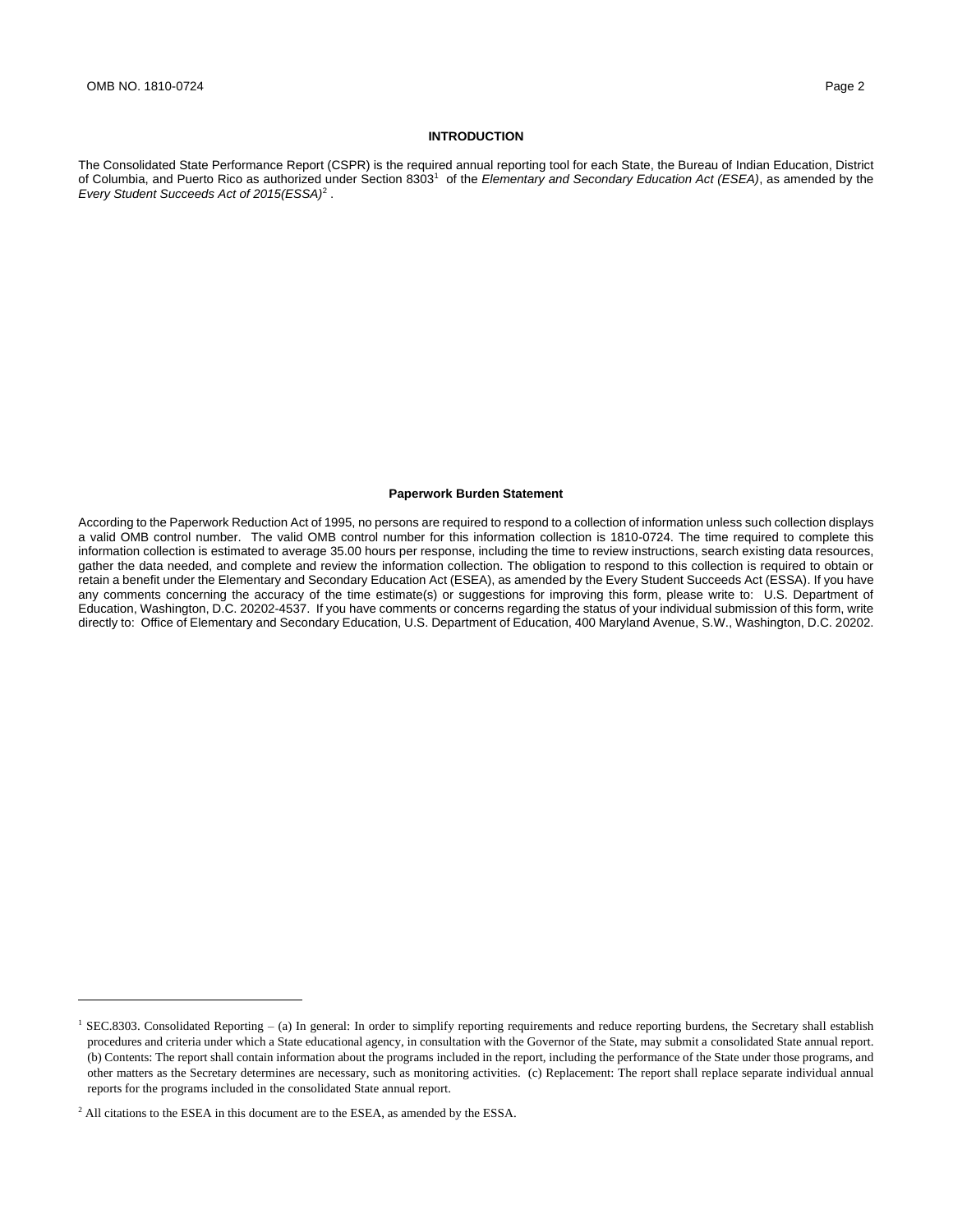OMB Number: 1810-0724 Expiration Date: 10/31/2022

Consolidated State Performance Report For State Formula Grant Programs under the Elementary And Secondary Education Act as amended in 2001

#### **Check the one that indicates the report you are submitting:** [X] Part I, 2018-19 [ ] Part II, 2018-19

**Name of State Education Agency (SEA) Submitting This Report:** Colorado Department of Education

### **Address:**

**Person to contact about this report:**

**Name:**  Nazanin Mohajeri-Nelson **Telephone:**  303.866.6205 **Fax:**  n/a **e-mail:**  mohajeri-nelson\_n@cde.state.co.us

**Name of Authorizing State Official: (Print or Type):** Nazanin Mohajeri-Nelson

**Submitted Date and Time:**

**05/07/20 3:13:37 PM**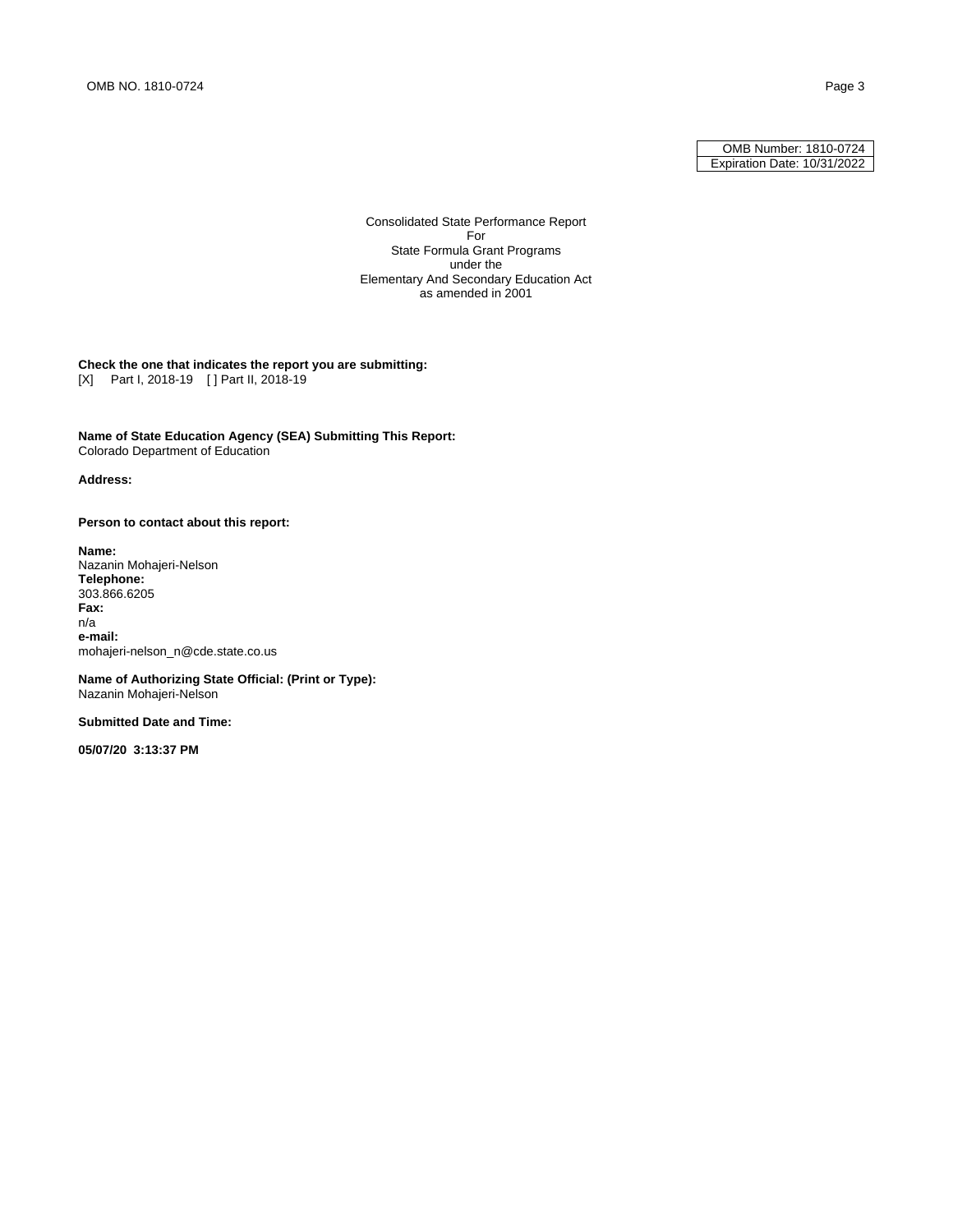## **1.1 GENERAL INFORMATION**

This section collects data on State's Annual State Report Cards required under Section 1111(h)(1)(A) of the *ESEA*.

#### **State Report Cards**   $1.1.1$

| Provide the url for your State's publicly posted Annual State Report | http://www.cde.state.co.us/fedprograms/statereportcard |
|----------------------------------------------------------------------|--------------------------------------------------------|
| Card required under Section 1111(h)(1)(A) of the ESEA.               |                                                        |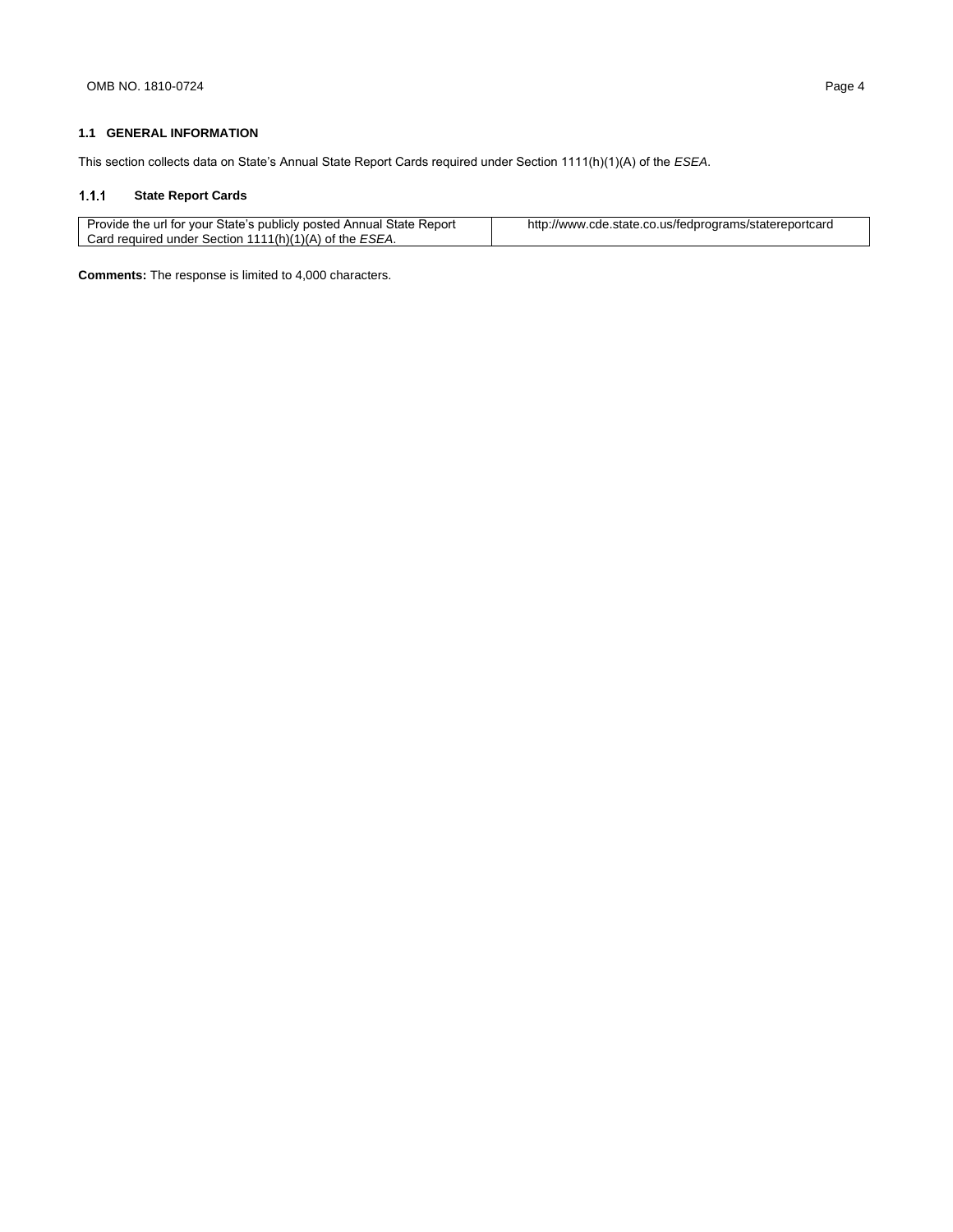#### **1.2 STUDENT ACADEMIC ACHIEVEMENT AND PARTICIPATION IN STATE ASSESSMENTS**

This section collects data on student academic achievement and participation in the State assessments.

**Note:** States are not required to report these data by the racial/ethnic groups shown in the table below; instead, they are required to report these data by the major racial and ethnic groups that align with their accountability system.

#### $1.2.1$ **Academic Achievement and Participation in Mathematics Assessment**

In the table below, provide information on the achievement and participation of students on the mathematics assessments required under Section 1111(b)(2) of the *ESEA* by reporting on: the number of students enrolled during the State's testing window, the number of students who participated in the mathematics assessment, the number of students who took the mathematics assessment and received a valid score, and the number of students who scored at or above proficient. The percentage of students who participated in the assessment and the percentage of students scoring at or above proficient will be calculated automatically.

The student group "children with disabilities (*IDEA*)" includes children with disabilities, as defined under the *Individuals with Disabilities Education Act* (IDEA), who participated in the regular assessments with or without accommodations and alternate assessments. Do not include former children with disabilities (*IDEA*). Do not include students only covered under Section 504 of the *Rehabilitation Act of 1973*.

The student group "English learners" should include recently arrived students who are identified as English Learners (ELs) and who have attended schools in the U.S. for less than 12 months. Do not include former ELs (i.e., those who exited EL status prior to the testing window within the past four years).

This table is repeated for each of grades three through eight and once for high school.

|                                                        | # Students      | # Students    | Percentage of<br><b>Students</b> | # Students<br>who Received<br>a Valid Score<br>and for Whom<br>a Proficiency<br>Level was | # Students<br>Scoring at or<br>Above | Percentage of<br><b>Students Scoring</b><br>at or Above |
|--------------------------------------------------------|-----------------|---------------|----------------------------------|-------------------------------------------------------------------------------------------|--------------------------------------|---------------------------------------------------------|
| Grade 3                                                | <b>Enrolled</b> | Participating | Participating                    | Assigned                                                                                  | <b>Proficient</b>                    | <b>Proficient</b>                                       |
| All students                                           | 65,065          | 63,110        | 97.00%                           | 63,110                                                                                    | 25.752                               | 40.80%                                                  |
| American Indian<br>or Alaska Native                    | 450             | 427           | 94.89%                           | 427                                                                                       | 94                                   | 22.01%                                                  |
| Asian or Pacific<br>Islander                           | 2,121           | 2,076         | 97.88%                           | 2,076                                                                                     | 1,221                                | 58.82%                                                  |
| Asian                                                  | 1,958           | 1,914         | 97.75%                           | 1,914                                                                                     | 1,166                                | 60.92%                                                  |
| Native Hawaiian<br>or other Pacific<br><b>Islander</b> | 163             | 162           | 99.39%                           | 162                                                                                       | 55                                   | 33.95%                                                  |
| <b>Black or African</b><br>American                    | 2,984           | 2,893         | 96.95%                           | 2,893                                                                                     | 698                                  | 24.13%                                                  |
| Hispanic or Latino                                     | 22.147          | 21,678        | 97.88%                           | 21,678                                                                                    | 5.547                                | 25.59%                                                  |
| White                                                  | 34.191          | 32.956        | 96.39%                           | 32.956                                                                                    | 16.785                               | 50.93%                                                  |
| Two or more<br>races                                   | 3,165           | 3,076         | 97.19%                           | 3,076                                                                                     | 1,406                                | 45.71%                                                  |
| Children with<br>disabilities (IDEA)                   | 8,259           | 7,513         | 90.97%                           | 7,513                                                                                     | 1,008                                | 13.42%                                                  |
| English learners                                       | 10,884          | 10.695        | 98.26%                           | 10.695                                                                                    | 2,012                                | 18.81%                                                  |
| Economically<br>disadvantaged<br>students              | 28,721          | 27,984        | 97.43%                           | 27,984                                                                                    | 6,831                                | 24.41%                                                  |
| Children in foster<br>care                             | 210             | 195           | 92.86%                           | 195                                                                                       | 25                                   | 12.82%                                                  |
| Children who are<br>homeless                           | 1.215           | 1.177         | 96.87%                           | 1.177                                                                                     | 200                                  | 16.99%                                                  |
| Migratory<br>students                                  | 241             | 234           | 97.10%                           | 234                                                                                       | 34                                   | 14.53%                                                  |
| Military<br>connected<br>students                      | 1.381           | 1,326         | 96.02%                           | 1,326                                                                                     | 644                                  | 48.57%                                                  |
| Male                                                   | 33,321          | 32,183        | 96.58%                           | 32,183                                                                                    | 13,591                               | 42.23%                                                  |
| Female                                                 | 31.741          | 30.927        | 97.44%                           | 30.927                                                                                    | 12.161                               | 39.32%                                                  |

| 1.2.1.1 |  | Academic Achievement and Participation in Mathematics Assessment – Grade 3 |                               |
|---------|--|----------------------------------------------------------------------------|-------------------------------|
|         |  |                                                                            | $H$ Counter to $\overline{H}$ |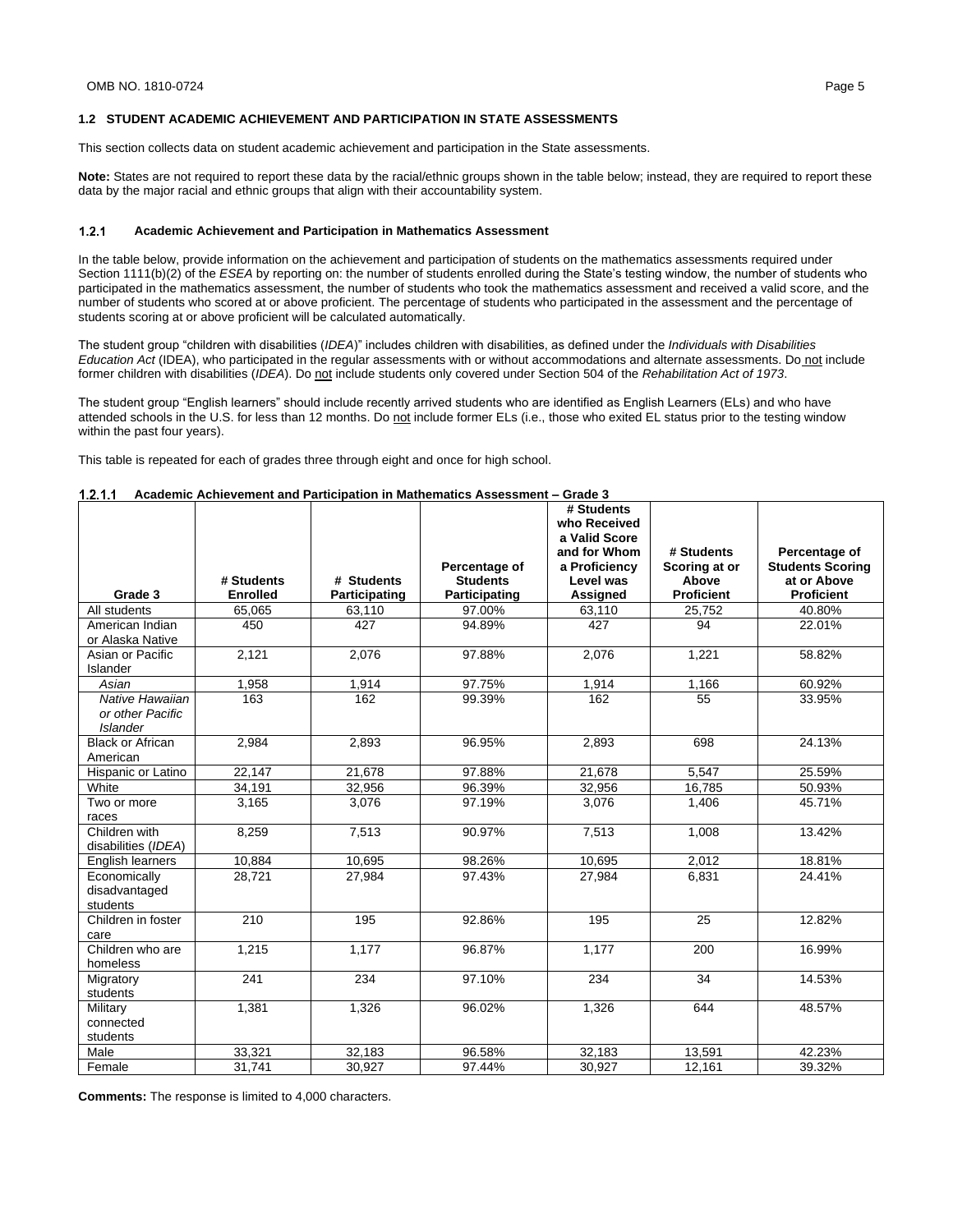## OMB NO. 1810-0724 Page 6

Discrepancies around the sum of male/female students or ethnic/racial groups not equaling the total number of students exactly is due to occasional failures to mark gender or race/ethnicity on the test form.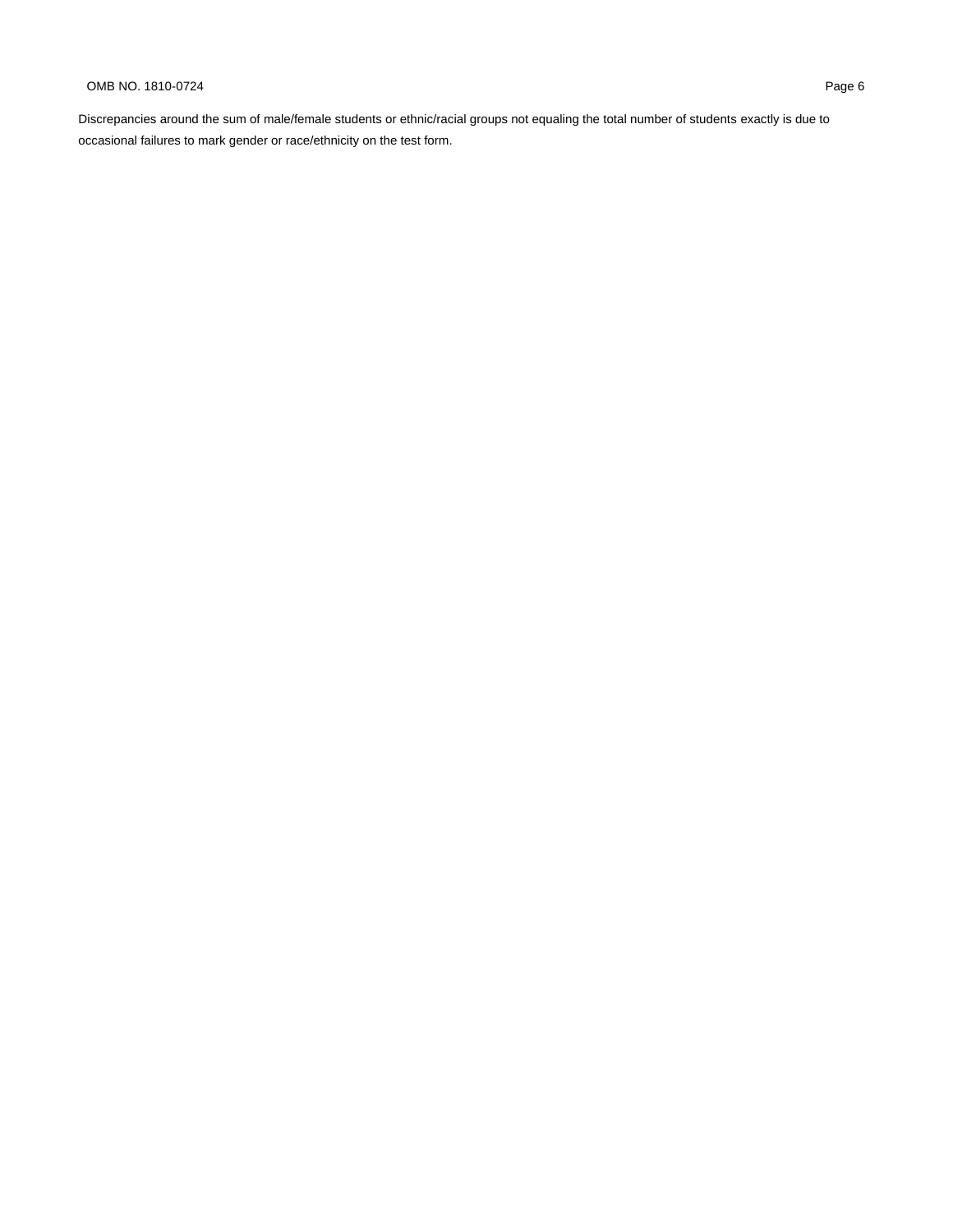| a Valid Score<br>and for Whom<br>Percentage of<br># Students<br>Percentage of<br>a Proficiency<br>Scoring at or<br><b>Students Scoring</b><br># Students<br># Students<br><b>Students</b><br>Above<br>at or Above<br>Level was<br><b>Proficient</b><br><b>Enrolled</b><br>Participating<br><b>Proficient</b><br>Grade 4<br>Participating<br><b>Assigned</b><br>33.54%<br>All students<br>67,205<br>96.77%<br>65,037<br>21,812<br>65,037<br>441<br>424<br>424<br>72<br>American Indian<br>96.15%<br>16.98%<br>or Alaska Native |  |  | # Students<br>who Received |  |
|-------------------------------------------------------------------------------------------------------------------------------------------------------------------------------------------------------------------------------------------------------------------------------------------------------------------------------------------------------------------------------------------------------------------------------------------------------------------------------------------------------------------------------|--|--|----------------------------|--|
|                                                                                                                                                                                                                                                                                                                                                                                                                                                                                                                               |  |  |                            |  |
|                                                                                                                                                                                                                                                                                                                                                                                                                                                                                                                               |  |  |                            |  |
|                                                                                                                                                                                                                                                                                                                                                                                                                                                                                                                               |  |  |                            |  |
|                                                                                                                                                                                                                                                                                                                                                                                                                                                                                                                               |  |  |                            |  |
|                                                                                                                                                                                                                                                                                                                                                                                                                                                                                                                               |  |  |                            |  |
|                                                                                                                                                                                                                                                                                                                                                                                                                                                                                                                               |  |  |                            |  |
|                                                                                                                                                                                                                                                                                                                                                                                                                                                                                                                               |  |  |                            |  |
|                                                                                                                                                                                                                                                                                                                                                                                                                                                                                                                               |  |  |                            |  |
| Asian or Pacific<br>2,186<br>2,142<br>97.99%<br>2,142<br>1,125<br>52.52%                                                                                                                                                                                                                                                                                                                                                                                                                                                      |  |  |                            |  |
| Islander                                                                                                                                                                                                                                                                                                                                                                                                                                                                                                                      |  |  |                            |  |
| 2,010<br>1,971<br>98.06%<br>1,971<br>1,081<br>54.85%<br>Asian                                                                                                                                                                                                                                                                                                                                                                                                                                                                 |  |  |                            |  |
| Native Hawaiian<br>176<br>171<br>97.16%<br>171<br>44<br>25.73%                                                                                                                                                                                                                                                                                                                                                                                                                                                                |  |  |                            |  |
| or other Pacific<br><b>Islander</b>                                                                                                                                                                                                                                                                                                                                                                                                                                                                                           |  |  |                            |  |
| <b>Black or African</b><br>3.101<br>3,022<br>97.45%<br>3,022<br>18.17%<br>549                                                                                                                                                                                                                                                                                                                                                                                                                                                 |  |  |                            |  |
| American                                                                                                                                                                                                                                                                                                                                                                                                                                                                                                                      |  |  |                            |  |
| 23.363<br>22.854<br>97.82%<br>22.854<br>4.223<br>18.48%<br>Hispanic or Latino                                                                                                                                                                                                                                                                                                                                                                                                                                                 |  |  |                            |  |
| White<br>35,076<br>33,657<br>95.95%<br>33,657<br>14,704<br>43.69%                                                                                                                                                                                                                                                                                                                                                                                                                                                             |  |  |                            |  |
| 1,137<br>Two or more<br>3,029<br>2,929<br>96.70%<br>2,929<br>38.82%                                                                                                                                                                                                                                                                                                                                                                                                                                                           |  |  |                            |  |
| races                                                                                                                                                                                                                                                                                                                                                                                                                                                                                                                         |  |  |                            |  |
| Children with<br>7.939<br>91.67%<br>761<br>9.59%<br>8.660<br>7.939                                                                                                                                                                                                                                                                                                                                                                                                                                                            |  |  |                            |  |
| disabilities (IDEA)                                                                                                                                                                                                                                                                                                                                                                                                                                                                                                           |  |  |                            |  |
| 9.877<br>9.704<br>9.704<br>866<br>8.92%<br>98.25%<br>English learners                                                                                                                                                                                                                                                                                                                                                                                                                                                         |  |  |                            |  |
| 17.68%<br>28,854<br>97.33%<br>28,854<br>5,101<br>Economically<br>29,647                                                                                                                                                                                                                                                                                                                                                                                                                                                       |  |  |                            |  |
| disadvantaged                                                                                                                                                                                                                                                                                                                                                                                                                                                                                                                 |  |  |                            |  |
| students                                                                                                                                                                                                                                                                                                                                                                                                                                                                                                                      |  |  |                            |  |
| Children in foster<br>220<br>214<br>97.27%<br>214<br>21<br>9.81%                                                                                                                                                                                                                                                                                                                                                                                                                                                              |  |  |                            |  |
| care                                                                                                                                                                                                                                                                                                                                                                                                                                                                                                                          |  |  |                            |  |
| Children who are<br>1,187<br>1,187<br>1,225<br>96.90%<br>141<br>11.88%                                                                                                                                                                                                                                                                                                                                                                                                                                                        |  |  |                            |  |
| homeless                                                                                                                                                                                                                                                                                                                                                                                                                                                                                                                      |  |  |                            |  |
| $\overline{21}$<br>242<br>232<br>95.87%<br>232<br>9.05%<br>Migratory                                                                                                                                                                                                                                                                                                                                                                                                                                                          |  |  |                            |  |
| students<br>1,317<br>Military<br>1,360<br>1,317<br>566<br>96.84%<br>42.98%                                                                                                                                                                                                                                                                                                                                                                                                                                                    |  |  |                            |  |
| connected                                                                                                                                                                                                                                                                                                                                                                                                                                                                                                                     |  |  |                            |  |
| students                                                                                                                                                                                                                                                                                                                                                                                                                                                                                                                      |  |  |                            |  |
| 35.83%<br>Male<br>34,656<br>33,483<br>96.62%<br>33,483<br>11,998                                                                                                                                                                                                                                                                                                                                                                                                                                                              |  |  |                            |  |
| 31,554<br>32,548<br>31,554<br>9,814<br>31.10%<br>96.95%<br>Female                                                                                                                                                                                                                                                                                                                                                                                                                                                             |  |  |                            |  |

**Comments:** The response is limited to 4,000 characters.

Discrepancies around the sum of male/female students or ethnic/racial groups not equaling the total number of students exactly is due to occasional failures to mark gender or race/ethnicity on the test form.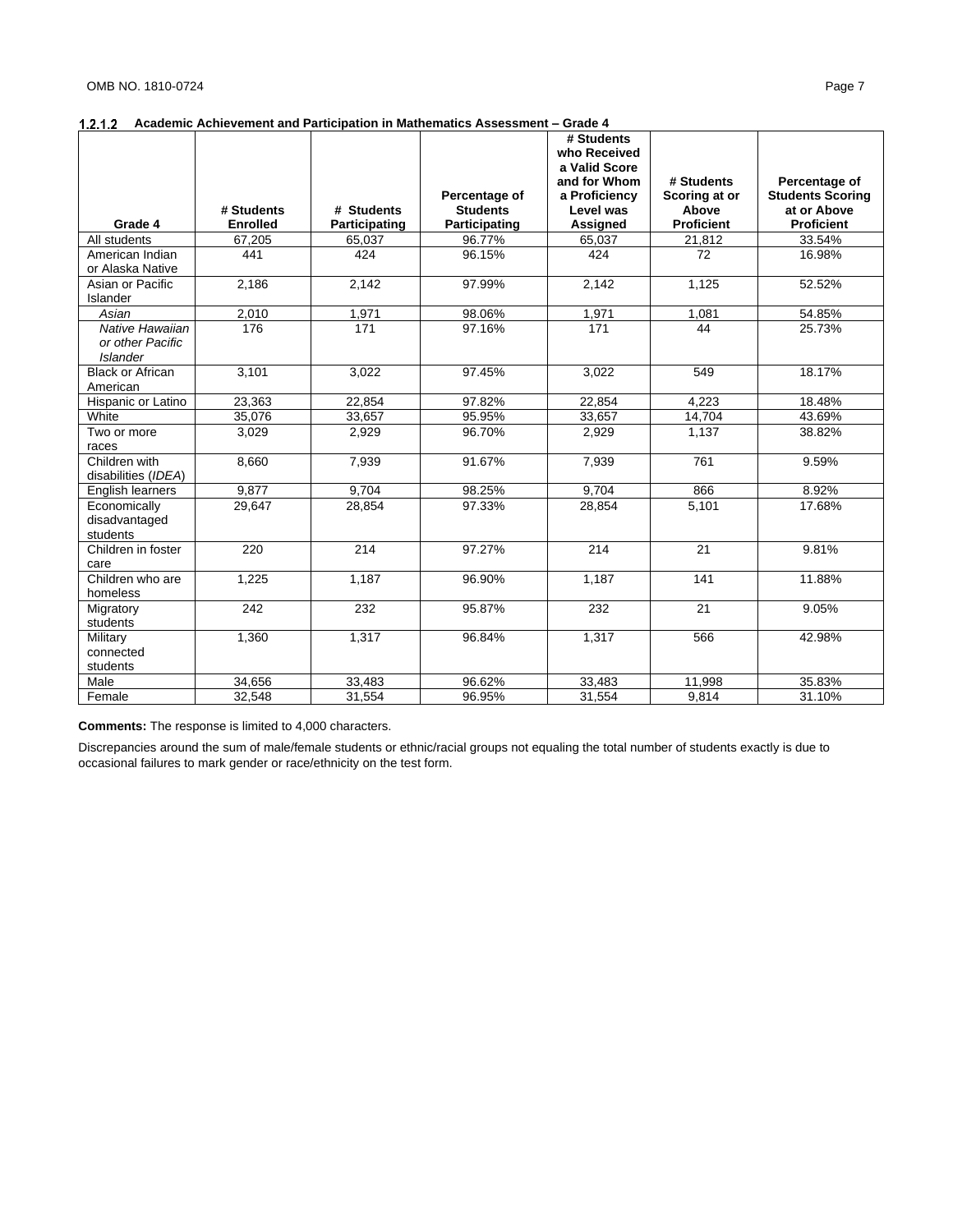|                                |                 |               |                 | # Students                    |                   |                         |
|--------------------------------|-----------------|---------------|-----------------|-------------------------------|-------------------|-------------------------|
|                                |                 |               |                 | who Received<br>a Valid Score |                   |                         |
|                                |                 |               |                 | and for Whom                  | # Students        | Percentage of           |
|                                |                 |               | Percentage of   | a Proficiency                 | Scoring at or     | <b>Students Scoring</b> |
|                                | # Students      | # Students    | <b>Students</b> | Level was                     | Above             | at or Above             |
| Grade 5                        | <b>Enrolled</b> | Participating | Participating   | <b>Assigned</b>               | <b>Proficient</b> | <b>Proficient</b>       |
| All students                   | 68.977          | 66,460        | 96.35%          | 66,460                        | 23,592            | 35.50%                  |
| American Indian                | 469             | 442           | 94.24%          | 442                           | 93                | 21.04%                  |
| or Alaska Native               |                 |               |                 |                               |                   |                         |
| Asian or Pacific               | 2,290           | 2,247         | 98.12%          | 2.247                         | 1.251             | 55.67%                  |
| Islander                       |                 |               |                 |                               |                   |                         |
| Asian<br>Native Hawaiian       | 2,103           | 2,065         | 98.19%          | 2,065                         | 1,191             | 57.68%                  |
| or other Pacific               | 187             | 182           | 97.33%          | 182                           | 60                | 32.97%                  |
| <b>Islander</b>                |                 |               |                 |                               |                   |                         |
| <b>Black or African</b>        | 3.122           | 3.025         | 96.89%          | 3,025                         | 583               | 19.27%                  |
| American                       |                 |               |                 |                               |                   |                         |
| Hispanic or Latino             | 24.029          | 23,454        | 97.61%          | 23,454                        | 4.735             | 20.19%                  |
| White                          | 35,858          | 34,205        | 95.39%          | 34,205                        | 15,682            | 45.85%                  |
| Two or more                    | 3,206           | 3,084         | 96.19%          | 3,084                         | 1,248             | 40.47%                  |
| races                          |                 |               |                 |                               |                   |                         |
| Children with                  | 8.866           | 8.100         | 91.36%          | 8.100                         | 622               | 7.68%                   |
| disabilities (IDEA)            |                 |               |                 |                               |                   |                         |
| English learners               | 8.510           | 8.351         | 98.13%          | 8.351                         | 675               | 8.08%                   |
| Economically                   | 30,266          | 29,399        | 97.14%          | 29,399                        | 5,712             | 19.43%                  |
| disadvantaged                  |                 |               |                 |                               |                   |                         |
| students<br>Children in foster | 202             | 192           | 95.05%          | 192                           | 21                | 10.94%                  |
| care                           |                 |               |                 |                               |                   |                         |
| Children who are               | 1,263           | 1,213         | 96.04%          | 1,213                         | 160               | 13.19%                  |
| homeless                       |                 |               |                 |                               |                   |                         |
| Migratory                      | 219             | 210           | 95.89%          | 210                           | 21                | 10.00%                  |
| students                       |                 |               |                 |                               |                   |                         |
| Military                       | 1,316           | 1,267         | 96.28%          | 1,267                         | 547               | 43.17%                  |
| connected                      |                 |               |                 |                               |                   |                         |
| students                       |                 |               |                 |                               |                   |                         |
| Male                           | 35,643          | 34,253        | 96.10%          | 34,253                        | 12,687            | 37.04%                  |
| Female                         | 33,329          | 32,207        | 96.63%          | 32,207                        | 10,905            | 33.86%                  |

**Comments:** The response is limited to 4,000 characters.

Discrepancies around the sum of male/female students or ethnic/racial groups not equaling the total number of students exactly is due to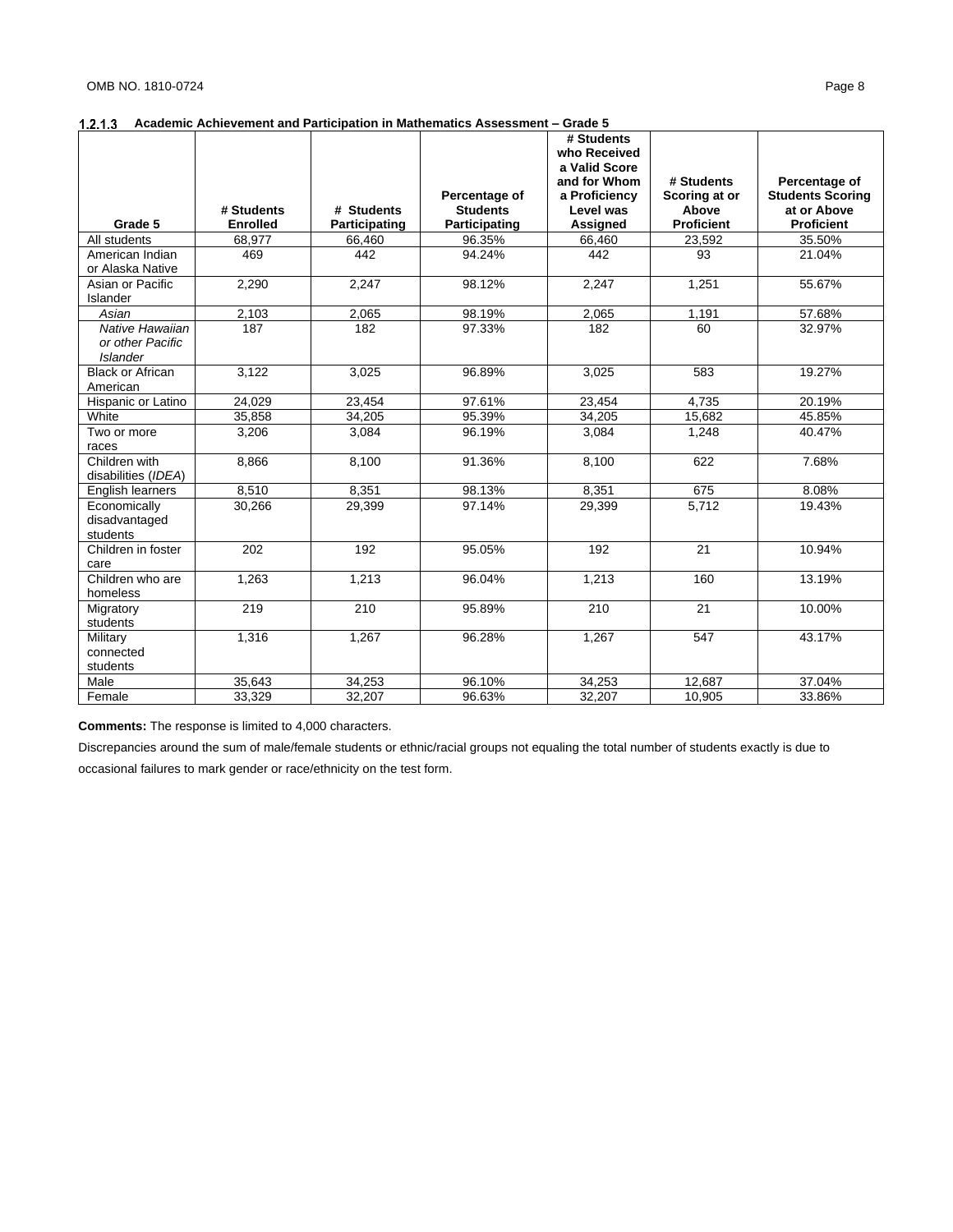|                                |                 |               |                 | # Students                    |                   |                         |
|--------------------------------|-----------------|---------------|-----------------|-------------------------------|-------------------|-------------------------|
|                                |                 |               |                 | who Received<br>a Valid Score |                   |                         |
|                                |                 |               |                 | and for Whom                  | # Students        | Percentage of           |
|                                |                 |               | Percentage of   | a Proficiency                 | Scoring at or     | <b>Students Scoring</b> |
|                                | # Students      | # Students    | <b>Students</b> | Level was                     | Above             | at or Above             |
| Grade 6                        | <b>Enrolled</b> | Participating | Participating   | <b>Assigned</b>               | <b>Proficient</b> | <b>Proficient</b>       |
| All students                   | 68,804          | 65,239        | 94.82%          | 65,239                        | 19,138            | 29.34%                  |
| American Indian                | 464             | 446           | 96.12%          | 446                           | 61                | 13.68%                  |
| or Alaska Native               |                 |               |                 |                               |                   |                         |
| Asian or Pacific               | 2,252           | 2,191         | 97.29%          | 2,191                         | 1,112             | 50.75%                  |
| Islander                       |                 |               |                 |                               |                   |                         |
| Asian                          | 2,063           | 2,010         | 97.43%          | 2,010                         | 1,084             | 53.93%                  |
| Native Hawaiian                | 189             | 181           | 95.77%          | 181                           | 28                | 15.47%                  |
| or other Pacific               |                 |               |                 |                               |                   |                         |
| <b>Islander</b>                |                 |               |                 |                               |                   |                         |
| <b>Black or African</b>        | 3.149           | 3,020         | 95.90%          | 3,020                         | 394               | 13.05%                  |
| American                       |                 |               |                 |                               |                   |                         |
| Hispanic or Latino             | 23.887          | 23.064        | 96.55%          | 23.064                        | 3.397             | 14.73%                  |
| White                          | 35,916          | 33,547        | 93.40%          | 33,547                        | 13,213            | 39.39%                  |
| Two or more                    | 3.126           | 2,963         | 94.79%          | 2,963                         | 960               | 32.40%                  |
| races                          |                 |               |                 |                               |                   |                         |
| Children with                  | 8.190           | 7.363         | 89.90%          | 7.363                         | 341               | 4.63%                   |
| disabilities (IDEA)            |                 |               |                 |                               |                   |                         |
| English learners               | 6.851           | 6.666         | 97.30%          | 6.666                         | 217               | 3.26%                   |
| Economically                   | 29,535          | 28,278        | 95.74%          | 28,278                        | 3,786             | 13.39%                  |
| disadvantaged                  |                 |               |                 |                               |                   |                         |
| students<br>Children in foster | 213             | 201           | 94.37%          | 201                           | 6                 | 2.99%                   |
| care                           |                 |               |                 |                               |                   |                         |
| Children who are               | 1,245           | 1,171         | 94.06%          | 1,171                         | 108               | 9.22%                   |
| homeless                       |                 |               |                 |                               |                   |                         |
| Migratory                      | 221             | 209           | 94.57%          | 209                           | 13                | 6.22%                   |
| students                       |                 |               |                 |                               |                   |                         |
| Military                       | 1,248           | 1,197         | 95.91%          | 1,197                         | 382               | 31.91%                  |
| connected                      |                 |               |                 |                               |                   |                         |
| students                       |                 |               |                 |                               |                   |                         |
| Male                           | 35,424          | 33,572        | 94.77%          | 33,572                        | 10,015            | 29.83%                  |
| Female                         | 33,380          | 31,667        | 94.87%          | 31,667                        | 9,123             | 28.81%                  |

**Comments:** The response is limited to 4,000 characters.

Discrepancies around the sum of male/female students or ethnic/racial groups not equaling the total number of students exactly is due to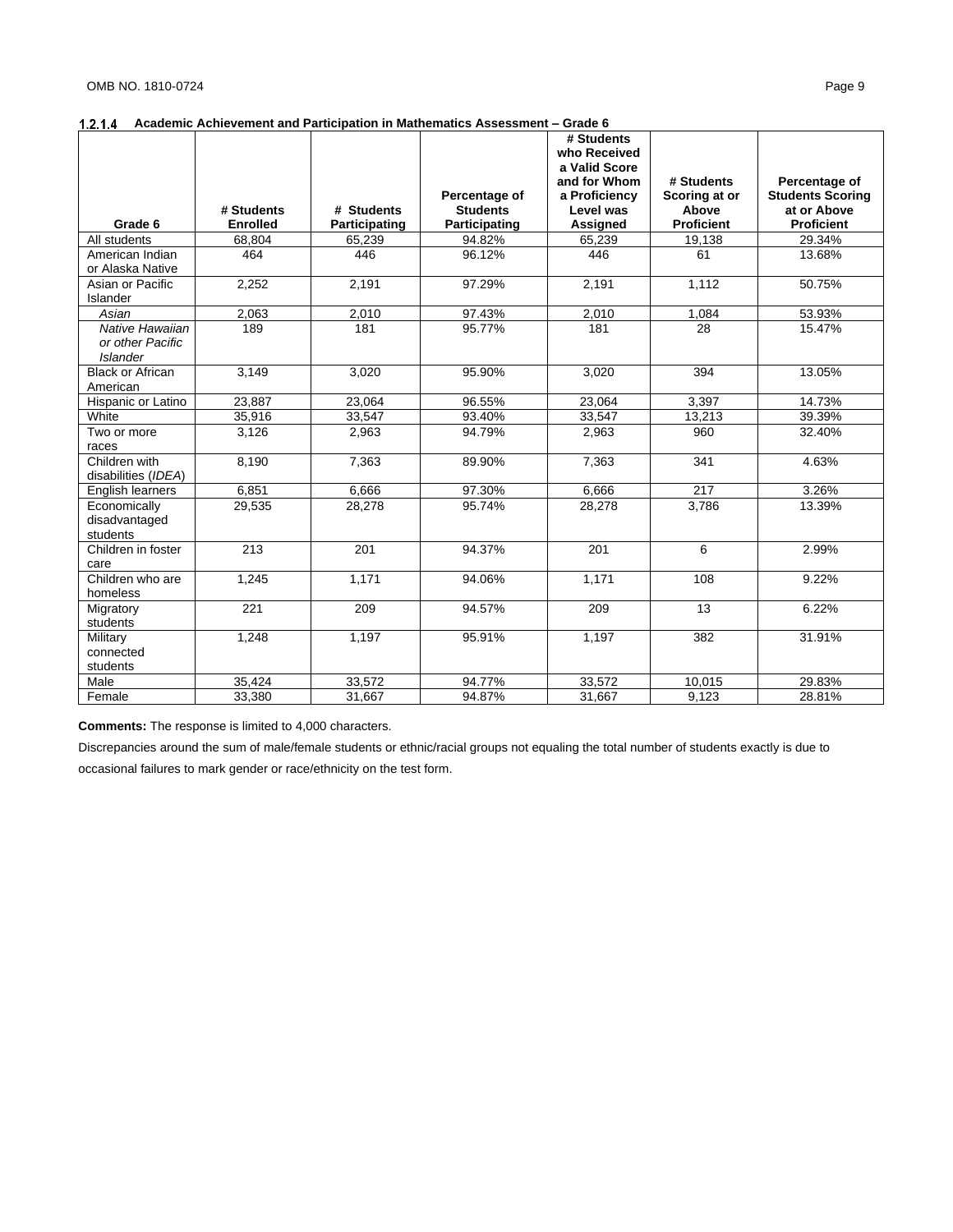|                          |                 |               |                 | # Students<br>who Received |                   |                         |
|--------------------------|-----------------|---------------|-----------------|----------------------------|-------------------|-------------------------|
|                          |                 |               |                 | a Valid Score              |                   |                         |
|                          |                 |               |                 | and for Whom               | # Students        | Percentage of           |
|                          |                 |               | Percentage of   | a Proficiency              | Scoring at or     | <b>Students Scoring</b> |
|                          | # Students      | # Students    | <b>Students</b> | Level was                  | Above             | at or Above             |
| Grade 7                  | <b>Enrolled</b> | Participating | Participating   | Assigned                   | <b>Proficient</b> | <b>Proficient</b>       |
| All students             | 68,416          | 63,363        | 92.61%          | 63,363                     | 19,867            | 31.35%                  |
| American Indian          | 509             | 465           | 91.36%          | 465                        | 70                | 15.05%                  |
| or Alaska Native         |                 |               |                 |                            |                   |                         |
| Asian or Pacific         | 2,274           | 2,162         | 95.07%          | 2,162                      | 1,173             | 54.26%                  |
| Islander                 |                 |               |                 |                            |                   |                         |
| Asian<br>Native Hawaiian | 2,105<br>169    | 2,001         | 95.06%          | 2,001<br>161               | 1,135             | 56.72%                  |
| or other Pacific         |                 | 161           | 95.27%          |                            | 38                | 23.60%                  |
| <b>Islander</b>          |                 |               |                 |                            |                   |                         |
| <b>Black or African</b>  | 2.985           | 2.800         | 93.80%          | 2.800                      | 404               | 14.43%                  |
| American                 |                 |               |                 |                            |                   |                         |
| Hispanic or Latino       | 23,285          | 22,085        | 94.85%          | 22,085                     | 3,402             | 15.40%                  |
| White                    | 36,446          | 33,194        | 91.08%          | 33,194                     | 13,818            | 41.63%                  |
| Two or more              | 2,906           | 2,647         | 91.09%          | 2,647                      | 999               | 37.74%                  |
| races                    |                 |               |                 |                            |                   |                         |
| Children with            | 7.782           | 6.891         | 88.55%          | 6.891                      | 347               | 5.04%                   |
| disabilities (IDEA)      |                 |               |                 |                            |                   |                         |
| English learners         | 6.673           | 6,441         | 96.52%          | 6.441                      | 207               | 3.21%                   |
| Economically             | 28,380          | 26,650        | 93.90%          | 26,650                     | 3,837             | 14.40%                  |
| disadvantaged            |                 |               |                 |                            |                   |                         |
| students                 |                 |               |                 |                            |                   |                         |
| Children in foster       | 215             | 187           | 86.98%          | 187                        | $\overline{7}$    | 3.74%                   |
| care                     |                 |               |                 |                            |                   |                         |
| Children who are         | 1,163           | 1,059         | 91.06%          | 1,059                      | 89                | 8.40%                   |
| homeless                 |                 |               |                 |                            |                   |                         |
| Migratory                | 197             | 181           | 91.88%          | 181                        | 18                | 9.94%                   |
| students                 |                 |               |                 |                            |                   |                         |
| Military                 | 1,110           | 1,040         | 93.69%          | 1,040                      | 383               | 36.83%                  |
| connected                |                 |               |                 |                            |                   |                         |
| students                 | 35,186          | 32,806        |                 | 32,806                     |                   |                         |
| Male<br>Female           | 33,227          |               | 93.24%          |                            | 10,308<br>9,559   | 31.42%<br>31.28%        |
|                          |                 | 30,557        | 91.96%          | 30,557                     |                   |                         |

**Comments:** The response is limited to 4,000 characters.

Discrepancies around the sum of male/female students or ethnic/racial groups not equaling the total number of students exactly is due to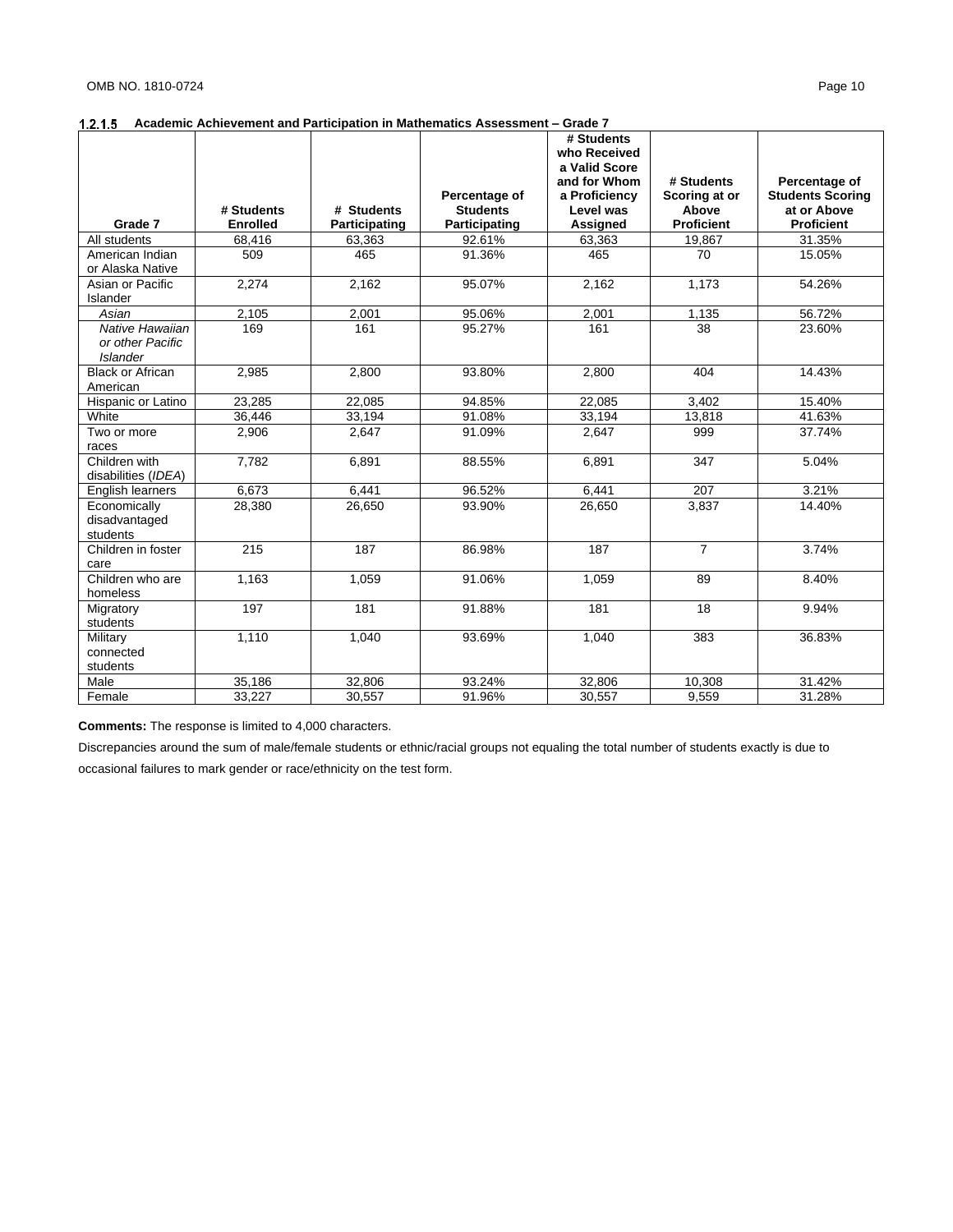|                                                        |                               |                             |                                                   | # Students<br>who Received                                              |                                                           |                                                                              |
|--------------------------------------------------------|-------------------------------|-----------------------------|---------------------------------------------------|-------------------------------------------------------------------------|-----------------------------------------------------------|------------------------------------------------------------------------------|
| Grade 8                                                | # Students<br><b>Enrolled</b> | # Students<br>Participating | Percentage of<br><b>Students</b><br>Participating | a Valid Score<br>and for Whom<br>a Proficiency<br>Level was<br>Assigned | # Students<br>Scoring at or<br>Above<br><b>Proficient</b> | Percentage of<br><b>Students Scoring</b><br>at or Above<br><b>Proficient</b> |
| All students                                           | 66,906                        | 59,416                      | 88.81%                                            | 59,416                                                                  | 21,753                                                    | 36.61%                                                                       |
| American Indian<br>or Alaska Native                    | 487                           | 435                         | 89.32%                                            | 435                                                                     | 88                                                        | 20.23%                                                                       |
| Asian or Pacific<br>Islander                           | 2,368                         | 2,187                       | 92.36%                                            | 2,187                                                                   | 1,329                                                     | 60.77%                                                                       |
| Asian                                                  | 2,185                         | 2,021                       | 92.49%                                            | 2,021                                                                   | 1,288                                                     | 63.73%                                                                       |
| Native Hawaiian<br>or other Pacific<br><b>Islander</b> | 183                           | 166                         | 90.71%                                            | 166                                                                     | 41                                                        | 24.70%                                                                       |
| <b>Black or African</b><br>American                    | 2,985                         | 2,659                       | 89.08%                                            | 2,659                                                                   | 493                                                       | 18.54%                                                                       |
| Hispanic or Latino                                     | 23,049                        | 21,124                      | 91.65%                                            | 21,124                                                                  | 4,188                                                     | 19.83%                                                                       |
| White                                                  | 35,231                        | 30,564                      | 86.75%                                            | 30,564                                                                  | 14,601                                                    | 47.77%                                                                       |
| Two or more<br>races                                   | 2.774                         | 2,438                       | 87.89%                                            | 2,438                                                                   | 1.054                                                     | 43.23%                                                                       |
| Children with<br>disabilities (IDEA)                   | 7,294                         | 6,211                       | 85.15%                                            | 6,211                                                                   | 351                                                       | 5.65%                                                                        |
| English learners                                       | 6,020                         | 5,698                       | 94.65%                                            | 5,698                                                                   | 253                                                       | 4.44%                                                                        |
| Economically<br>disadvantaged<br>students              | 26,960                        | 24,463                      | 90.74%                                            | 24,463                                                                  | 4.549                                                     | 18.60%                                                                       |
| Children in foster<br>care                             | 230                           | 185                         | 80.43%                                            | 185                                                                     | 17                                                        | 9.19%                                                                        |
| Children who are<br>homeless                           | 1,019                         | 885                         | 86.85%                                            | 885                                                                     | 98                                                        | 11.07%                                                                       |
| Migratory<br>students                                  | 176                           | 166                         | 94.32%                                            | 166                                                                     | $\overline{15}$                                           | 9.04%                                                                        |
| Military<br>connected<br>students                      | 1,062                         | 965                         | 90.87%                                            | 965                                                                     | 433                                                       | 44.87%                                                                       |
| Male                                                   | 34,315                        | 30,820                      | 89.81%                                            | 30,820                                                                  | 10,770                                                    | 34.94%                                                                       |
| Female                                                 | 32,590                        | 28,596                      | 87.74%                                            | 28,596                                                                  | 10,983                                                    | 38.41%                                                                       |

**Comments:** The response is limited to 4,000 characters.

Discrepancies around the sum of male/female students or ethnic/racial groups not equaling the total number of students exactly is due to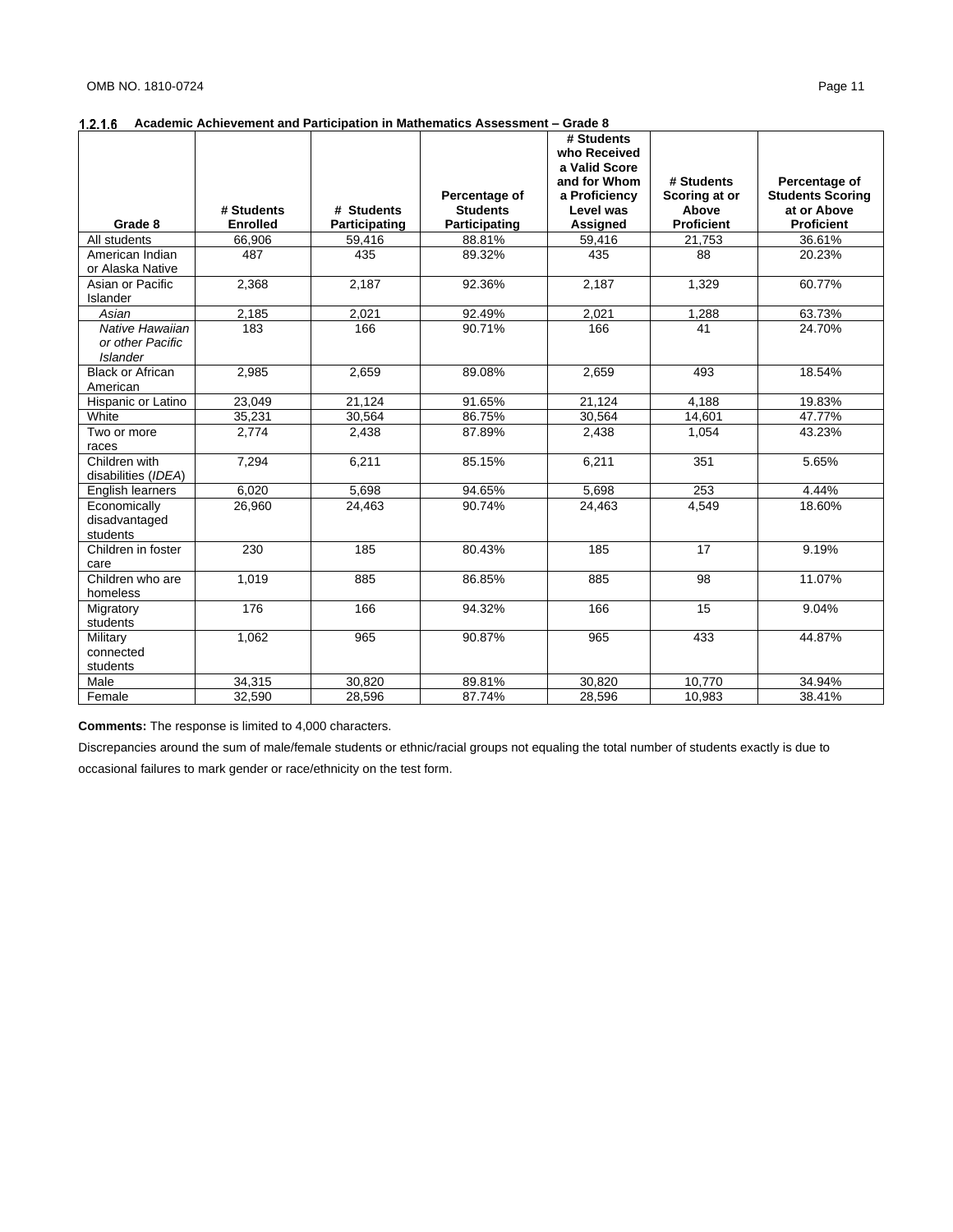## **Academic Achievement and Participation in Mathematics Assessment – High School**

|                                                        |                 |               |                 | # Students<br>who Received    |                   |                                          |
|--------------------------------------------------------|-----------------|---------------|-----------------|-------------------------------|-------------------|------------------------------------------|
|                                                        |                 |               |                 | a Valid Score<br>and for Whom | # Students        |                                          |
|                                                        |                 |               | Percentage of   | a Proficiency                 | Scoring at or     | Percentage of<br><b>Students Scoring</b> |
|                                                        | # Students      | # Students    | <b>Students</b> | Level was                     | Above             | at or Above                              |
| <b>High School</b>                                     | <b>Enrolled</b> | Participating | Participating   | <b>Assigned</b>               | <b>Proficient</b> | <b>Proficient</b>                        |
| All students                                           | 63,194          | 58,457        | 92.50%          | 58,457                        | 22,622            | 38.70%                                   |
| American Indian<br>or Alaska Native                    | 433             | 381           | 87.99%          | 381                           | 71                | 18.64%                                   |
| Asian or Pacific<br>Islander                           | 2,473           | 2,358         | 95.35%          | 2,358                         | 1,455             | 61.70%                                   |
| Asian                                                  | 2,321           | 2,221         | 95.69%          | 2,221                         | 1,413             | 63.62%                                   |
| Native Hawaiian<br>or other Pacific<br><b>Islander</b> | 152             | 137           | 90.13%          | 137                           | 42                | 30.66%                                   |
| <b>Black or African</b><br>American                    | 2.874           | 2,643         | 91.96%          | 2,643                         | 511               | 19.33%                                   |
| Hispanic or Latino                                     | 20,687          | 19,022        | 91.95%          | 19,022                        | 3,766             | 19.80%                                   |
| White                                                  | 34,259          | 31,804        | 92.83%          | 31,804                        | 15,873            | 49.91%                                   |
| Two or more<br>races                                   | 2,370           | 2,183         | 92.11%          | 2,183                         | 937               | 42.92%                                   |
| Children with<br>disabilities (IDEA)                   | 5,580           | 4,659         | 83.49%          | 4,659                         | 323               | 6.93%                                    |
| English learners                                       | 4,440           | 3,935         | 88.63%          | 3,935                         | 151               | 3.84%                                    |
| Economically<br>disadvantaged<br>students              | 21,226          | 19,282        | 90.84%          | 19,282                        | 3,651             | 18.93%                                   |
| Children in foster<br>care                             | 238             | 165           | 69.33%          | 165                           | 10 <sup>10</sup>  | 6.06%                                    |
| Children who are<br>homeless                           | 914             | 753           | 82.39%          | 753                           | 102               | 13.55%                                   |
| Migratory<br>students                                  | 149             | 140           | 93.96%          | 140                           | 14                | 10.00%                                   |
| Military<br>connected<br>students                      | 777             | 728           | 93.69%          | 728                           | 319               | 43.82%                                   |
| Male                                                   | 32,163          | 29,550        | 91.88%          | 29,550                        | 11,815            | 39.98%                                   |
| Female                                                 | 31,012          | 28,895        | 93.17%          | 28,895                        | 10,804            | 37.39%                                   |

**Comments:** The response is limited to 4,000 characters.

Discrepancies around the sum of male/female students or ethnic/racial groups not equaling the total number of students exactly is due to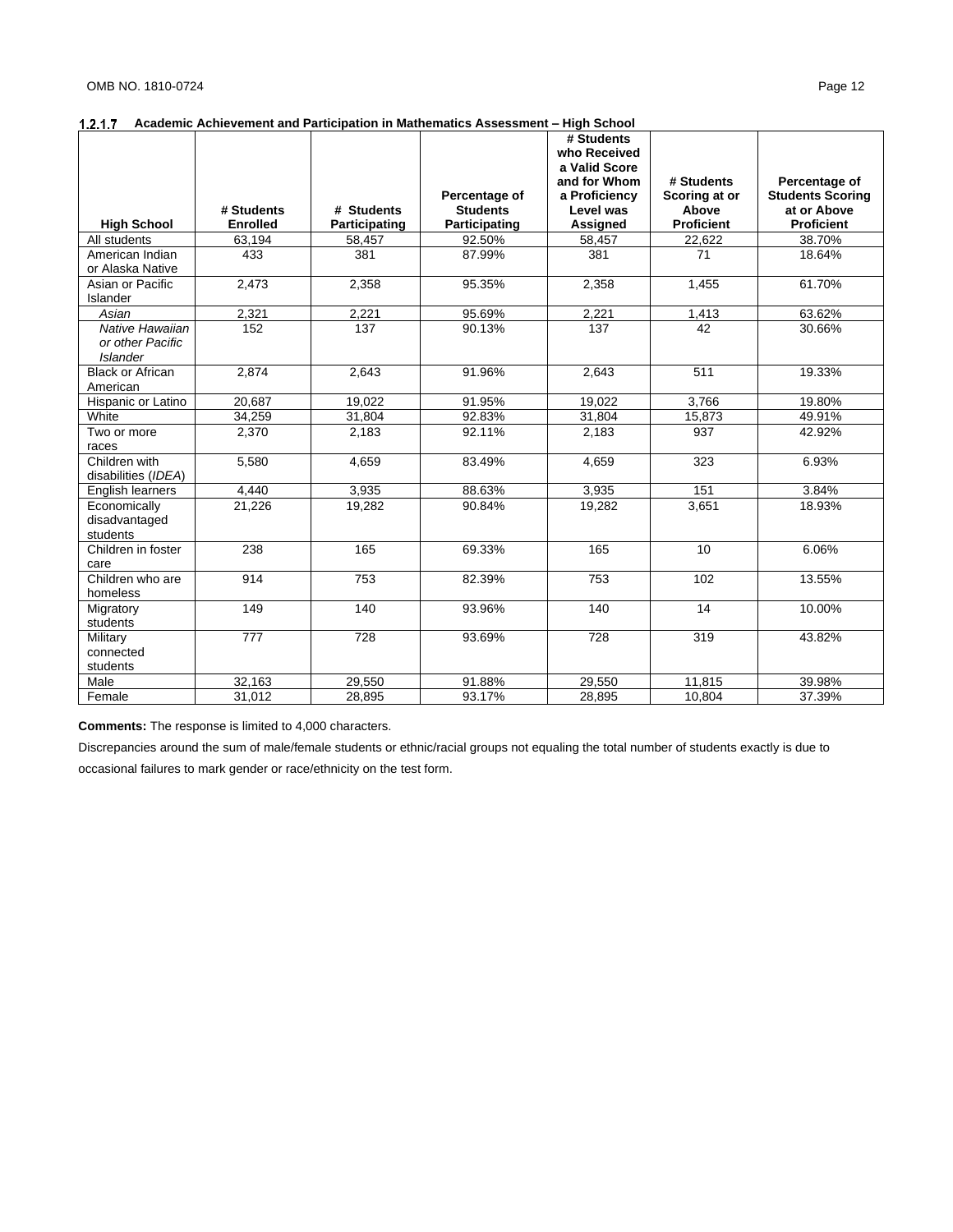In the table below, provide information on the achievement and participation of students on the reading/language arts assessments required under Section 1111(b)(2) of the *ESEA* by reporting on: the number of students enrolled during the State's testing window, the number of students who participated in the reading/language arts assessment, the number of students who took the reading/language arts assessment and received a valid score, and the number of students who scored at or above proficient. The percentage of students who were tested and the percentage of students scoring at or above proficient will be calculated automatically.

The student group "children with disabilities (*IDEA*)" includes children who participated in the regular assessments with or without accommodations and alternate assessments. Do not include former children with disabilities (IDEA). Do not include students only covered under Section 504 of the *Rehabilitation Act of 1973*.

The student group "English learners" does not include recently arrived students who have attended schools in the United States for fewer than 12 months and who took an assessment of English language proficiency (ELP) in lieu of the State's reading/language arts assessment. Do not include former ELs.

This table is repeated for each of grades three through eight and once for high school.

#### **Academic Achievement and Participation in Reading/Language Arts Assessment – Grade 3**

| Grade 3                                                | # Students<br><b>Enrolled</b> | # Students    | Percentage of<br><b>Students</b> | # Students<br>who Received<br>a Valid Score<br>and for Whom<br>a Proficiency<br>Level was | # Students<br>Scoring at or<br>Above<br><b>Proficient</b> | Percentage of<br><b>Students Scoring</b><br>at or Above<br><b>Proficient</b> |
|--------------------------------------------------------|-------------------------------|---------------|----------------------------------|-------------------------------------------------------------------------------------------|-----------------------------------------------------------|------------------------------------------------------------------------------|
|                                                        |                               | Participating | Participating                    | Assigned                                                                                  |                                                           |                                                                              |
| All students<br>American Indian<br>or Alaska Native    | 65.095<br>453                 | 63,166<br>431 | 97.04%<br>95.14%                 | 63.055<br>431                                                                             | 25,656<br>113                                             | 40.69%<br>26.22%                                                             |
| Asian or Pacific<br><b>Islander</b>                    | 2,121                         | 2,072         | 97.69%                           | 2,044                                                                                     | 1.030                                                     | 50.39%                                                                       |
| Asian                                                  | 1,957                         | 1,910         | 97.60%                           | 1,884                                                                                     | 989                                                       | 52.49%                                                                       |
| Native Hawaiian<br>or other Pacific<br><b>Islander</b> | 164                           | 162           | 98.78%                           | 160                                                                                       | 41                                                        | 25.63%                                                                       |
| <b>Black or African</b><br>American                    | 2,986                         | 2,896         | 96.99%                           | 2,880                                                                                     | 726                                                       | 25.21%                                                                       |
| Hispanic or Latino                                     | 22,162                        | 21,730        | 98.05%                           | 21,686                                                                                    | 5,568                                                     | 25.68%                                                                       |
| White                                                  | 34,199                        | 32,957        | 96.37%                           | 32,937                                                                                    | 16,778                                                    | 50.94%                                                                       |
| Two or more<br>races                                   | 3.167                         | 3,076         | 97.13%                           | 3,073                                                                                     | 1.440                                                     | 46.86%                                                                       |
| Children with<br>disabilities (IDEA)                   | 8,264                         | 7,503         | 90.79%                           | 7.498                                                                                     | 822                                                       | 10.96%                                                                       |
| <b>English Learners</b>                                | 10,895                        | 10,736        | 98.54%                           | 10,625                                                                                    | 1.666                                                     | 15.68%                                                                       |
| Economically<br>disadvantaged<br>students              | 28.749                        | 28,053        | 97.58%                           | 27,985                                                                                    | 6.787                                                     | 24.25%                                                                       |
| Children in foster<br>care                             | 210                           | 198           | 94.29%                           | 198                                                                                       | 24                                                        | 12.12%                                                                       |
| Children who are<br>homeless                           | 1.224                         | 1.187         | 96.98%                           | 1.176                                                                                     | 215                                                       | 18.28%                                                                       |
| Migratory<br>students                                  | 240                           | 234           | 97.50%                           | 228                                                                                       | 24                                                        | 10.53%                                                                       |
| Military<br>connected<br>students                      | 1,383                         | 1,329         | 96.10%                           | 1,329                                                                                     | 608                                                       | 45.75%                                                                       |
| Male                                                   | 33,336                        | 32.210        | 96.62%                           | 32.147                                                                                    | 11,947                                                    | 37.16%                                                                       |
| Female                                                 | 31.756                        | 30.956        | 97.48%                           | 30.908                                                                                    | 13.709                                                    | 44.35%                                                                       |

**Comments:** The response is limited to 4,000 characters.

Discrepancies around the sum of male/female students or ethnic/racial groups not equaling the total number of students exactly is due to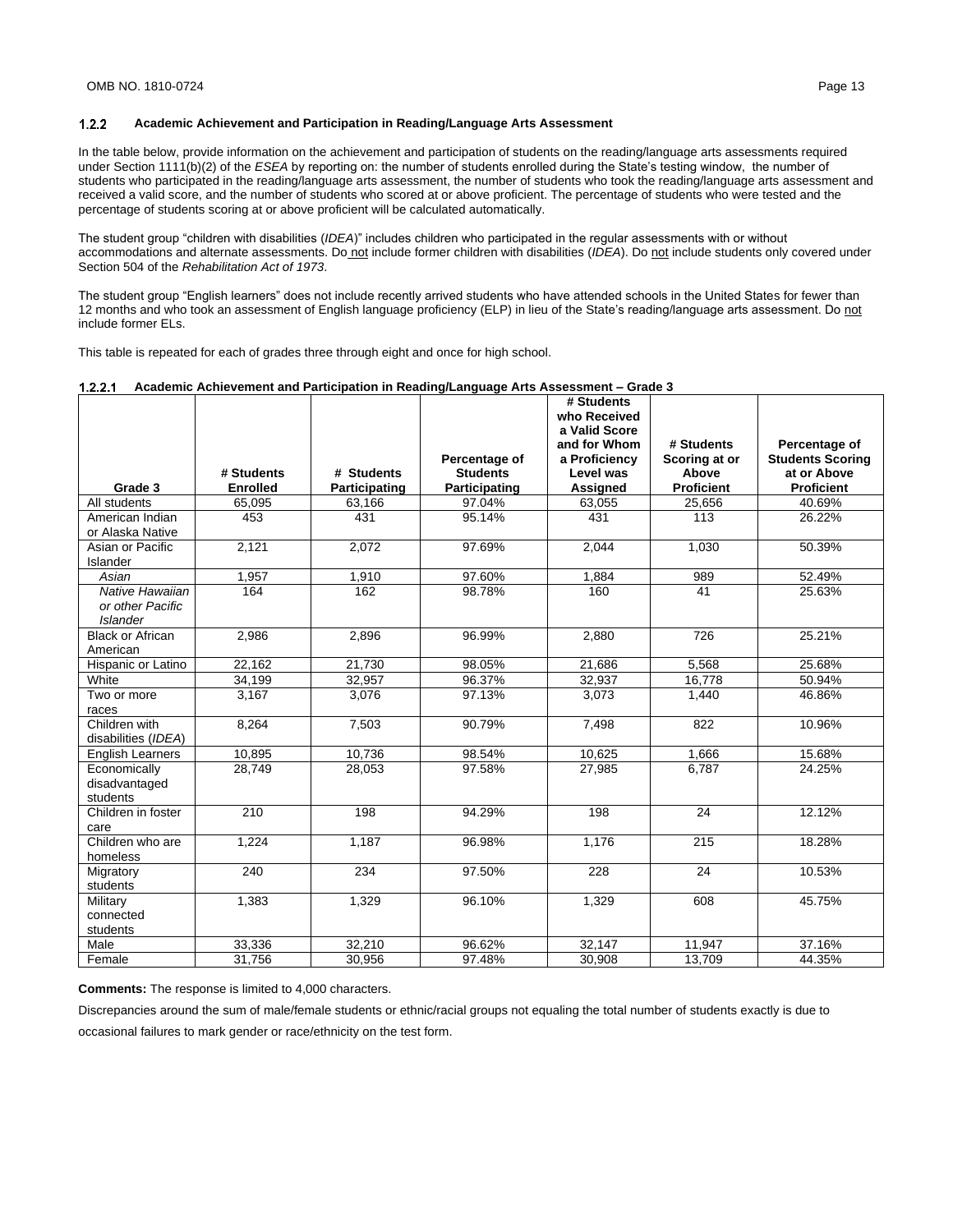|                                |                 |                         |                                  | # Students         |                        |                                        |
|--------------------------------|-----------------|-------------------------|----------------------------------|--------------------|------------------------|----------------------------------------|
|                                |                 |                         |                                  | who Received       |                        |                                        |
|                                |                 |                         |                                  | a Valid Score      |                        |                                        |
|                                |                 |                         |                                  | and for Whom       | # Students             | Percentage of                          |
|                                | # Students      | # Students              | Percentage of<br><b>Students</b> | a Proficiency      | Scoring at or<br>Above | <b>Students Scoring</b><br>at or Above |
| Grade 4                        | <b>Enrolled</b> |                         |                                  | Level was          | <b>Proficient</b>      | <b>Proficient</b>                      |
| All students                   | 67,210          | Participating<br>65,075 | Participating<br>96.82%          | Assigned<br>64.984 | 30,704                 | 47.25%                                 |
| American Indian                | 440             | 424                     | 96.36%                           | 424                | 126                    | 29.72%                                 |
| or Alaska Native               |                 |                         |                                  |                    |                        |                                        |
| Asian or Pacific               | 2,186           | 2,146                   | 98.17%                           | 2,120              | 1,272                  | 60.00%                                 |
| Islander                       |                 |                         |                                  |                    |                        |                                        |
| Asian                          | 2,009           | 1,976                   | 98.36%                           | 1,950              | 1,205                  | 61.79%                                 |
| Native Hawaiian                | 177             | 170                     | 96.05%                           | 170                | 67                     | 39.41%                                 |
| or other Pacific               |                 |                         |                                  |                    |                        |                                        |
| <b>Islander</b>                |                 |                         |                                  |                    |                        |                                        |
| <b>Black or African</b>        | 3.100           | 3.028                   | 97.68%                           | 3,019              | 953                    | 31.57%                                 |
| American                       |                 |                         |                                  |                    |                        |                                        |
| Hispanic or Latino             | 23.364          | 22.876                  | 97.91%                           | 22.833             | 6.970                  | 30.53%                                 |
| White                          | 35,082          | 33,664                  | 95.96%                           | 33,651             | 19,755                 | 58.71%                                 |
| Two or more                    | 3,029           | 2,928                   | 96.67%                           | 2,928              | 1,626                  | 55.53%                                 |
| races                          |                 |                         |                                  |                    |                        |                                        |
| Children with                  | 8.659           | 7.919                   | 91.45%                           | 7.915              | 865                    | 10.93%                                 |
| disabilities (IDEA)            |                 |                         |                                  |                    |                        |                                        |
| <b>English Learners</b>        | 9.878           | 9.729                   | 98.49%                           | 9.638              | 1.222                  | 12.68%                                 |
| Economically                   | 29,656          | 28,907                  | 97.47%                           | 28,854             | 8,508                  | 29.49%                                 |
| disadvantaged                  |                 |                         |                                  |                    |                        |                                        |
| students<br>Children in foster |                 |                         |                                  |                    | 44                     |                                        |
| care                           | 222             | 215                     | 96.85%                           | 215                |                        | 20.47%                                 |
| Children who are               | 1,231           | 1,191                   | 96.75%                           | 1,187              | 279                    | 23.50%                                 |
| homeless                       |                 |                         |                                  |                    |                        |                                        |
| Migratory                      | 242             | 231                     | 95.45%                           | 223                | 32                     | 14.35%                                 |
| students                       |                 |                         |                                  |                    |                        |                                        |
| Military                       | 1,361           | 1,316                   | 96.69%                           | 1,316              | 751                    | 57.07%                                 |
| connected                      |                 |                         |                                  |                    |                        |                                        |
| students                       |                 |                         |                                  |                    |                        |                                        |
| Male                           | 34,660          | 33,494                  | 96.64%                           | 33,442             | 14,239                 | 42.58%                                 |
| Female                         | 32,549          | 31,581                  | 97.03%                           | 31,542             | 16,465                 | 52.20%                                 |

**Comments:** The response is limited to 4,000 characters.

Discrepancies around the sum of male/female students or ethnic/racial groups not equaling the total number of students exactly is due to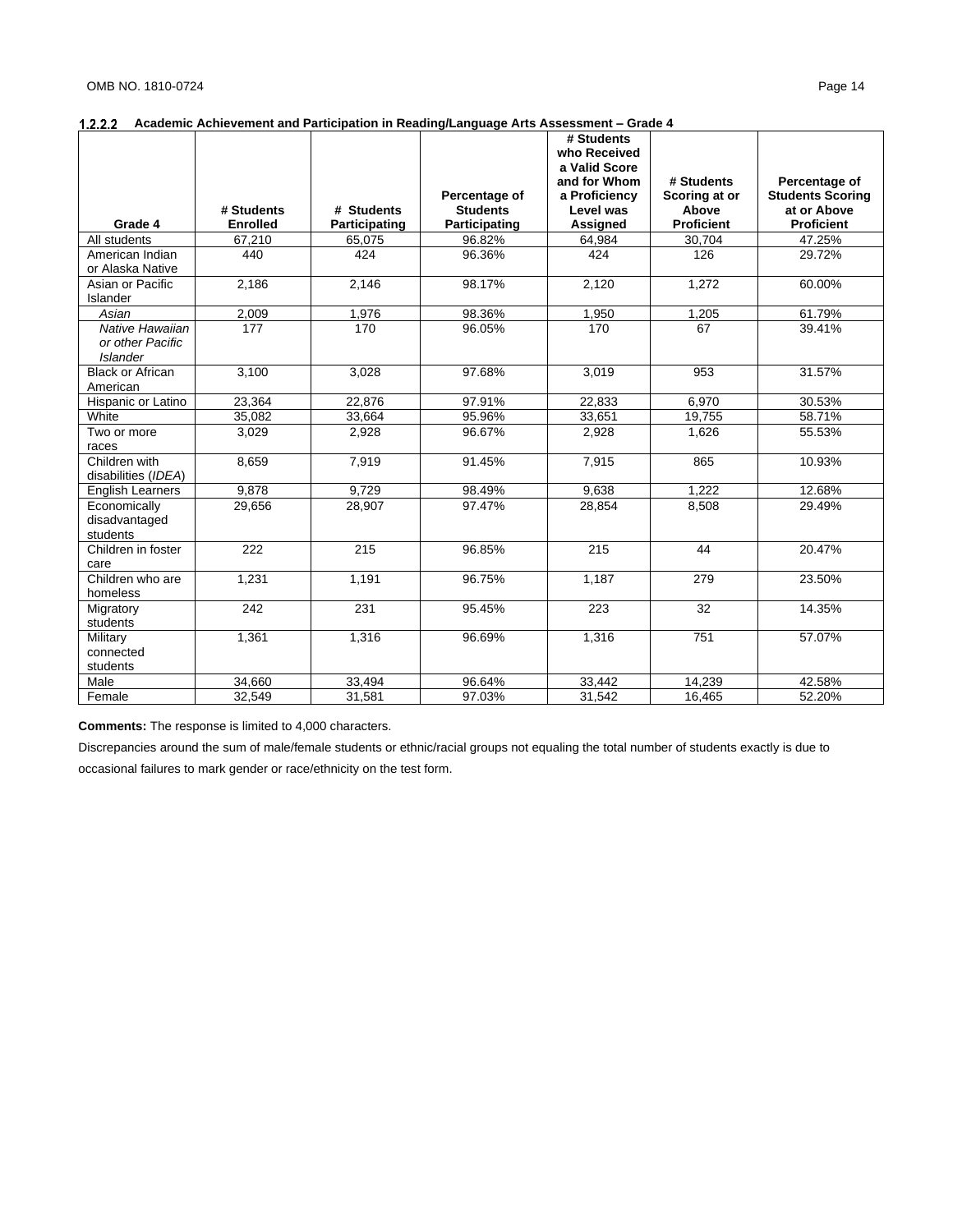| a Valid Score<br>and for Whom<br># Students<br>Percentage of<br>Percentage of<br>a Proficiency<br>Scoring at or<br><b>Students Scoring</b><br>at or Above<br># Students<br># Students<br><b>Students</b><br>Level was<br>Above<br><b>Proficient</b><br>Grade 5<br><b>Enrolled</b><br>Participating<br>Assigned<br><b>Proficient</b><br>Participating<br>48.24%<br>All students<br>68.998<br>66,477<br>96.35%<br>66.301<br>31,981<br>470<br>445<br>140<br>American Indian<br>445<br>94.68%<br>31.46%<br>or Alaska Native<br>1,361<br>2,292<br>2,245<br>97.95%<br>2,227<br>61.11%<br>Asian or Pacific<br>Islander<br>2,104<br>98.00%<br>63.06%<br>2,062<br>2,044<br>1,289<br>Asian<br>Native Hawaiian<br>188<br>183<br>97.34%<br>183<br>72<br>39.34%<br>or other Pacific<br><b>Islander</b><br>3,119<br>3,025<br><b>Black or African</b><br>96.99%<br>3,013<br>946<br>31.40%<br>American<br>24,035<br>97.59%<br>23,322<br>7.330<br>23,456<br>31.43%<br>Hispanic or Latino<br>34,222<br>White<br>35.874<br>95.39%<br>34,211<br>20,501<br>59.93%<br>1,703<br>3,081<br>96.13%<br>3,080<br>55.29%<br>Two or more<br>3,205<br>races<br>Children with<br>11.07%<br>8.864<br>8,080<br>91.16%<br>894<br>8.079<br>disabilities (IDEA)<br>783<br>8,516<br>8,365<br>98.23%<br>8,189<br>9.56%<br><b>English Learners</b><br>97.16%<br>Economically<br>30,285<br>29,424<br>29,311<br>8,987<br>30.66%<br>disadvantaged<br>students<br>Children in foster<br>203<br>193<br>95.07%<br>193<br>49<br>25.39%<br>care<br>Children who are<br>1,265<br>1,222<br>23.71%<br>96.60%<br>1,202<br>285<br>homeless<br>$\overline{31}$<br>219<br>207<br>94.52%<br>201<br>15.42%<br>Migratory<br>students<br>1.317<br>1,269<br>96.36%<br>1,268<br>758<br>59.78%<br>Military<br>connected<br>students<br>34,160<br>Male<br>35,656<br>34,253<br>96.07%<br>14,734<br>43.13% |        |        |        |        | # Students   |        |        |
|-------------------------------------------------------------------------------------------------------------------------------------------------------------------------------------------------------------------------------------------------------------------------------------------------------------------------------------------------------------------------------------------------------------------------------------------------------------------------------------------------------------------------------------------------------------------------------------------------------------------------------------------------------------------------------------------------------------------------------------------------------------------------------------------------------------------------------------------------------------------------------------------------------------------------------------------------------------------------------------------------------------------------------------------------------------------------------------------------------------------------------------------------------------------------------------------------------------------------------------------------------------------------------------------------------------------------------------------------------------------------------------------------------------------------------------------------------------------------------------------------------------------------------------------------------------------------------------------------------------------------------------------------------------------------------------------------------------------------------------------------------------------------------------------------------------------------------------------|--------|--------|--------|--------|--------------|--------|--------|
|                                                                                                                                                                                                                                                                                                                                                                                                                                                                                                                                                                                                                                                                                                                                                                                                                                                                                                                                                                                                                                                                                                                                                                                                                                                                                                                                                                                                                                                                                                                                                                                                                                                                                                                                                                                                                                           |        |        |        |        | who Received |        |        |
|                                                                                                                                                                                                                                                                                                                                                                                                                                                                                                                                                                                                                                                                                                                                                                                                                                                                                                                                                                                                                                                                                                                                                                                                                                                                                                                                                                                                                                                                                                                                                                                                                                                                                                                                                                                                                                           |        |        |        |        |              |        |        |
|                                                                                                                                                                                                                                                                                                                                                                                                                                                                                                                                                                                                                                                                                                                                                                                                                                                                                                                                                                                                                                                                                                                                                                                                                                                                                                                                                                                                                                                                                                                                                                                                                                                                                                                                                                                                                                           |        |        |        |        |              |        |        |
|                                                                                                                                                                                                                                                                                                                                                                                                                                                                                                                                                                                                                                                                                                                                                                                                                                                                                                                                                                                                                                                                                                                                                                                                                                                                                                                                                                                                                                                                                                                                                                                                                                                                                                                                                                                                                                           |        |        |        |        |              |        |        |
|                                                                                                                                                                                                                                                                                                                                                                                                                                                                                                                                                                                                                                                                                                                                                                                                                                                                                                                                                                                                                                                                                                                                                                                                                                                                                                                                                                                                                                                                                                                                                                                                                                                                                                                                                                                                                                           |        |        |        |        |              |        |        |
|                                                                                                                                                                                                                                                                                                                                                                                                                                                                                                                                                                                                                                                                                                                                                                                                                                                                                                                                                                                                                                                                                                                                                                                                                                                                                                                                                                                                                                                                                                                                                                                                                                                                                                                                                                                                                                           |        |        |        |        |              |        |        |
|                                                                                                                                                                                                                                                                                                                                                                                                                                                                                                                                                                                                                                                                                                                                                                                                                                                                                                                                                                                                                                                                                                                                                                                                                                                                                                                                                                                                                                                                                                                                                                                                                                                                                                                                                                                                                                           |        |        |        |        |              |        |        |
|                                                                                                                                                                                                                                                                                                                                                                                                                                                                                                                                                                                                                                                                                                                                                                                                                                                                                                                                                                                                                                                                                                                                                                                                                                                                                                                                                                                                                                                                                                                                                                                                                                                                                                                                                                                                                                           |        |        |        |        |              |        |        |
|                                                                                                                                                                                                                                                                                                                                                                                                                                                                                                                                                                                                                                                                                                                                                                                                                                                                                                                                                                                                                                                                                                                                                                                                                                                                                                                                                                                                                                                                                                                                                                                                                                                                                                                                                                                                                                           |        |        |        |        |              |        |        |
|                                                                                                                                                                                                                                                                                                                                                                                                                                                                                                                                                                                                                                                                                                                                                                                                                                                                                                                                                                                                                                                                                                                                                                                                                                                                                                                                                                                                                                                                                                                                                                                                                                                                                                                                                                                                                                           |        |        |        |        |              |        |        |
|                                                                                                                                                                                                                                                                                                                                                                                                                                                                                                                                                                                                                                                                                                                                                                                                                                                                                                                                                                                                                                                                                                                                                                                                                                                                                                                                                                                                                                                                                                                                                                                                                                                                                                                                                                                                                                           |        |        |        |        |              |        |        |
|                                                                                                                                                                                                                                                                                                                                                                                                                                                                                                                                                                                                                                                                                                                                                                                                                                                                                                                                                                                                                                                                                                                                                                                                                                                                                                                                                                                                                                                                                                                                                                                                                                                                                                                                                                                                                                           |        |        |        |        |              |        |        |
|                                                                                                                                                                                                                                                                                                                                                                                                                                                                                                                                                                                                                                                                                                                                                                                                                                                                                                                                                                                                                                                                                                                                                                                                                                                                                                                                                                                                                                                                                                                                                                                                                                                                                                                                                                                                                                           |        |        |        |        |              |        |        |
|                                                                                                                                                                                                                                                                                                                                                                                                                                                                                                                                                                                                                                                                                                                                                                                                                                                                                                                                                                                                                                                                                                                                                                                                                                                                                                                                                                                                                                                                                                                                                                                                                                                                                                                                                                                                                                           |        |        |        |        |              |        |        |
|                                                                                                                                                                                                                                                                                                                                                                                                                                                                                                                                                                                                                                                                                                                                                                                                                                                                                                                                                                                                                                                                                                                                                                                                                                                                                                                                                                                                                                                                                                                                                                                                                                                                                                                                                                                                                                           |        |        |        |        |              |        |        |
|                                                                                                                                                                                                                                                                                                                                                                                                                                                                                                                                                                                                                                                                                                                                                                                                                                                                                                                                                                                                                                                                                                                                                                                                                                                                                                                                                                                                                                                                                                                                                                                                                                                                                                                                                                                                                                           |        |        |        |        |              |        |        |
|                                                                                                                                                                                                                                                                                                                                                                                                                                                                                                                                                                                                                                                                                                                                                                                                                                                                                                                                                                                                                                                                                                                                                                                                                                                                                                                                                                                                                                                                                                                                                                                                                                                                                                                                                                                                                                           |        |        |        |        |              |        |        |
|                                                                                                                                                                                                                                                                                                                                                                                                                                                                                                                                                                                                                                                                                                                                                                                                                                                                                                                                                                                                                                                                                                                                                                                                                                                                                                                                                                                                                                                                                                                                                                                                                                                                                                                                                                                                                                           |        |        |        |        |              |        |        |
|                                                                                                                                                                                                                                                                                                                                                                                                                                                                                                                                                                                                                                                                                                                                                                                                                                                                                                                                                                                                                                                                                                                                                                                                                                                                                                                                                                                                                                                                                                                                                                                                                                                                                                                                                                                                                                           |        |        |        |        |              |        |        |
|                                                                                                                                                                                                                                                                                                                                                                                                                                                                                                                                                                                                                                                                                                                                                                                                                                                                                                                                                                                                                                                                                                                                                                                                                                                                                                                                                                                                                                                                                                                                                                                                                                                                                                                                                                                                                                           |        |        |        |        |              |        |        |
|                                                                                                                                                                                                                                                                                                                                                                                                                                                                                                                                                                                                                                                                                                                                                                                                                                                                                                                                                                                                                                                                                                                                                                                                                                                                                                                                                                                                                                                                                                                                                                                                                                                                                                                                                                                                                                           |        |        |        |        |              |        |        |
|                                                                                                                                                                                                                                                                                                                                                                                                                                                                                                                                                                                                                                                                                                                                                                                                                                                                                                                                                                                                                                                                                                                                                                                                                                                                                                                                                                                                                                                                                                                                                                                                                                                                                                                                                                                                                                           |        |        |        |        |              |        |        |
|                                                                                                                                                                                                                                                                                                                                                                                                                                                                                                                                                                                                                                                                                                                                                                                                                                                                                                                                                                                                                                                                                                                                                                                                                                                                                                                                                                                                                                                                                                                                                                                                                                                                                                                                                                                                                                           |        |        |        |        |              |        |        |
|                                                                                                                                                                                                                                                                                                                                                                                                                                                                                                                                                                                                                                                                                                                                                                                                                                                                                                                                                                                                                                                                                                                                                                                                                                                                                                                                                                                                                                                                                                                                                                                                                                                                                                                                                                                                                                           |        |        |        |        |              |        |        |
|                                                                                                                                                                                                                                                                                                                                                                                                                                                                                                                                                                                                                                                                                                                                                                                                                                                                                                                                                                                                                                                                                                                                                                                                                                                                                                                                                                                                                                                                                                                                                                                                                                                                                                                                                                                                                                           |        |        |        |        |              |        |        |
|                                                                                                                                                                                                                                                                                                                                                                                                                                                                                                                                                                                                                                                                                                                                                                                                                                                                                                                                                                                                                                                                                                                                                                                                                                                                                                                                                                                                                                                                                                                                                                                                                                                                                                                                                                                                                                           |        |        |        |        |              |        |        |
|                                                                                                                                                                                                                                                                                                                                                                                                                                                                                                                                                                                                                                                                                                                                                                                                                                                                                                                                                                                                                                                                                                                                                                                                                                                                                                                                                                                                                                                                                                                                                                                                                                                                                                                                                                                                                                           |        |        |        |        |              |        |        |
|                                                                                                                                                                                                                                                                                                                                                                                                                                                                                                                                                                                                                                                                                                                                                                                                                                                                                                                                                                                                                                                                                                                                                                                                                                                                                                                                                                                                                                                                                                                                                                                                                                                                                                                                                                                                                                           |        |        |        |        |              |        |        |
|                                                                                                                                                                                                                                                                                                                                                                                                                                                                                                                                                                                                                                                                                                                                                                                                                                                                                                                                                                                                                                                                                                                                                                                                                                                                                                                                                                                                                                                                                                                                                                                                                                                                                                                                                                                                                                           |        |        |        |        |              |        |        |
|                                                                                                                                                                                                                                                                                                                                                                                                                                                                                                                                                                                                                                                                                                                                                                                                                                                                                                                                                                                                                                                                                                                                                                                                                                                                                                                                                                                                                                                                                                                                                                                                                                                                                                                                                                                                                                           |        |        |        |        |              |        |        |
|                                                                                                                                                                                                                                                                                                                                                                                                                                                                                                                                                                                                                                                                                                                                                                                                                                                                                                                                                                                                                                                                                                                                                                                                                                                                                                                                                                                                                                                                                                                                                                                                                                                                                                                                                                                                                                           |        |        |        |        |              |        |        |
|                                                                                                                                                                                                                                                                                                                                                                                                                                                                                                                                                                                                                                                                                                                                                                                                                                                                                                                                                                                                                                                                                                                                                                                                                                                                                                                                                                                                                                                                                                                                                                                                                                                                                                                                                                                                                                           |        |        |        |        |              |        |        |
|                                                                                                                                                                                                                                                                                                                                                                                                                                                                                                                                                                                                                                                                                                                                                                                                                                                                                                                                                                                                                                                                                                                                                                                                                                                                                                                                                                                                                                                                                                                                                                                                                                                                                                                                                                                                                                           |        |        |        |        |              |        |        |
|                                                                                                                                                                                                                                                                                                                                                                                                                                                                                                                                                                                                                                                                                                                                                                                                                                                                                                                                                                                                                                                                                                                                                                                                                                                                                                                                                                                                                                                                                                                                                                                                                                                                                                                                                                                                                                           |        |        |        |        |              |        |        |
|                                                                                                                                                                                                                                                                                                                                                                                                                                                                                                                                                                                                                                                                                                                                                                                                                                                                                                                                                                                                                                                                                                                                                                                                                                                                                                                                                                                                                                                                                                                                                                                                                                                                                                                                                                                                                                           | Female | 33,337 | 32,224 | 96.66% | 32,141       | 17,247 | 53.66% |

**Comments:** The response is limited to 4,000 characters.

Discrepancies around the sum of male/female students or ethnic/racial groups not equaling the total number of students exactly is due to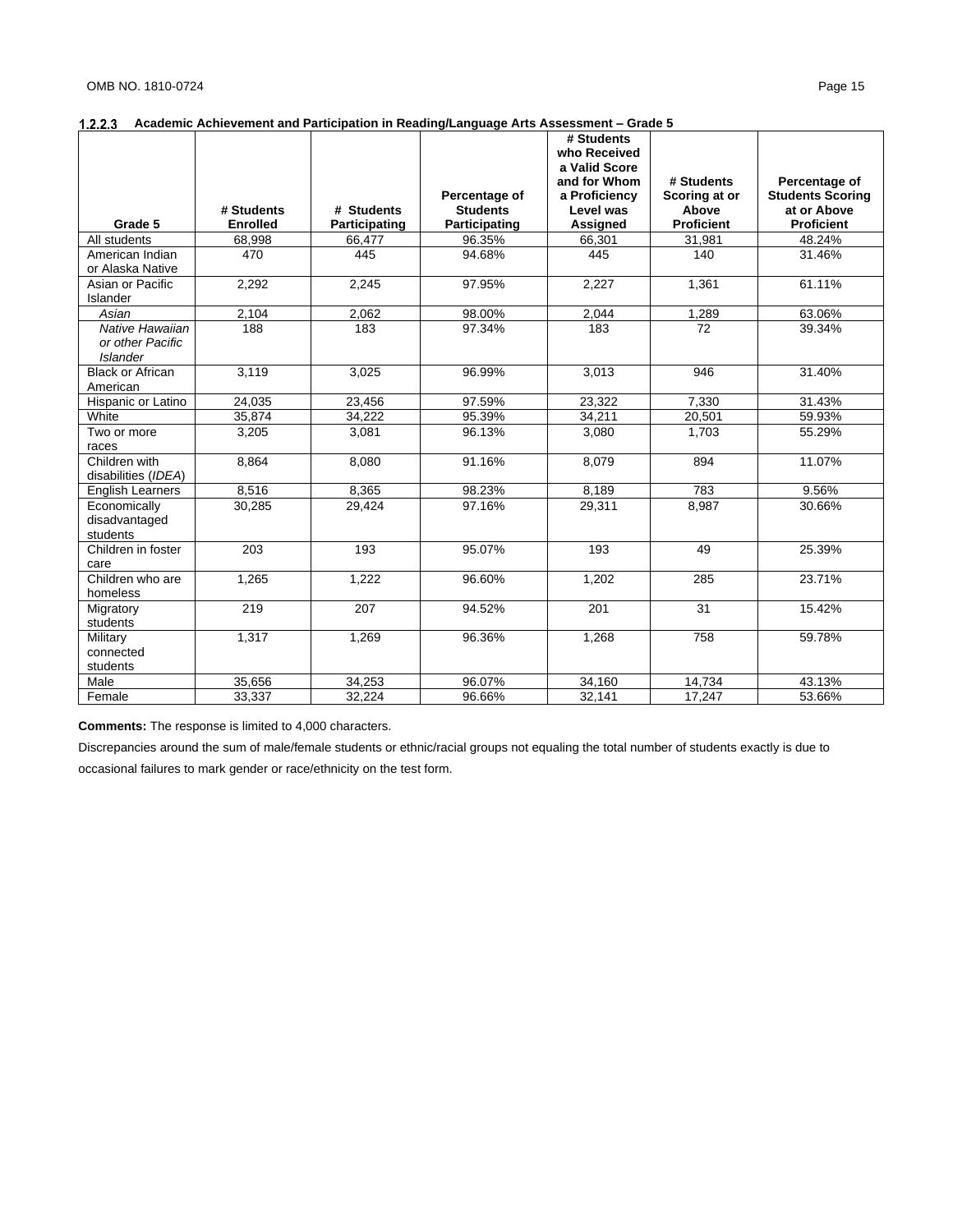|                                            |                  |               |                 | # Students<br>who Received |                   |                         |
|--------------------------------------------|------------------|---------------|-----------------|----------------------------|-------------------|-------------------------|
|                                            |                  |               |                 | a Valid Score              |                   |                         |
|                                            |                  |               |                 | and for Whom               | # Students        | Percentage of           |
|                                            |                  |               | Percentage of   | a Proficiency              | Scoring at or     | <b>Students Scoring</b> |
|                                            | # Students       | # Students    | <b>Students</b> | Level was                  | Above             | at or Above             |
| Grade 6                                    | <b>Enrolled</b>  | Participating | Participating   | Assigned                   | <b>Proficient</b> | <b>Proficient</b>       |
| All students                               | 68,811           | 65,244        | 94.82%          | 65,082                     | 28,235            | 43.38%                  |
| American Indian                            | 465              | 447           | 96.13%          | 447                        | 117               | 26.17%                  |
| or Alaska Native                           |                  |               |                 |                            |                   |                         |
| Asian or Pacific                           | 2,249            | 2,190         | 97.38%          | 2.172                      | 1.318             | 60.68%                  |
| Islander                                   |                  |               |                 |                            |                   |                         |
| Asian                                      | 2.060            | 2,009         | 97.52%          | 1,991                      | 1,262             | 63.39%                  |
| Native Hawaiian                            | 189              | 181           | 95.77%          | 181                        | 56                | 30.94%                  |
| or other Pacific                           |                  |               |                 |                            |                   |                         |
| <b>Islander</b><br><b>Black or African</b> | 3,150            |               | 95.97%          |                            | 823               | 27.30%                  |
| American                                   |                  | 3,023         |                 | 3,015                      |                   |                         |
| Hispanic or Latino                         | 23,891           | 23,078        | 96.60%          | 22,949                     | 6.085             | 26.52%                  |
| White                                      | 35,923           | 33,541        | 93.37%          | 33,535                     | 18,400            | 54.87%                  |
| Two or more                                | 3,123            | 2,957         | 94.68%          | 2,956                      | 1,490             | 50.41%                  |
| races                                      |                  |               |                 |                            |                   |                         |
| Children with                              | 8.196            | 7,353         | 89.71%          | 7,351                      | 623               | 8.48%                   |
| disabilities (IDEA)                        |                  |               |                 |                            |                   |                         |
| <b>English Learners</b>                    | 6.845            | 6,673         | 97.49%          | 6,511                      | 370               | 5.68%                   |
| Economically                               | 29,542           | 28,295        | 95.78%          | 28,192                     | 7,104             | 25.20%                  |
| disadvantaged                              |                  |               |                 |                            |                   |                         |
| students                                   |                  |               |                 |                            |                   |                         |
| Children in foster                         | 213              | 203           | 95.31%          | 203                        | 32                | 15.76%                  |
| care                                       |                  |               |                 |                            |                   |                         |
| Children who are                           | 1,247            | 1,181         | 94.71%          | 1,164                      | 195               | 16.75%                  |
| homeless                                   |                  |               |                 |                            |                   |                         |
| Migratory                                  | $\overline{221}$ | 209           | 94.57%          | 202                        | $\overline{27}$   | 13.37%                  |
| students                                   |                  |               |                 |                            |                   |                         |
| Military<br>connected                      | 1,249            | 1,202         | 96.24%          | 1,201                      | 628               | 52.29%                  |
| students                                   |                  |               |                 |                            |                   |                         |
| Male                                       | 35,432           | 33,589        | 94.80%          | 33,504                     | 12,513            | 37.35%                  |
| Female                                     | 33,379           | 31,655        | 94.84%          | 31,578                     | 15.722            | 49.79%                  |
|                                            |                  |               |                 |                            |                   |                         |

**Comments:** The response is limited to 4,000 characters.

Discrepancies around the sum of male/female students or ethnic/racial groups not equaling the total number of students exactly is due to occasional failures to mark gender or race/ethnicity on the test form.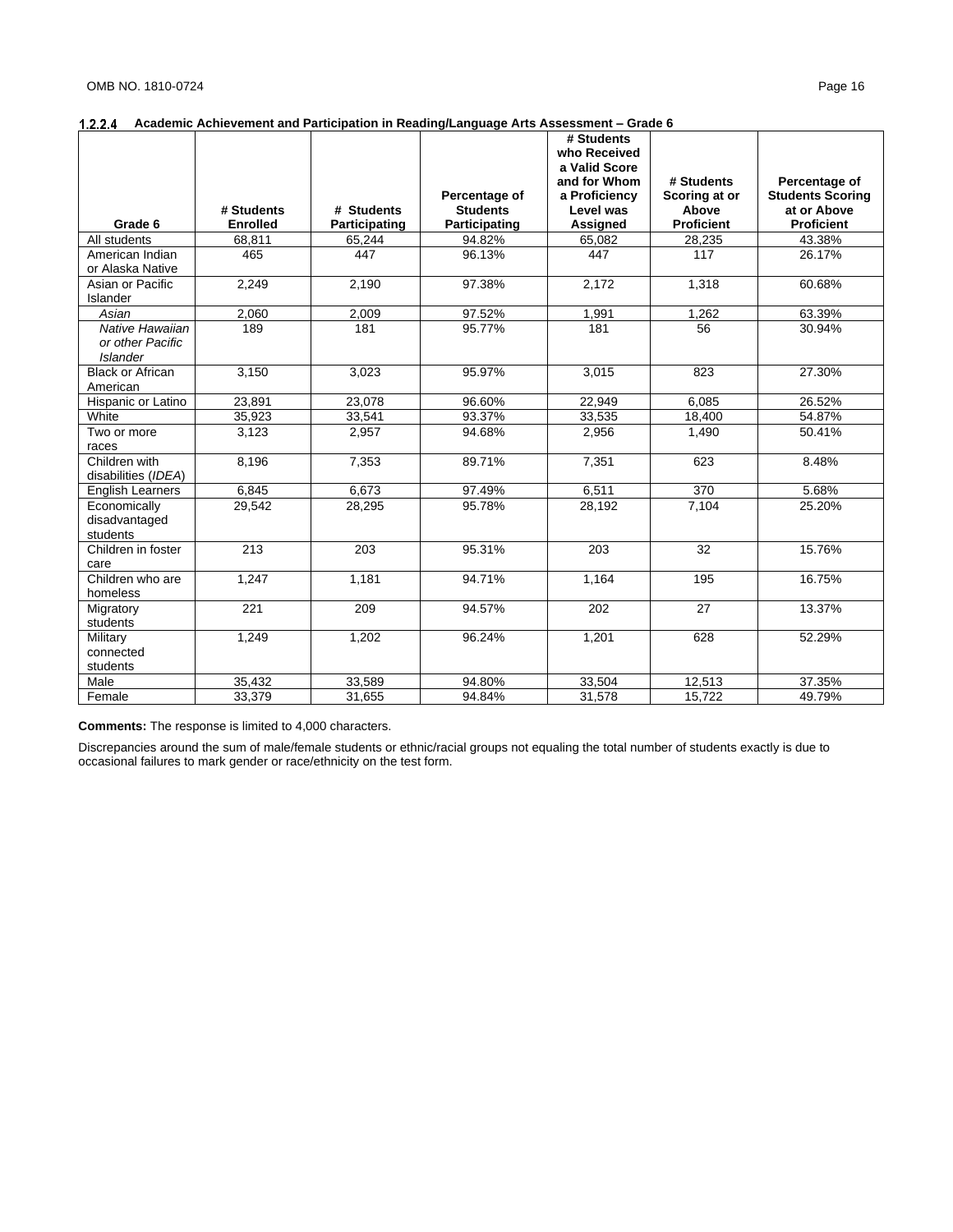|                          |                           |                         |                         | # Students         |                            |                             |
|--------------------------|---------------------------|-------------------------|-------------------------|--------------------|----------------------------|-----------------------------|
|                          |                           |                         |                         | who Received       |                            |                             |
|                          |                           |                         |                         | a Valid Score      |                            |                             |
|                          |                           |                         |                         | and for Whom       | # Students                 | Percentage of               |
|                          |                           |                         | Percentage of           | a Proficiency      | Scoring at or              | <b>Students Scoring</b>     |
| Grade 7                  | # Students                | # Students              | <b>Students</b>         | Level was          | Above<br><b>Proficient</b> | at or Above                 |
| All students             | <b>Enrolled</b><br>68,426 | Participating<br>63,397 | Participating<br>92.65% | Assigned<br>63.220 | 29,363                     | <b>Proficient</b><br>46.45% |
| American Indian          | 508                       | 462                     | 90.94%                  | 462                | 135                        | 29.22%                      |
| or Alaska Native         |                           |                         |                         |                    |                            |                             |
| Asian or Pacific         | 2,274                     | 2,166                   | 95.25%                  | 2,156              | 1,375                      | 63.78%                      |
| Islander                 |                           |                         |                         |                    |                            |                             |
| Asian                    | 2,105                     | 2,008                   | 95.39%                  | 1,998              | 1,307                      | 65.42%                      |
| Native Hawaiian          | 169                       | 158                     | 93.49%                  | 158                | 68                         | 43.04%                      |
| or other Pacific         |                           |                         |                         |                    |                            |                             |
| <b>Islander</b>          |                           |                         |                         |                    |                            |                             |
| <b>Black or African</b>  | 2.987                     | 2,815                   | 94.24%                  | 2,805              | 842                        | 30.02%                      |
| American                 |                           |                         |                         |                    |                            |                             |
| Hispanic or Latino       | 23.287                    | 22,091                  | 94.86%                  | 21.946             | 6.568                      | 29.93%                      |
| White                    | 36,452                    | 33,205                  | 91.09%                  | 33,193             | 19,005                     | 57.26%                      |
| Two or more              | 2,907                     | 2,648                   | 91.09%                  | 2.648              | 1,436                      | 54.23%                      |
| races                    |                           |                         |                         |                    |                            |                             |
| Children with            | 7.783                     | 6.881                   | 88.41%                  | 6.880              | 724                        | 10.52%                      |
| disabilities (IDEA)      |                           |                         |                         |                    |                            |                             |
| <b>English Learners</b>  | 6.675                     | 6.455                   | 96.70%                  | 6.278              | 496                        | 7.90%                       |
| Economically             | 28,382                    | 26,672                  | 93.98%                  | 26,563             | 7,646                      | 28.78%                      |
| disadvantaged            |                           |                         |                         |                    |                            |                             |
| students                 |                           |                         |                         |                    |                            |                             |
| Children in foster       | 216                       | 190                     | 87.96%                  | 190                | 27                         | 14.21%                      |
| care<br>Children who are | 1,163                     |                         | 91.23%                  |                    | 232                        | 22.22%                      |
| homeless                 |                           | 1,061                   |                         | 1,044              |                            |                             |
| Migratory                | 197                       | 181                     | 91.88%                  | 179                | 33                         | 18.44%                      |
| students                 |                           |                         |                         |                    |                            |                             |
| Military                 | 1,111                     | 1,043                   | 93.88%                  | 1,043              | 587                        | 56.28%                      |
| connected                |                           |                         |                         |                    |                            |                             |
| students                 |                           |                         |                         |                    |                            |                             |
| Male                     | 35,196                    | 32,823                  | 93.26%                  | 32,728             | 12,590                     | 38.47%                      |
| Female                   | 33,227                    | 30,574                  | 92.02%                  | 30,492             | 16,773                     | 55.01%                      |

**Comments:** The response is limited to 4,000 characters.

Discrepancies around the sum of male/female students or ethnic/racial groups not equaling the total number of students exactly is due to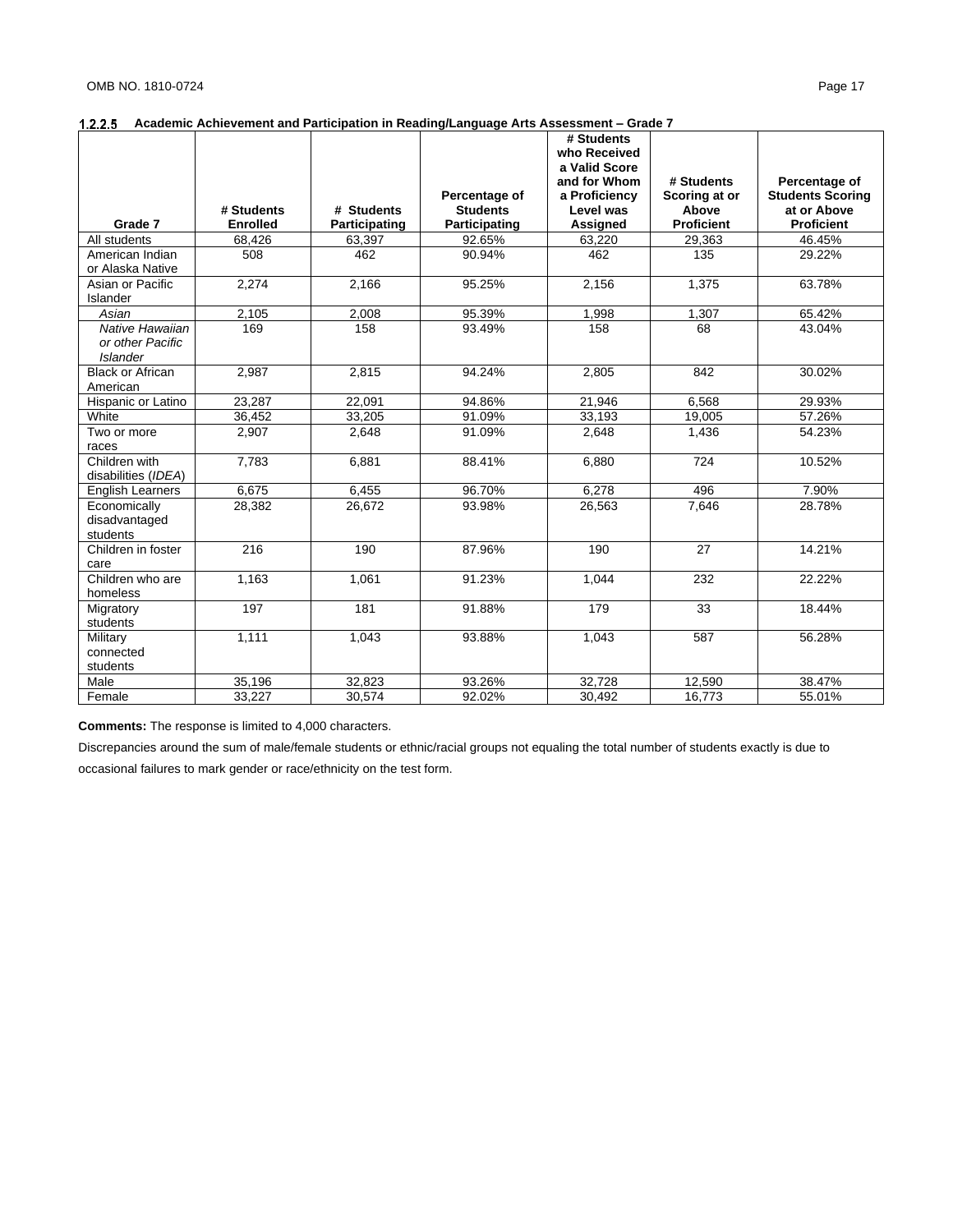|                                |                 |               |                                  | # Students                 |                        |                                        |
|--------------------------------|-----------------|---------------|----------------------------------|----------------------------|------------------------|----------------------------------------|
|                                |                 |               |                                  | who Received               |                        |                                        |
|                                |                 |               |                                  | a Valid Score              |                        |                                        |
|                                |                 |               |                                  | and for Whom               | # Students             | Percentage of                          |
|                                | # Students      | # Students    | Percentage of<br><b>Students</b> | a Proficiency<br>Level was | Scoring at or<br>Above | <b>Students Scoring</b><br>at or Above |
| Grade 8                        | <b>Enrolled</b> | Participating | Participating                    | Assigned                   | <b>Proficient</b>      | <b>Proficient</b>                      |
| All students                   | 66.915          | 59,503        | 88.92%                           | 59,361                     | 27,819                 | 46.86%                                 |
| American Indian                | 486             | 436           | 89.71%                           | 435                        | 148                    | 34.02%                                 |
| or Alaska Native               |                 |               |                                  |                            |                        |                                        |
| Asian or Pacific               | 2,369           | 2,192         | 92.53%                           | 2,183                      | 1,456                  | 66.70%                                 |
| Islander                       |                 |               |                                  |                            |                        |                                        |
| Asian                          | 2,186           | 2,026         | 92.68%                           | 2,018                      | 1,396                  | 69.18%                                 |
| Native Hawaiian                | 183             | 166           | 90.71%                           | 165                        | 60                     | 36.36%                                 |
| or other Pacific               |                 |               |                                  |                            |                        |                                        |
| <b>Islander</b>                |                 |               |                                  |                            |                        |                                        |
| <b>Black or African</b>        | 2,986           | 2,670         | 89.42%                           | 2,666                      | 890                    | 33.38%                                 |
| American<br>Hispanic or Latino | 23.061          | 21,179        | 91.84%                           | 21,064                     | 6.586                  | 31.27%                                 |
| White                          | 35,228          | 30,571        | 86.78%                           | 30.559                     | 17,409                 | 56.97%                                 |
| Two or more                    | 2.773           | 2,446         | 88.21%                           | 2,445                      | 1,329                  | 54.36%                                 |
| races                          |                 |               |                                  |                            |                        |                                        |
| Children with                  | 7,296           | 6,218         | 85.22%                           | 6,218                      | 623                    | 10.02%                                 |
| disabilities (IDEA)            |                 |               |                                  |                            |                        |                                        |
| <b>English Learners</b>        | 6,024           | 5,721         | 94.97%                           | 5,579                      | 345                    | 6.18%                                  |
| Economically                   | 26,972          | 24,543        | 90.99%                           | 24,458                     | 7,368                  | 30.13%                                 |
| disadvantaged                  |                 |               |                                  |                            |                        |                                        |
| students                       |                 |               |                                  |                            |                        |                                        |
| Children in foster             | 233             | 192           | 82.40%                           | 192                        | 37                     | 19.27%                                 |
| care                           |                 |               |                                  |                            |                        |                                        |
| Children who are               | 1,022           | 897           | 87.77%                           | 880                        | 189                    | 21.48%                                 |
| homeless                       | 176             | 166           | 94.32%                           | 162                        | $\overline{27}$        | 16.67%                                 |
| Migratory<br>students          |                 |               |                                  |                            |                        |                                        |
| Military                       | 1.062           | 966           | 90.96%                           | 966                        | 558                    | 57.76%                                 |
| connected                      |                 |               |                                  |                            |                        |                                        |
| students                       |                 |               |                                  |                            |                        |                                        |
| Male                           | 34,316          | 30,858        | 89.92%                           | 30,791                     | 11,597                 | 37.66%                                 |
| Female                         | 32,598          | 28,645        | 87.87%                           | 28,570                     | 16.222                 | 56.78%                                 |

**Comments:** The response is limited to 4,000 characters.

Discrepancies around the sum of male/female students or ethnic/racial groups not equaling the total number of students exactly is due to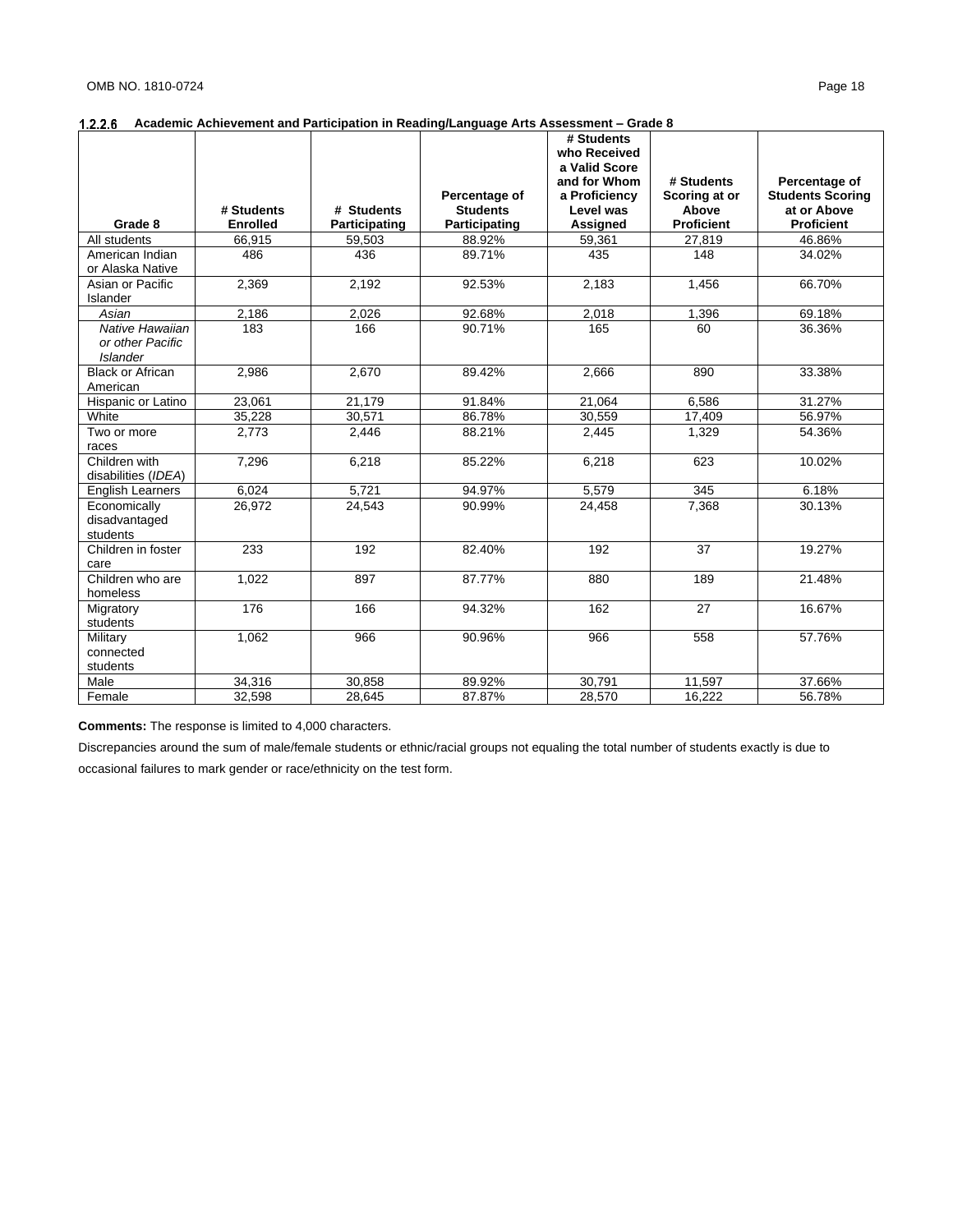|                                     |                 |               |                 | # Students    |                   |                             |
|-------------------------------------|-----------------|---------------|-----------------|---------------|-------------------|-----------------------------|
|                                     |                 |               |                 | who Received  |                   |                             |
|                                     |                 |               |                 | a Valid Score |                   |                             |
|                                     |                 |               |                 | and for Whom  | # Students        | Percentage of               |
|                                     |                 |               | Percentage of   | a Proficiency | Scoring at or     | <b>Students Scoring</b>     |
|                                     | # Students      | # Students    | <b>Students</b> | Level was     | Above             | at or Above                 |
| <b>High School</b>                  | <b>Enrolled</b> | Participating | Participating   | Assigned      | <b>Proficient</b> | <b>Proficient</b><br>58.33% |
| All students                        | 63,194          | 58,510        | 92.59%          | 58,459        | 34,102            |                             |
| American Indian                     | 433             | 381           | 87.99%          | 381           | 146               | 38.32%                      |
| or Alaska Native                    |                 |               |                 |               |                   |                             |
| Asian or Pacific                    | 2,473           | 2,361         | 95.47%          | 2,358         | 1,618             | 68.62%                      |
| Islander                            |                 |               | 95.78%          |               |                   | 70.01%                      |
| Asian                               | 2,321           | 2,223         |                 | 2,221         | 1,555             |                             |
| Native Hawaiian<br>or other Pacific | 152             | 138           | 90.79%          | 137           | 63                | 45.99%                      |
| <b>Islander</b>                     |                 |               |                 |               |                   |                             |
| <b>Black or African</b>             | 2.874           | 2,645         | 92.03%          | 2,643         | 1,034             | 39.12%                      |
| American                            |                 |               |                 |               |                   |                             |
| Hispanic or Latino                  | 20.687          | 19.065        | 92.16%          | 19.023        | 7.162             | 37.65%                      |
| White                               | 34,259          | 31,809        | 92.85%          | 31,805        | 22,694            | 71.35%                      |
| Two or more                         | 2,370           | 2,183         | 92.11%          | 2.183         | 1,421             | 65.09%                      |
| races                               |                 |               |                 |               |                   |                             |
| Children with                       | 5.580           | 4.661         | 83.53%          | 4.661         | 809               | 17.36%                      |
| disabilities (IDEA)                 |                 |               |                 |               |                   |                             |
| <b>English Learners</b>             | 4,440           | 3.987         | 89.80%          | 3,936         | 189               | 4.80%                       |
| Economically                        | 21,226          | 19,314        | 90.99%          | 19,284        | 7,072             | 36.67%                      |
| disadvantaged                       |                 |               |                 |               |                   |                             |
| students                            |                 |               |                 |               |                   |                             |
| Children in foster                  | 238             | 165           | 69.33%          | 165           | 49                | 29.70%                      |
| care                                |                 |               |                 |               |                   |                             |
| Children who are                    | 914             | 759           | 83.04%          | 753           | 241               | 32.01%                      |
| homeless                            |                 |               |                 |               |                   |                             |
| Migratory                           | 149             | 140           | 93.96%          | 140           | 21                | 15.00%                      |
| students                            |                 |               |                 |               |                   |                             |
| Military                            | 777             | 728           | 93.69%          | 728           | 510               | 70.05%                      |
| connected                           |                 |               |                 |               |                   |                             |
| students                            |                 |               |                 |               |                   |                             |
| Male                                | 32,163          | 29,576        | 91.96%          | 29,551        | 16,251            | 54.99%                      |
| Female                              | 31,012          | 28,922        | 93.26%          | 28,896        | 17.846            | 61.76%                      |

**Comments:** The response is limited to 4,000 characters.

Discrepancies around the sum of male/female students or ethnic/racial groups not equaling the total number of students exactly is due to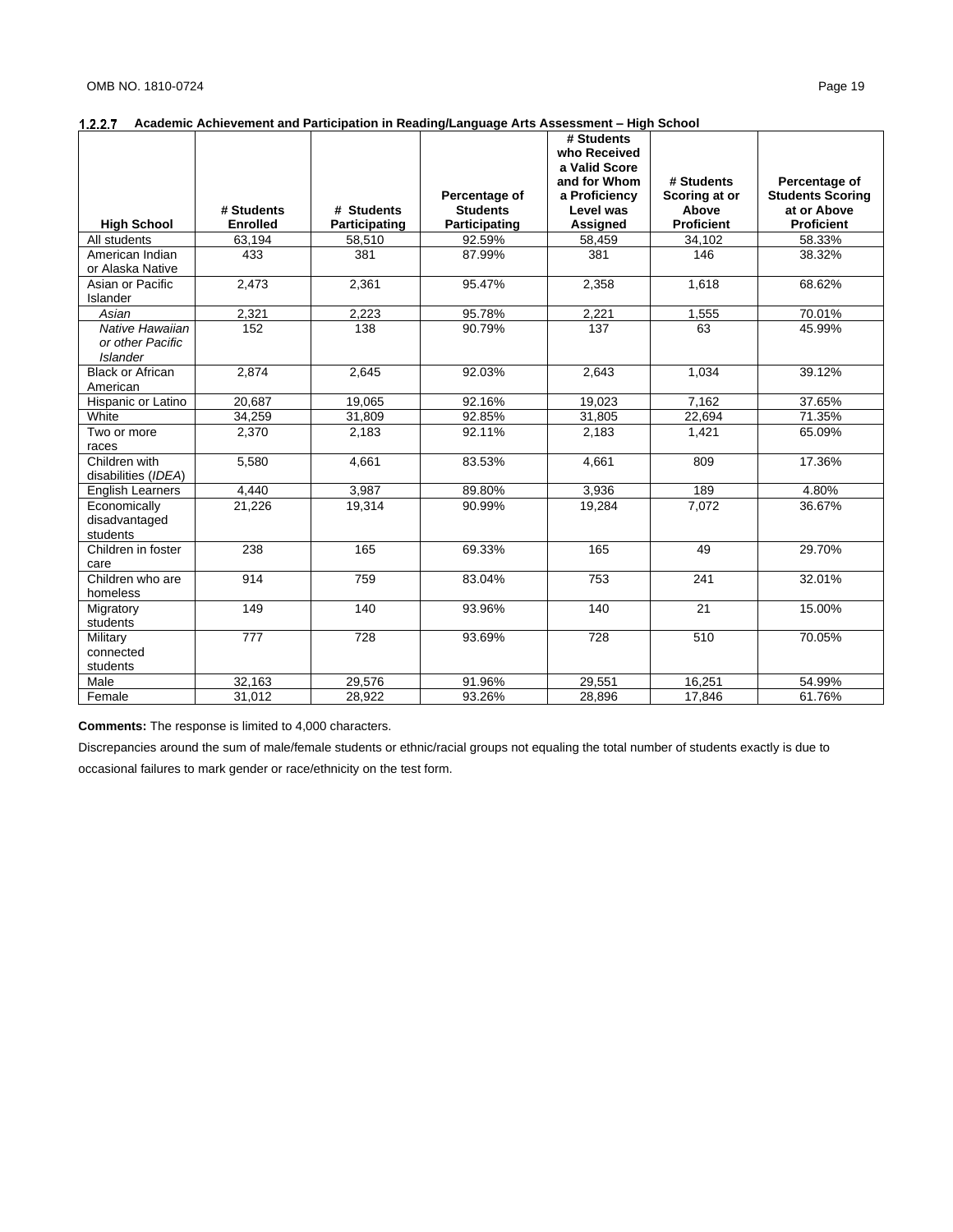In the table below, provide information on the achievement and participation of students on the science assessments required under Section 1111(b)(2) of the *ESEA* by reporting on: the number of students enrolled during the State's testing window, the number of students who participated in the science assessment, the number of students who took the science assessment and received a valid score, and the number of students who scored at or above proficient. The percentage of students who were tested and the percentage of students scoring at or above proficient will be calculated automatically.

This table is repeated for each of grades three through eight and once for high school.

|  |  | 1.2.3.1 Academic Achievement and Participation in Science Assessment – Grade 3 |
|--|--|--------------------------------------------------------------------------------|
|--|--|--------------------------------------------------------------------------------|

| Grade 3                     | # Students<br><b>Enrolled</b> | # Students<br>Participating | Percentage of<br><b>Students</b><br>Participating | # Students<br>who Received<br>a Valid Score<br>and for Whom<br>a Proficiency<br>Level was<br>Assigned | # Students<br>Scoring at or<br>Above<br><b>Proficient</b> | Percentage of<br><b>Students Scoring</b><br>at or Above<br><b>Proficient</b> |
|-----------------------------|-------------------------------|-----------------------------|---------------------------------------------------|-------------------------------------------------------------------------------------------------------|-----------------------------------------------------------|------------------------------------------------------------------------------|
| All students                |                               |                             |                                                   |                                                                                                       |                                                           |                                                                              |
| American Indian             |                               |                             |                                                   |                                                                                                       |                                                           |                                                                              |
| or Alaska Native            |                               |                             |                                                   |                                                                                                       |                                                           |                                                                              |
| Asian or Pacific            |                               |                             |                                                   |                                                                                                       |                                                           |                                                                              |
| Islander                    |                               |                             |                                                   |                                                                                                       |                                                           |                                                                              |
| Asian                       |                               |                             |                                                   |                                                                                                       |                                                           |                                                                              |
| Native Hawaiian             |                               |                             |                                                   |                                                                                                       |                                                           |                                                                              |
| or other Pacific            |                               |                             |                                                   |                                                                                                       |                                                           |                                                                              |
| <b>Islander</b>             |                               |                             |                                                   |                                                                                                       |                                                           |                                                                              |
| <b>Black or African</b>     |                               |                             |                                                   |                                                                                                       |                                                           |                                                                              |
| American                    |                               |                             |                                                   |                                                                                                       |                                                           |                                                                              |
| Hispanic or Latino<br>White |                               |                             |                                                   |                                                                                                       |                                                           |                                                                              |
| Two or more                 |                               |                             |                                                   |                                                                                                       |                                                           |                                                                              |
| races                       |                               |                             |                                                   |                                                                                                       |                                                           |                                                                              |
| Children with               |                               |                             |                                                   |                                                                                                       |                                                           |                                                                              |
| disabilities (IDEA)         |                               |                             |                                                   |                                                                                                       |                                                           |                                                                              |
| <b>English Learners</b>     |                               |                             |                                                   |                                                                                                       |                                                           |                                                                              |
| Economically                |                               |                             |                                                   |                                                                                                       |                                                           |                                                                              |
| disadvantaged               |                               |                             |                                                   |                                                                                                       |                                                           |                                                                              |
| students                    |                               |                             |                                                   |                                                                                                       |                                                           |                                                                              |
| Children in foster          |                               |                             |                                                   |                                                                                                       |                                                           |                                                                              |
| care                        |                               |                             |                                                   |                                                                                                       |                                                           |                                                                              |
| Children who are            |                               |                             |                                                   |                                                                                                       |                                                           |                                                                              |
| homeless                    |                               |                             |                                                   |                                                                                                       |                                                           |                                                                              |
| Migratory                   |                               |                             |                                                   |                                                                                                       |                                                           |                                                                              |
| students                    |                               |                             |                                                   |                                                                                                       |                                                           |                                                                              |
| Military                    |                               |                             |                                                   |                                                                                                       |                                                           |                                                                              |
| connected                   |                               |                             |                                                   |                                                                                                       |                                                           |                                                                              |
| students<br>Male            |                               |                             |                                                   |                                                                                                       |                                                           |                                                                              |
|                             |                               |                             |                                                   |                                                                                                       |                                                           |                                                                              |
| Female                      |                               |                             |                                                   |                                                                                                       |                                                           |                                                                              |

**Comments:** The response is limited to 4,000 characters.

Colorado does not test 3rd grade students in Science.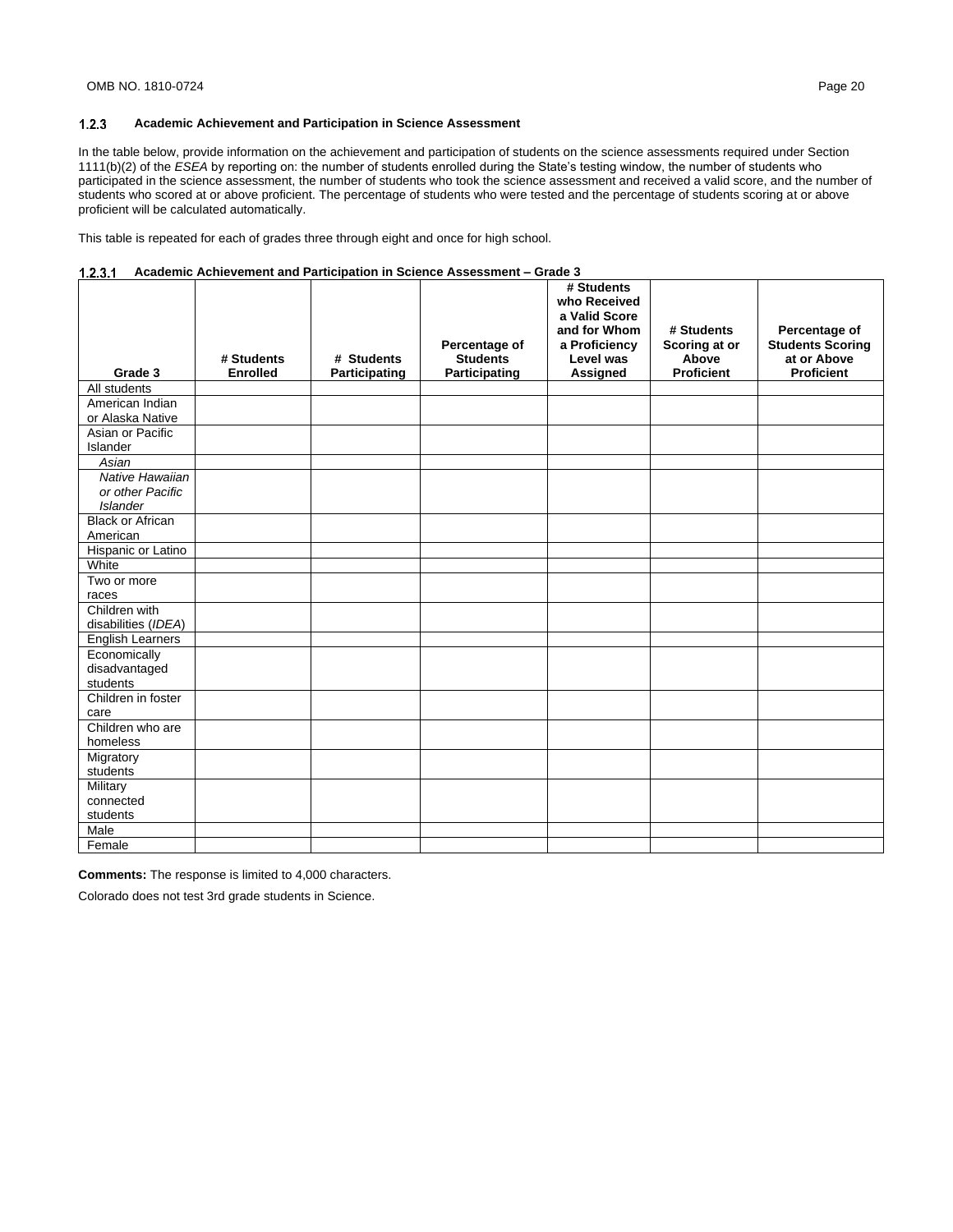| Grade 4                                                | # Students<br><b>Enrolled</b> | # Students<br>Participating | Percentage of<br><b>Students</b><br>Participating | # Students<br>who Received<br>a Valid Score<br>and for Whom<br>a Proficiency<br>Level was<br>Assigned | # Students<br>Scoring at or<br>Above<br><b>Proficient</b> | Percentage of<br><b>Students Scoring</b><br>at or Above<br><b>Proficient</b> |
|--------------------------------------------------------|-------------------------------|-----------------------------|---------------------------------------------------|-------------------------------------------------------------------------------------------------------|-----------------------------------------------------------|------------------------------------------------------------------------------|
| All students                                           |                               |                             |                                                   |                                                                                                       |                                                           |                                                                              |
| American Indian<br>or Alaska Native                    |                               |                             |                                                   |                                                                                                       |                                                           |                                                                              |
| Asian or Pacific<br>Islander                           |                               |                             |                                                   |                                                                                                       |                                                           |                                                                              |
| Asian                                                  |                               |                             |                                                   |                                                                                                       |                                                           |                                                                              |
| Native Hawaiian<br>or other Pacific<br><b>Islander</b> |                               |                             |                                                   |                                                                                                       |                                                           |                                                                              |
| <b>Black or African</b><br>American                    |                               |                             |                                                   |                                                                                                       |                                                           |                                                                              |
| Hispanic or Latino                                     |                               |                             |                                                   |                                                                                                       |                                                           |                                                                              |
| White                                                  |                               |                             |                                                   |                                                                                                       |                                                           |                                                                              |
| Two or more                                            |                               |                             |                                                   |                                                                                                       |                                                           |                                                                              |
| races                                                  |                               |                             |                                                   |                                                                                                       |                                                           |                                                                              |
| Children with<br>disabilities (IDEA)                   |                               |                             |                                                   |                                                                                                       |                                                           |                                                                              |
| <b>English Learners</b>                                |                               |                             |                                                   |                                                                                                       |                                                           |                                                                              |
| Economically<br>disadvantaged<br>students              |                               |                             |                                                   |                                                                                                       |                                                           |                                                                              |
| Children in foster<br>care                             |                               |                             |                                                   |                                                                                                       |                                                           |                                                                              |
| Children who are<br>homeless                           |                               |                             |                                                   |                                                                                                       |                                                           |                                                                              |
| Migratory<br>students                                  |                               |                             |                                                   |                                                                                                       |                                                           |                                                                              |
| Military<br>connected<br>students                      |                               |                             |                                                   |                                                                                                       |                                                           |                                                                              |
| Male                                                   |                               |                             |                                                   |                                                                                                       |                                                           |                                                                              |
| Female                                                 |                               |                             |                                                   |                                                                                                       |                                                           |                                                                              |

**Comments:** The response is limited to 4,000 characters.

Colorado does not test 4th grade students in Science.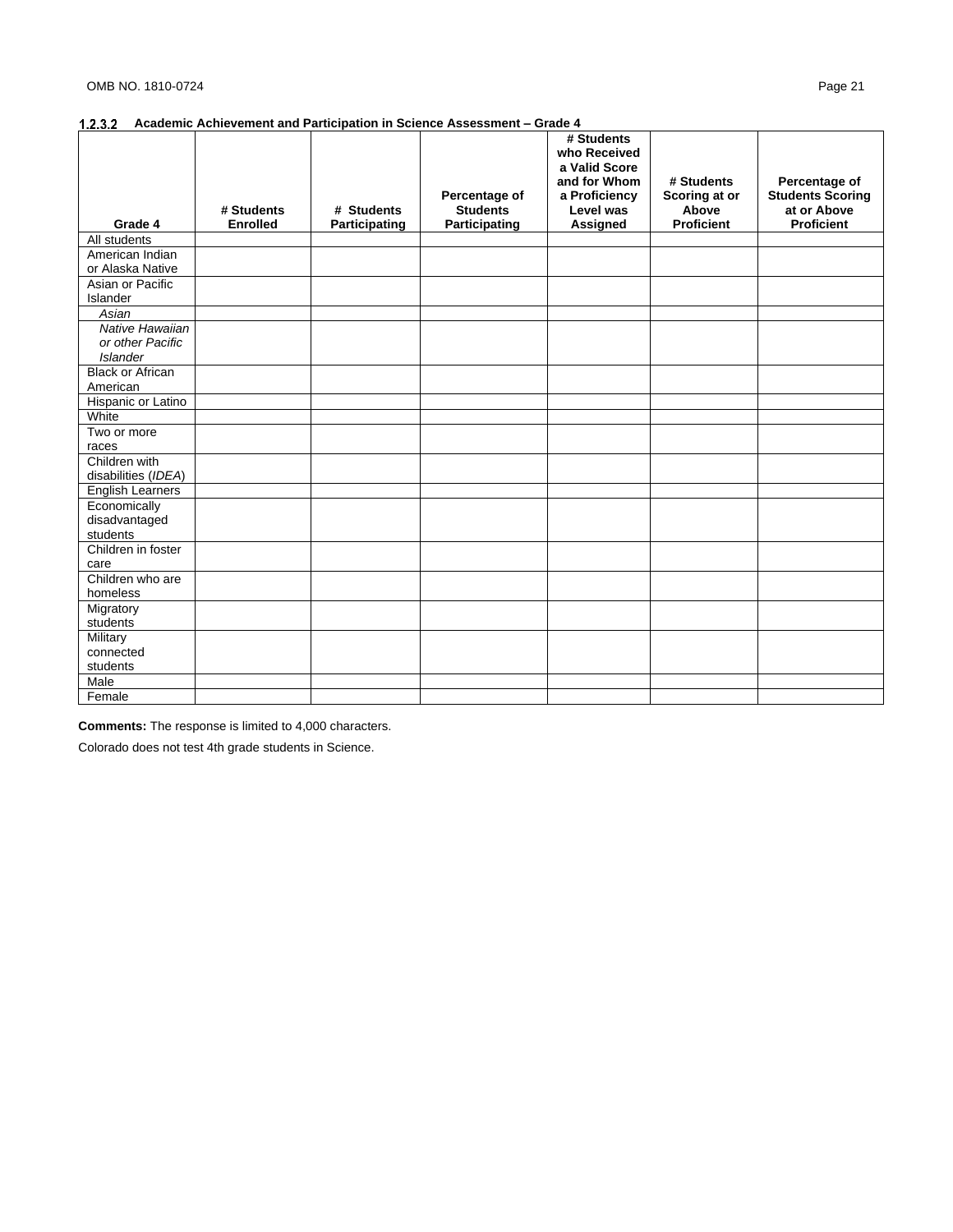|                                                        |                 |               |                                  | # Students<br>who Received<br>a Valid Score |                                      |                                                         |
|--------------------------------------------------------|-----------------|---------------|----------------------------------|---------------------------------------------|--------------------------------------|---------------------------------------------------------|
|                                                        | # Students      | # Students    | Percentage of<br><b>Students</b> | and for Whom<br>a Proficiency<br>Level was  | # Students<br>Scoring at or<br>Above | Percentage of<br><b>Students Scoring</b><br>at or Above |
| Grade 5                                                | <b>Enrolled</b> | Participating | Participating                    | <b>Assigned</b>                             | <b>Proficient</b>                    | <b>Proficient</b>                                       |
| All students                                           | 68,937          | 66,230        | 96.07%                           | 66,230                                      | 23,836                               | 35.99%                                                  |
| American Indian<br>or Alaska Native                    | 466             | 438           | 93.99%                           | 438                                         | 94                                   | 21.46%                                                  |
| Asian or Pacific<br>Islander                           | 2,292           | 2,241         | 97.77%                           | 2,241                                       | 1,052                                | 46.94%                                                  |
| Asian                                                  | 2,104           | 2,059         | 97.86%                           | 2,059                                       | 1,008                                | 48.96%                                                  |
| Native Hawaiian<br>or other Pacific<br><b>Islander</b> | 188             | 182           | 96.81%                           | 182                                         | 44                                   | 24.18%                                                  |
| <b>Black or African</b><br>American                    | 3,116           | 3,010         | 96.60%                           | 3,010                                       | 475                                  | 15.78%                                                  |
| Hispanic or Latino                                     | 24,014          | 23,366        | 97.30%                           | 23,366                                      | 4,274                                | 18.29%                                                  |
| White                                                  | 35,840          | 34,097        | 95.14%                           | 34,097                                      | 16,600                               | 48.68%                                                  |
| Two or more<br>races                                   | 3,206           | 3,075         | 95.91%                           | 3,075                                       | 1,340                                | 43.58%                                                  |
| Children with<br>disabilities (IDEA)                   | 8,845           | 8,055         | 91.07%                           | 8,055                                       | 774                                  | 9.61%                                                   |
| <b>English Learners</b>                                | 8.507           | 8,324         | 97.85%                           | 8,324                                       | 318                                  | 3.82%                                                   |
| Economically<br>disadvantaged<br>students              | 30,243          | 29,298        | 96.88%                           | 29,298                                      | 5,267                                | 17.98%                                                  |
| Children in foster<br>care                             | 201             | 190           | 94.53%                           | 190                                         | 28                                   | 14.74%                                                  |
| Children who are<br>homeless                           | 1,258           | 1,202         | 95.55%                           | 1,202                                       | 155                                  | 12.90%                                                  |
| Migratory<br>students                                  | 220             | 211           | 95.91%                           | 211                                         | 10                                   | $\overline{4.74\%}$                                     |
| Military<br>connected<br>students                      | 1,314           | 1,262         | 96.04%                           | 1,262                                       | 597                                  | 47.31%                                                  |
| Male                                                   | 35,619          | 34,120        | 95.79%                           | 34,120                                      | 12,361                               | 36.23%                                                  |
| Female                                                 | 33,318          | 32,110        | 96.37%                           | 32,110                                      | 11,475                               | 35.74%                                                  |

**Comments:** The response is limited to 4,000 characters.

Discrepancies around the sum of male/female students or ethnic/racial groups not equaling the total number of students exactly is due to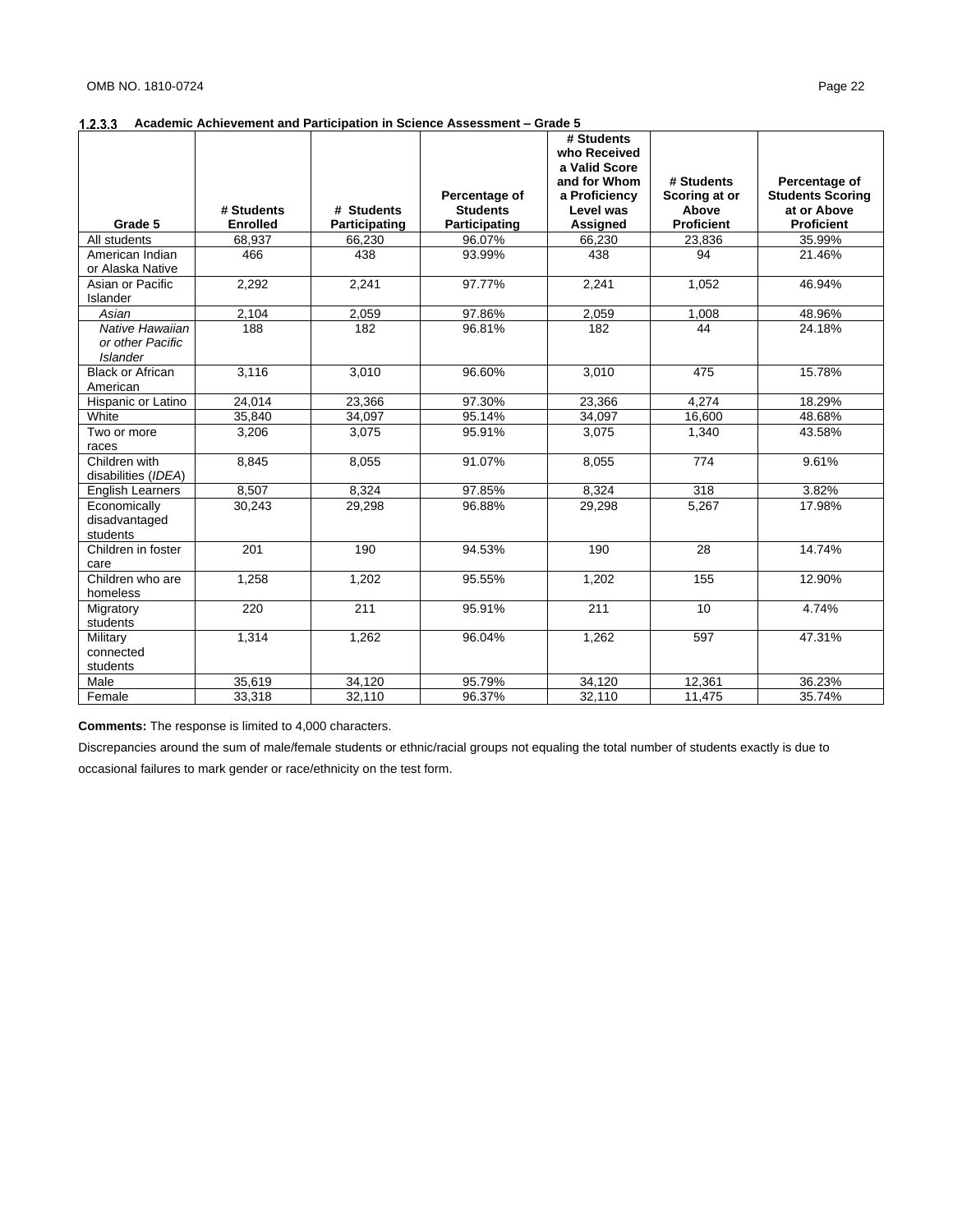|                            |                 |               |                 | # Students<br>who Received<br>a Valid Score |                   |                         |
|----------------------------|-----------------|---------------|-----------------|---------------------------------------------|-------------------|-------------------------|
|                            |                 |               |                 | and for Whom                                | # Students        | Percentage of           |
|                            |                 |               | Percentage of   | a Proficiency                               | Scoring at or     | <b>Students Scoring</b> |
|                            | # Students      | # Students    | <b>Students</b> | Level was                                   | <b>Above</b>      | at or Above             |
| Grade 6                    | <b>Enrolled</b> | Participating | Participating   | Assigned                                    | <b>Proficient</b> | <b>Proficient</b>       |
| All students               |                 |               |                 |                                             |                   |                         |
| American Indian            |                 |               |                 |                                             |                   |                         |
| or Alaska Native           |                 |               |                 |                                             |                   |                         |
| Asian or Pacific           |                 |               |                 |                                             |                   |                         |
| Islander                   |                 |               |                 |                                             |                   |                         |
| Asian                      |                 |               |                 |                                             |                   |                         |
| Native Hawaiian            |                 |               |                 |                                             |                   |                         |
| or other Pacific           |                 |               |                 |                                             |                   |                         |
| <b>Islander</b>            |                 |               |                 |                                             |                   |                         |
| <b>Black or African</b>    |                 |               |                 |                                             |                   |                         |
| American                   |                 |               |                 |                                             |                   |                         |
| Hispanic or Latino         |                 |               |                 |                                             |                   |                         |
| White                      |                 |               |                 |                                             |                   |                         |
| Two or more                |                 |               |                 |                                             |                   |                         |
| races                      |                 |               |                 |                                             |                   |                         |
| Children with              |                 |               |                 |                                             |                   |                         |
| disabilities (IDEA)        |                 |               |                 |                                             |                   |                         |
| English Learners           |                 |               |                 |                                             |                   |                         |
| Economically               |                 |               |                 |                                             |                   |                         |
| disadvantaged              |                 |               |                 |                                             |                   |                         |
| students                   |                 |               |                 |                                             |                   |                         |
| Children in foster<br>care |                 |               |                 |                                             |                   |                         |
| Children who are           |                 |               |                 |                                             |                   |                         |
| homeless                   |                 |               |                 |                                             |                   |                         |
| Migratory                  |                 |               |                 |                                             |                   |                         |
| students                   |                 |               |                 |                                             |                   |                         |
| Military                   |                 |               |                 |                                             |                   |                         |
| connected                  |                 |               |                 |                                             |                   |                         |
| students                   |                 |               |                 |                                             |                   |                         |
| Male                       |                 |               |                 |                                             |                   |                         |
| Female                     |                 |               |                 |                                             |                   |                         |

**Comments:** The response is limited to 4,000 characters.

Colorado does not test 6th grade students in Science.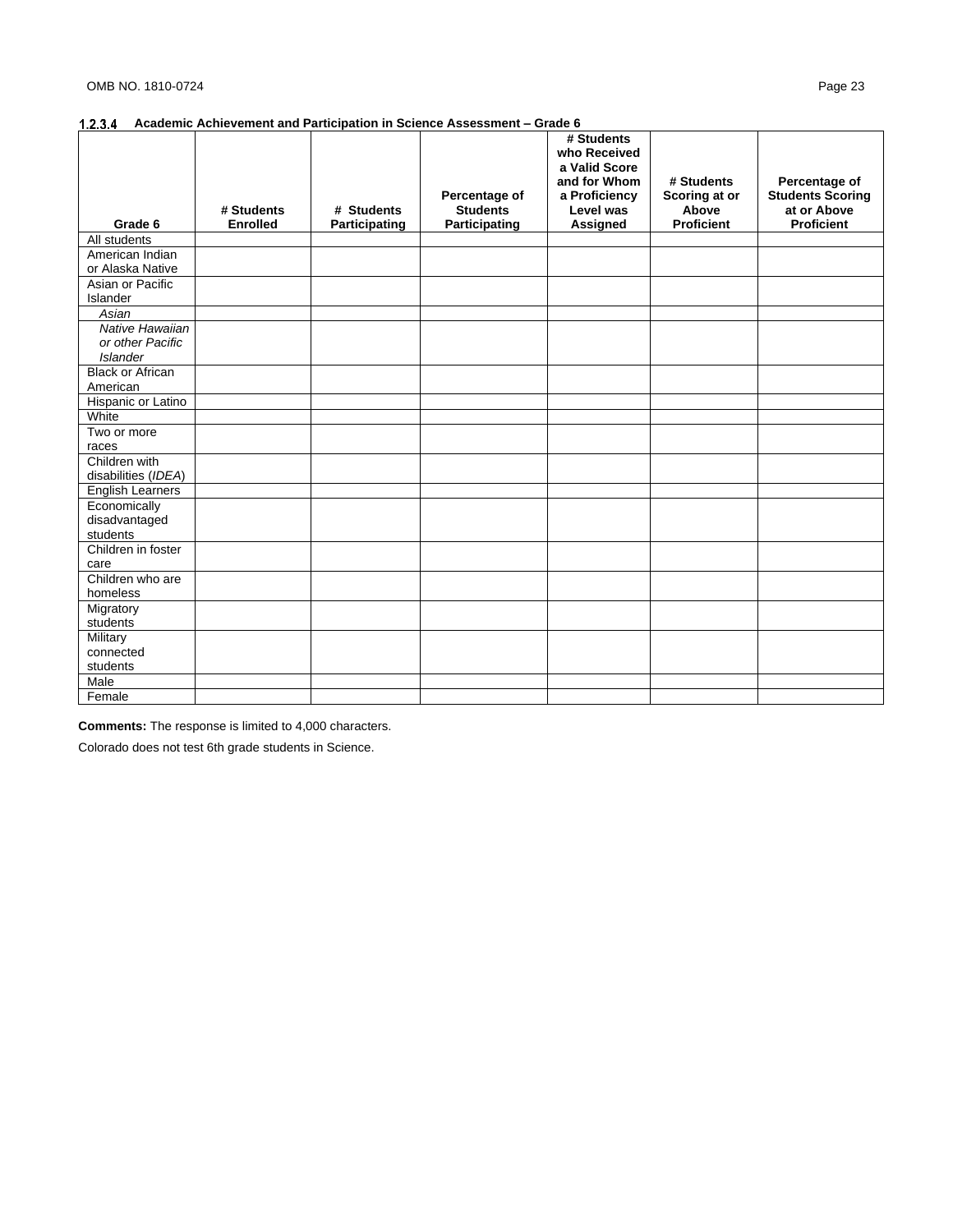|                         | # Students      | # Students    | Percentage of<br><b>Students</b> | # Students<br>who Received<br>a Valid Score<br>and for Whom<br>a Proficiency<br>Level was | # Students<br>Scoring at or<br>Above | Percentage of<br><b>Students Scoring</b><br>at or Above |
|-------------------------|-----------------|---------------|----------------------------------|-------------------------------------------------------------------------------------------|--------------------------------------|---------------------------------------------------------|
| Grade 7                 | <b>Enrolled</b> | Participating | Participating                    | Assigned                                                                                  | <b>Proficient</b>                    | <b>Proficient</b>                                       |
| All students            |                 |               |                                  |                                                                                           |                                      |                                                         |
| American Indian         |                 |               |                                  |                                                                                           |                                      |                                                         |
| or Alaska Native        |                 |               |                                  |                                                                                           |                                      |                                                         |
| Asian or Pacific        |                 |               |                                  |                                                                                           |                                      |                                                         |
| Islander<br>Asian       |                 |               |                                  |                                                                                           |                                      |                                                         |
| Native Hawaiian         |                 |               |                                  |                                                                                           |                                      |                                                         |
| or other Pacific        |                 |               |                                  |                                                                                           |                                      |                                                         |
| <b>Islander</b>         |                 |               |                                  |                                                                                           |                                      |                                                         |
| <b>Black or African</b> |                 |               |                                  |                                                                                           |                                      |                                                         |
| American                |                 |               |                                  |                                                                                           |                                      |                                                         |
| Hispanic or Latino      |                 |               |                                  |                                                                                           |                                      |                                                         |
| White                   |                 |               |                                  |                                                                                           |                                      |                                                         |
| Two or more             |                 |               |                                  |                                                                                           |                                      |                                                         |
| races                   |                 |               |                                  |                                                                                           |                                      |                                                         |
| Children with           |                 |               |                                  |                                                                                           |                                      |                                                         |
| disabilities (IDEA)     |                 |               |                                  |                                                                                           |                                      |                                                         |
| <b>English Learners</b> |                 |               |                                  |                                                                                           |                                      |                                                         |
| Economically            |                 |               |                                  |                                                                                           |                                      |                                                         |
| disadvantaged           |                 |               |                                  |                                                                                           |                                      |                                                         |
| students                |                 |               |                                  |                                                                                           |                                      |                                                         |
| Children in foster      |                 |               |                                  |                                                                                           |                                      |                                                         |
| care                    |                 |               |                                  |                                                                                           |                                      |                                                         |
| Children who are        |                 |               |                                  |                                                                                           |                                      |                                                         |
| homeless                |                 |               |                                  |                                                                                           |                                      |                                                         |
| Migratory               |                 |               |                                  |                                                                                           |                                      |                                                         |
| students                |                 |               |                                  |                                                                                           |                                      |                                                         |
| Military<br>connected   |                 |               |                                  |                                                                                           |                                      |                                                         |
| students                |                 |               |                                  |                                                                                           |                                      |                                                         |
| Male                    |                 |               |                                  |                                                                                           |                                      |                                                         |
|                         |                 |               |                                  |                                                                                           |                                      |                                                         |
| Female                  |                 |               |                                  |                                                                                           |                                      |                                                         |

**Comments:** The response is limited to 4,000 characters.

Colorado does not test 7th grade students in Science.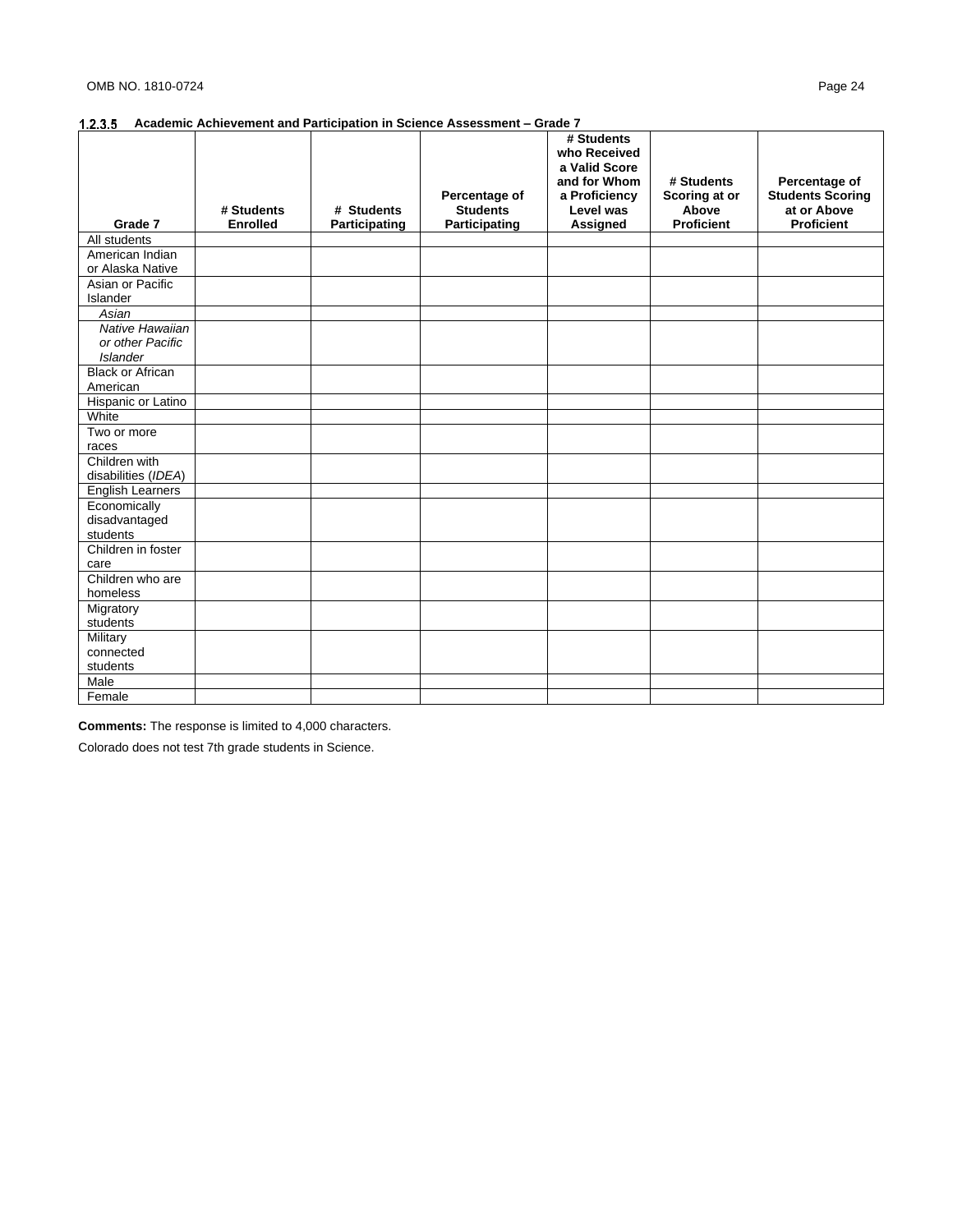|                                                        |                 |               |                 | # Students<br>who Received<br>a Valid Score |                             |                                          |
|--------------------------------------------------------|-----------------|---------------|-----------------|---------------------------------------------|-----------------------------|------------------------------------------|
|                                                        |                 |               | Percentage of   | and for Whom<br>a Proficiency               | # Students<br>Scoring at or | Percentage of<br><b>Students Scoring</b> |
|                                                        | # Students      | # Students    | <b>Students</b> | Level was                                   | Above                       | at or Above                              |
| Grade 8                                                | <b>Enrolled</b> | Participating | Participating   | <b>Assigned</b>                             | <b>Proficient</b>           | <b>Proficient</b>                        |
| All students                                           | 66,904          | 58,944        | 88.10%          | 58,944                                      | 18,551                      | 31.47%                                   |
| American Indian<br>or Alaska Native                    | 476             | 417           | 87.61%          | 417                                         | 68                          | 16.31%                                   |
| Asian or Pacific<br>Islander                           | 2,368           | 2,173         | 91.77%          | 2,173                                       | 1,050                       | 48.32%                                   |
| Asian                                                  | 2,185           | 2,009         | 91.95%          | 2,009                                       | 1,021                       | 50.82%                                   |
| Native Hawaiian<br>or other Pacific<br><b>Islander</b> | 183             | 164           | 89.62%          | 164                                         | 29                          | 17.68%                                   |
| <b>Black or African</b><br>American                    | 2.985           | 2,621         | 87.81%          | 2.621                                       | 348                         | 13.28%                                   |
| Hispanic or Latino                                     | 23,059          | 20,944        | 90.83%          | 20,944                                      | 2,951                       | 14.09%                                   |
| White                                                  | 35.222          | 30,345        | 86.15%          | 30,345                                      | 13,191                      | 43.47%                                   |
| Two or more<br>races                                   | 2,783           | 2,436         | 87.53%          | 2,436                                       | 942                         | 38.67%                                   |
| Children with<br>disabilities (IDEA)                   | 7.303           | 6,132         | 83.97%          | 6,132                                       | 429                         | 7.00%                                    |
| <b>English Learners</b>                                | 6,030           | 5,651         | 93.71%          | 5,651                                       | 72                          | 1.27%                                    |
| Economically<br>disadvantaged<br>students              | 26,960          | 24,225        | 89.86%          | 24,225                                      | 3,357                       | 13.86%                                   |
| Children in foster<br>care                             | 230             | 177           | 76.96%          | 177                                         | 12                          | 6.78%                                    |
| Children who are<br>homeless                           | 1,021           | 860           | 84.23%          | 860                                         | 77                          | 8.95%                                    |
| Migratory<br>students                                  | 181             | 167           | 92.27%          | 167                                         | 8                           | 4.79%                                    |
| Military<br>connected<br>students                      | 1.062           | 960           | 90.40%          | 960                                         | 393                         | 40.94%                                   |
| Male                                                   | 34,309          | 30,560        | 89.07%          | 30,560                                      | 9,245                       | 30.25%                                   |
| Female                                                 | 32,595          | 28,384        | 87.08%          | 28,384                                      | 9,306                       | 32.79%                                   |

**Comments:** The response is limited to 4,000 characters.

Discrepancies around the sum of male/female students or ethnic/racial groups not equaling the total number of students exactly is due to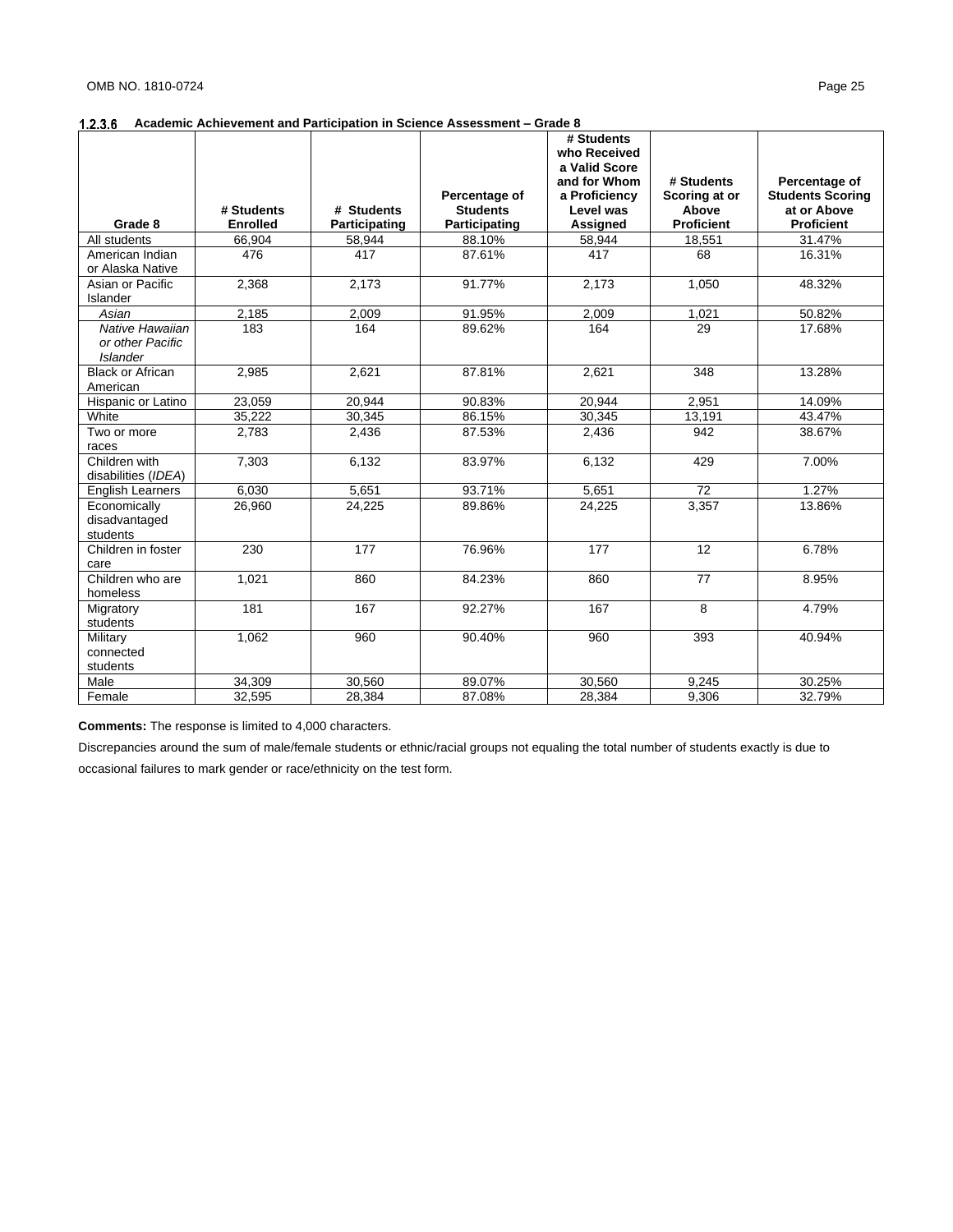## **Academic Achievement and Participation in Science Assessment – High School**

|                                                        |                               |                             |                                                   | # Students<br>who Received<br>a Valid Score                   |                                                           |                                                                              |
|--------------------------------------------------------|-------------------------------|-----------------------------|---------------------------------------------------|---------------------------------------------------------------|-----------------------------------------------------------|------------------------------------------------------------------------------|
| <b>High School</b>                                     | # Students<br><b>Enrolled</b> | # Students<br>Participating | Percentage of<br><b>Students</b><br>Participating | and for Whom<br>a Proficiency<br>Level was<br><b>Assigned</b> | # Students<br>Scoring at or<br>Above<br><b>Proficient</b> | Percentage of<br><b>Students Scoring</b><br>at or Above<br><b>Proficient</b> |
| All students                                           | 63,269                        | 38,721                      | 61.20%                                            | 38.721                                                        | 8,117                                                     | 20.96%                                                                       |
| American Indian<br>or Alaska Native                    | 419                           | 283                         | 67.54%                                            | 283                                                           | 21                                                        | 7.42%                                                                        |
| Asian or Pacific<br>Islander                           | 2,488                         | 1,387                       | 55.75%                                            | 1,387                                                         | 400                                                       | 28.84%                                                                       |
| Asian                                                  | 2,336                         | 1.302                       | 55.74%                                            | 1,302                                                         | 391                                                       | 30.03%                                                                       |
| Native Hawaiian<br>or other Pacific<br><b>Islander</b> | 152                           | 85                          | 55.92%                                            | 85                                                            | 9                                                         | 10.59%                                                                       |
| <b>Black or African</b><br>American                    | 2,904                         | 1,923                       | 66.22%                                            | 1,923                                                         | 152                                                       | 7.90%                                                                        |
| Hispanic or Latino                                     | 20.725                        | 14,928                      | 72.03%                                            | 14,928                                                        | 1,385                                                     | 9.28%                                                                        |
| White                                                  | 34,338                        | 18,842                      | 54.87%                                            | 18,842                                                        | 5,812                                                     | 30.85%                                                                       |
| Two or more<br>races                                   | 2,386                         | 1,352                       | 56.66%                                            | 1,352                                                         | 346                                                       | 25.59%                                                                       |
| Children with<br>disabilities (IDEA)                   | 5,573                         | 3,619                       | 64.94%                                            | 3,619                                                         | 324                                                       | 8.95%                                                                        |
| <b>English Learners</b>                                | 4.453                         | 3.511                       | 78.85%                                            | 3,511                                                         | 43                                                        | 1.22%                                                                        |
| Economically<br>disadvantaged<br>students              | 21,328                        | 15,254                      | 71.52%                                            | 15,254                                                        | 1,489                                                     | 9.76%                                                                        |
| Children in foster<br>care                             | 255                           | 145                         | 56.86%                                            | 145                                                           | 8                                                         | 5.52%                                                                        |
| Children who are<br>homeless                           | 915                           | 611                         | 66.78%                                            | 611                                                           | 40                                                        | 6.55%                                                                        |
| Migratory<br>students                                  | 158                           | 127                         | 80.38%                                            | 127                                                           | 3                                                         | 2.36%                                                                        |
| Military<br>connected<br>students                      | 771                           | 491                         | 63.68%                                            | 491                                                           | 153                                                       | 31.16%                                                                       |
| Male                                                   | 32,233                        | 20,426                      | 63.37%                                            | 20,426                                                        | 4,516                                                     | 22.11%                                                                       |
| Female                                                 | 31,036                        | 18,295                      | 58.95%                                            | 18,295                                                        | 3,601                                                     | 19.68%                                                                       |

**Comments:** The response is limited to 4,000 characters.

Discrepancies around the sum of male/female students or ethnic/racial groups not equaling the total number of students exactly is due to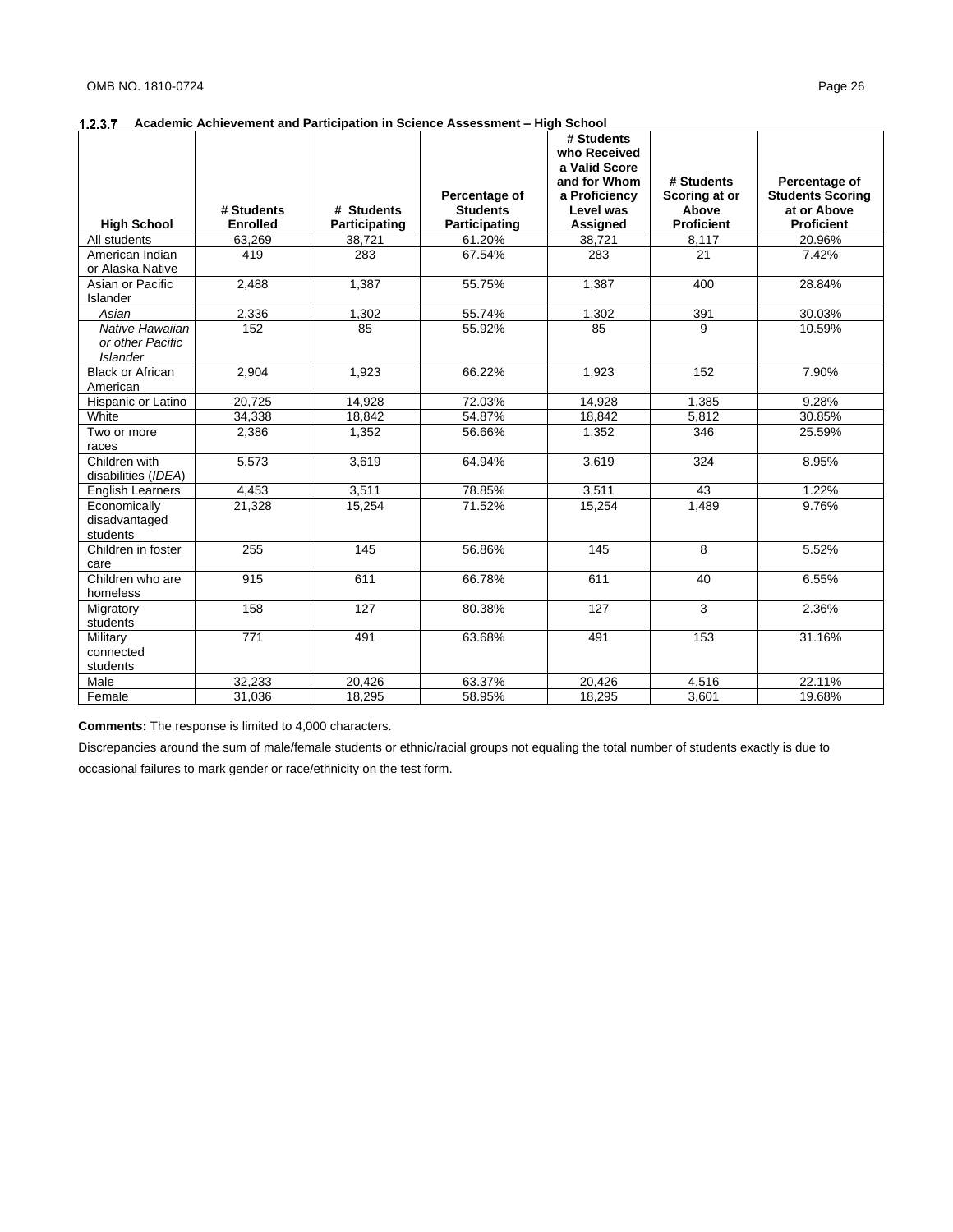This section collects information on children with disabilities' participation in the mathematics, reading/language arts, and science assessments.

### **Participation of Children with Disabilities (IDEA) in Mathematics Assessment**

In the table below, provide the number of children with disabilities (*IDEA*) participating during the State's testing window in mathematics assessments required under Section 1111(b)(2) of the *ESEA* by the type of assessment. The percentage of children with disabilities (*IDEA*) who participated in the mathematics assessment for each assessment option will be calculated automatically. The total number of children with disabilities (*IDEA*) participating will also be calculated automatically.

The data provided below should include mathematics participation data from all children with disabilities (*IDEA*) as defined under the *IDEA*. Do not include students only covered under Section 504 of the *Rehabilitation Act of 1973*.

| <b>Type of Assessment</b>                                               | # Children with Disabilities (IDEA)<br>Participating | Percentage of Children with Disabilities<br>(IDEA) Participating, Who Took the<br><b>Specified Assessment</b> |
|-------------------------------------------------------------------------|------------------------------------------------------|---------------------------------------------------------------------------------------------------------------|
| <b>Regular Assessment without</b><br>Accommodations                     | 21.072                                               | 43.29%                                                                                                        |
| <b>Regular Assessment with Accommodations</b>                           | 23,746                                               | 48.78%                                                                                                        |
| Alternate Assessment Based on Alternate<br><b>Achievement Standards</b> | 3.858                                                | 7.93%                                                                                                         |
| Total                                                                   | 48.676                                               |                                                                                                               |

**Comments:** The response is limited to 4,000 characters.

Discrepancies related to the percentage of children with disabilities who participated in the regular assessment without accommodations are due to updated accommodations calculations beginning in 2018. The percentage appears to have increased after 2017 because some accommodations were appropriately reclassified as accessibility features.

#### **Percentage of Students Assessed Using the Alternate Assessment Based on Alternate Achievement Standards in Mathematics**

| # Children with Disabilities (IDEA)<br><b>Assessed Using the Alternate</b><br><b>Assessment Based on Alternate</b><br><b>Achievement Standards</b> | # Students Participating | <b>Percentage of Students Assessed Using</b><br>the Alternate Assessment Based on<br><b>Alternate Achievement Standards</b> |
|----------------------------------------------------------------------------------------------------------------------------------------------------|--------------------------|-----------------------------------------------------------------------------------------------------------------------------|
| 3.858                                                                                                                                              | 441.082                  | 0.87%                                                                                                                       |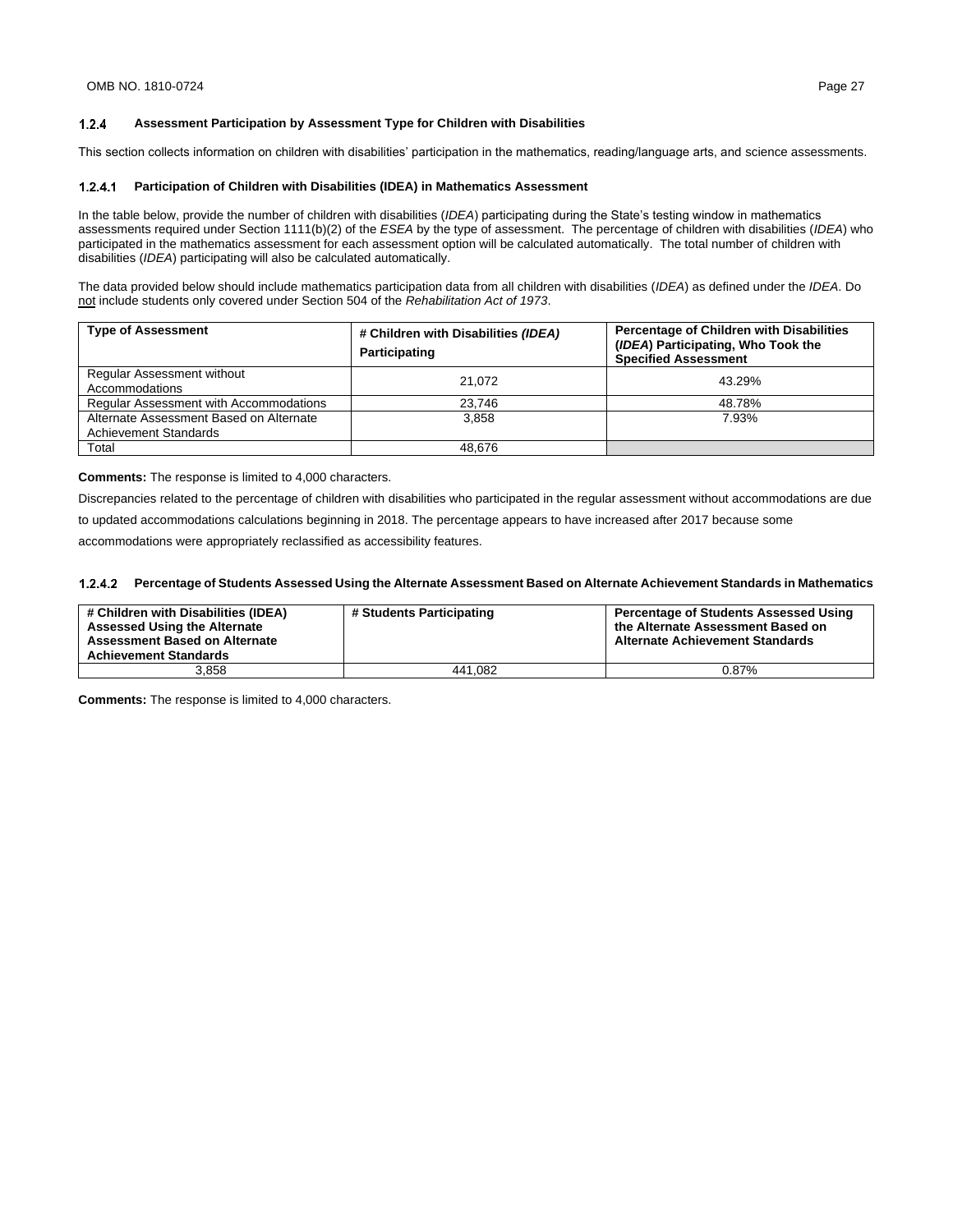#### **1.2.4.2.1 Waiver under 34 CFR 200.6(c) for the 1% cap on the percentage of students assessed using the alternate assessment based on alternate achievement standards**

|                                                                                                    | <b>Yes or No</b> |
|----------------------------------------------------------------------------------------------------|------------------|
| Did your State receive a waiver under 34 CFR 200.6(c) for the 1% cap on the percentage of students | NO               |
| assessed using the alternate assessment based on alternate achievement standards in mathematics in |                  |
| SY2018-19?                                                                                         |                  |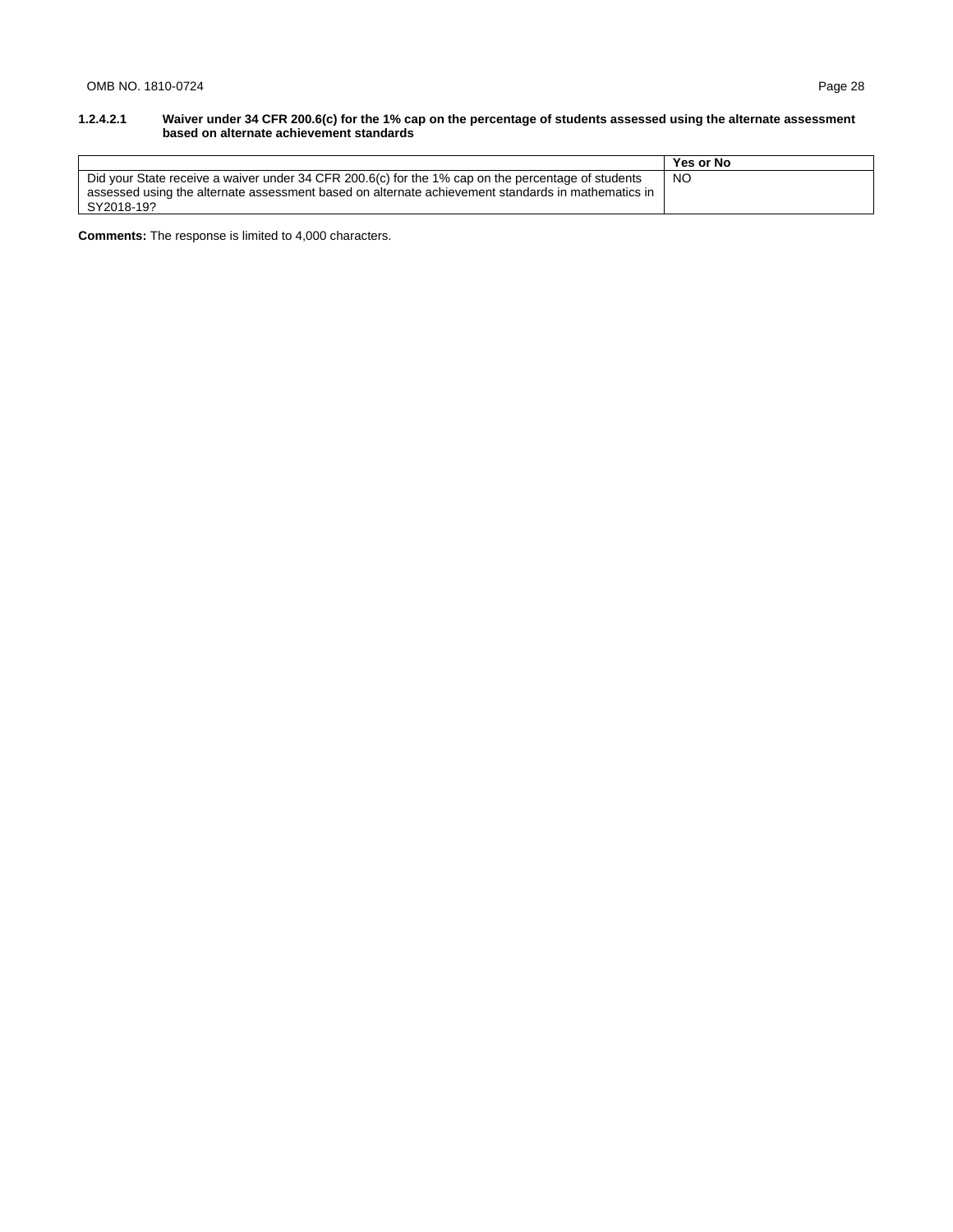### **Participation of Children with Disabilities (IDEA) in Reading/Language Arts Assessment**

The data provided should include reading/language arts participation data from all children with disabilities (*IDEA*) as defined under the *IDEA*. Do not include former children with disabilities (*IDEA*). Do not include students only covered under Section 504 of the *Rehabilitation Act of 1973*.

Note: For this question only, report on children with disabilities (*IDEA*) who are also ELs in the U.S. less than 12 months who took the ELP assessment in lieu of the statewide reading/language arts assessment.

| <b>Type of Assessment</b>                                               | # Children with Disabilities (IDEA)<br>Participating | Percentage of Children with Disabilities<br>(IDEA) Participating, Who Took the<br><b>Specified Assessment</b> |
|-------------------------------------------------------------------------|------------------------------------------------------|---------------------------------------------------------------------------------------------------------------|
| <b>Regular Assessment without</b><br>Accommodations                     | 21.071                                               | 43.34%                                                                                                        |
| <b>Regular Assessment with Accommodations</b>                           | 23,668                                               | 48.68%                                                                                                        |
| Alternate Assessment Based on Alternate<br><b>Achievement Standards</b> | 3.863                                                | 7.95%                                                                                                         |
| Recently arrived ELs, took ELP                                          | 13                                                   | 0.03%                                                                                                         |
| Total                                                                   | 48.615                                               |                                                                                                               |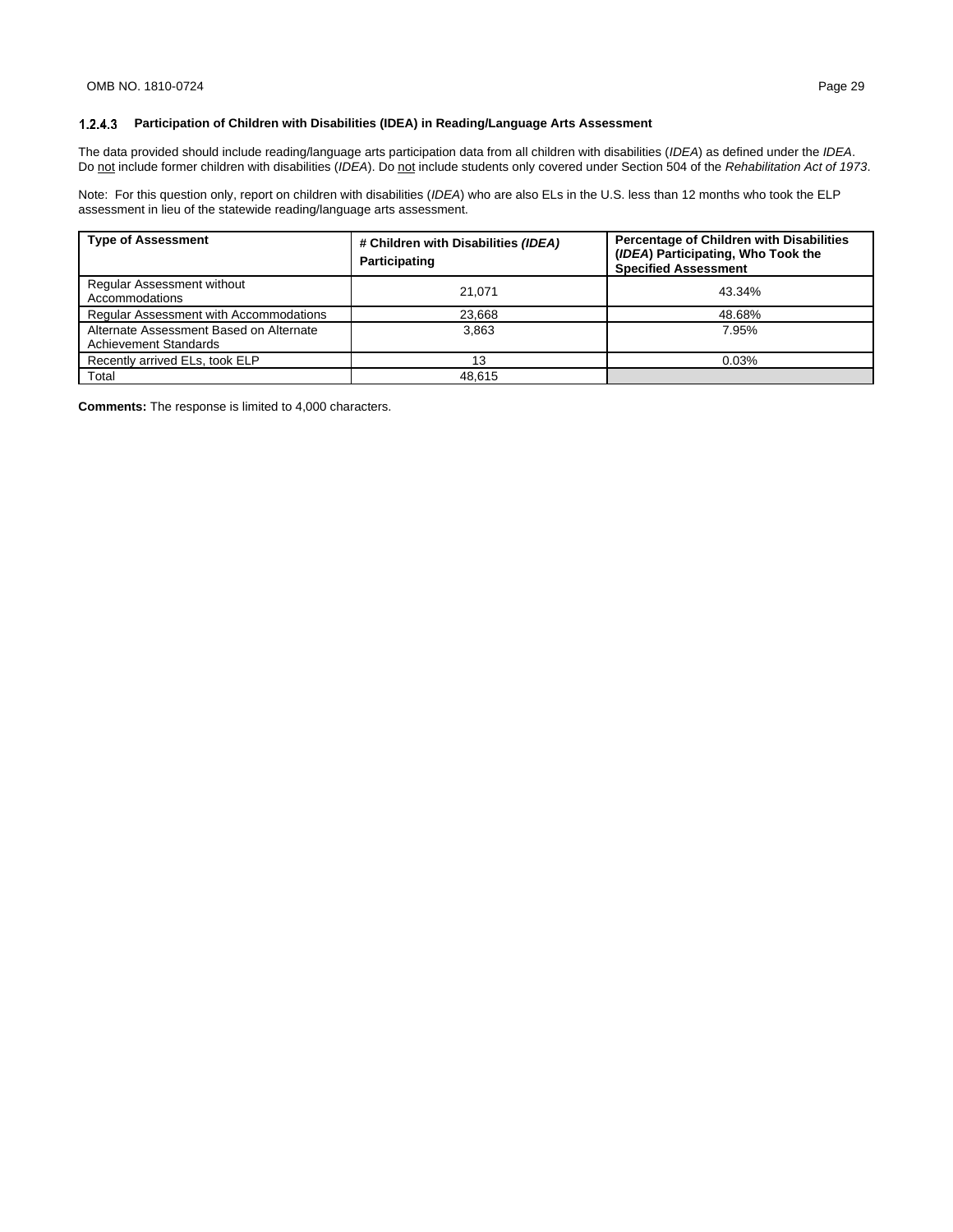## **Percentage of Students Assessed Using the Alternate Assessment Based on Alternate Achievement Standards in Reading/Language Arts**

| # Children with Disabilities (IDEA)<br><b>Assessed Using the Alternate</b><br><b>Assessment Based on Alternate</b><br><b>Achievement Standards</b> | # Students Participating | Percentage of Students Assessed Using the<br>Alternate Assessment Based on Alternate<br><b>Achievement Standards</b> |
|----------------------------------------------------------------------------------------------------------------------------------------------------|--------------------------|----------------------------------------------------------------------------------------------------------------------|
| 3.863                                                                                                                                              | 441.372                  | 0.88%                                                                                                                |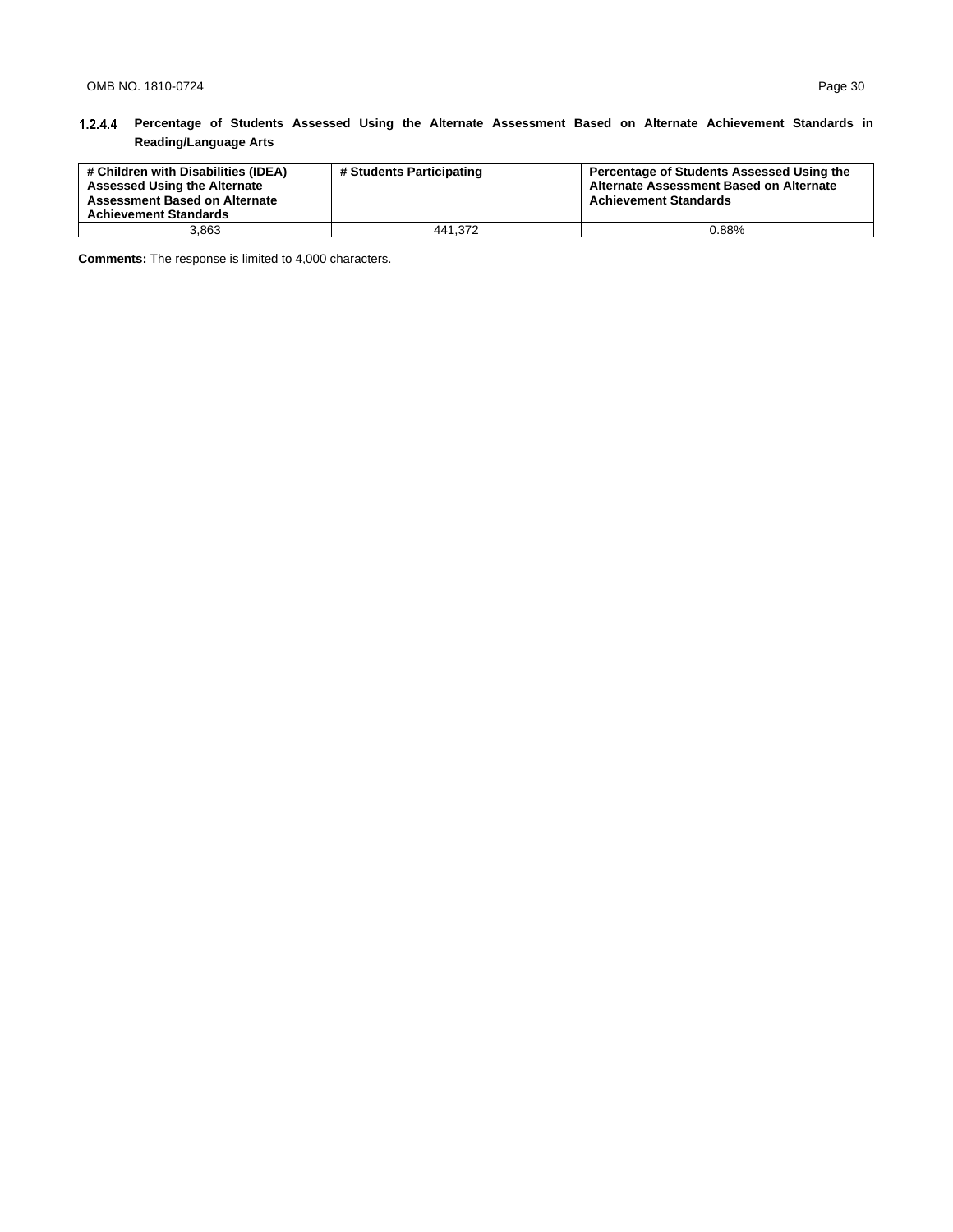#### **1.2.4.4.1 Waiver under 34 CFR 200.6(c) for the 1% cap on the percentage of students assessed using the alternate assessment based on alternate academic achievement standards**

|                                                                                                    | Yes or No |
|----------------------------------------------------------------------------------------------------|-----------|
| Did your State receive a waiver under 34 CFR 200.6(c) for the 1% cap on the percentage of students | NO        |
| assessed using the alternate assessment based on alternate academic achievement standards in       |           |
| reading/language arts in SY2018-19?                                                                |           |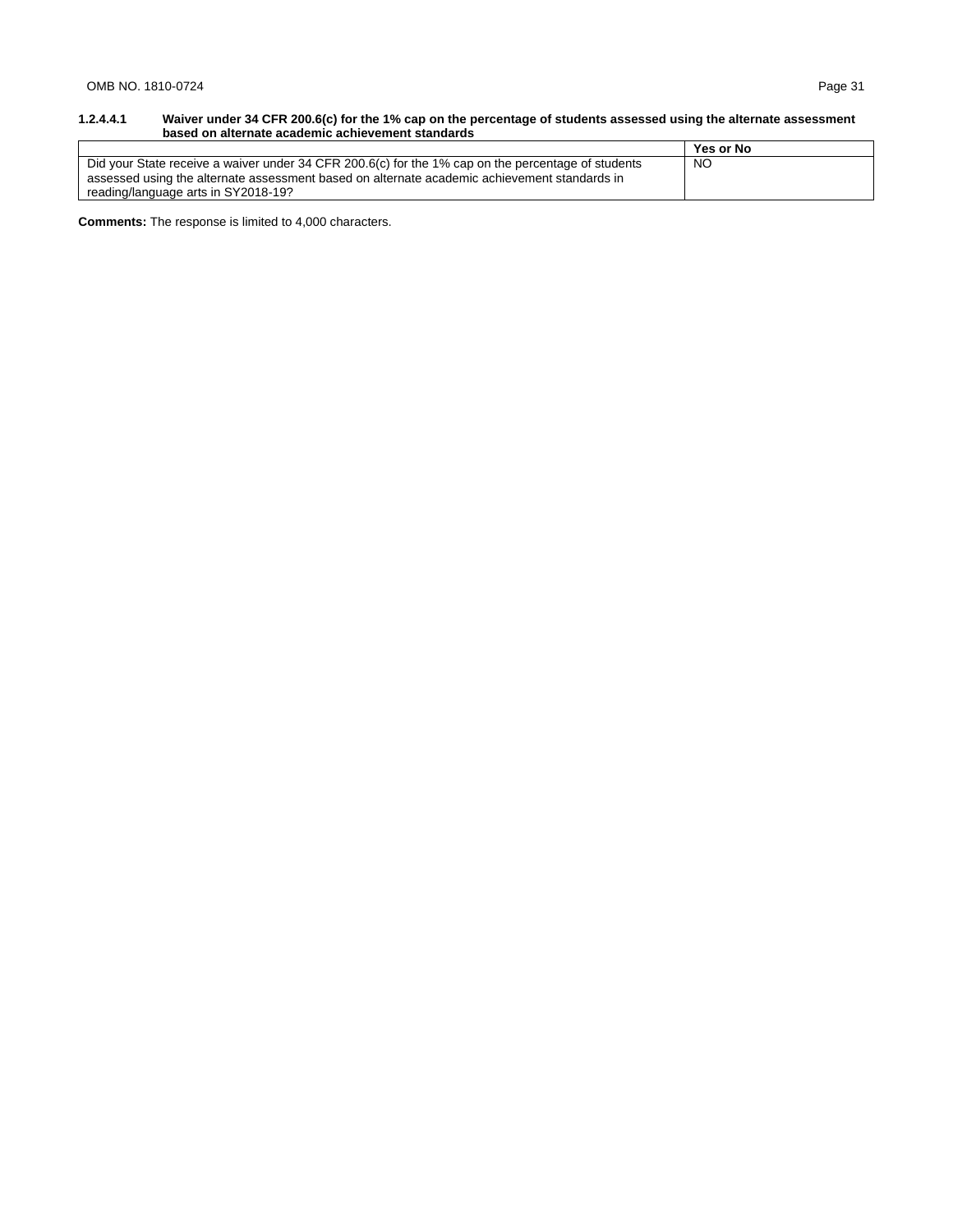The data provided should include science participation results from all children with disabilities (*IDEA*) as defined under the *IDEA*. Do not include former children with disabilities (*IDEA*). Do not include students only covered under Section 504 of the *Rehabilitation Act of 1973*.

| <b>Type of Assessment</b>                                               | # Children with Disabilities (IDEA)<br>Participating | Percentage of Children with Disabilities<br>(IDEA) Participating, Who Took the<br><b>Specified Assessment</b> |
|-------------------------------------------------------------------------|------------------------------------------------------|---------------------------------------------------------------------------------------------------------------|
| Regular Assessment without<br>Accommodations                            | 10.232                                               | 57.46%                                                                                                        |
| <b>Regular Assessment with Accommodations</b>                           | 5.996                                                | 33.67%                                                                                                        |
| Alternate Assessment Based on Alternate<br><b>Achievement Standards</b> | 1.578                                                | 8.86%                                                                                                         |
| Total                                                                   | 17.806                                               |                                                                                                               |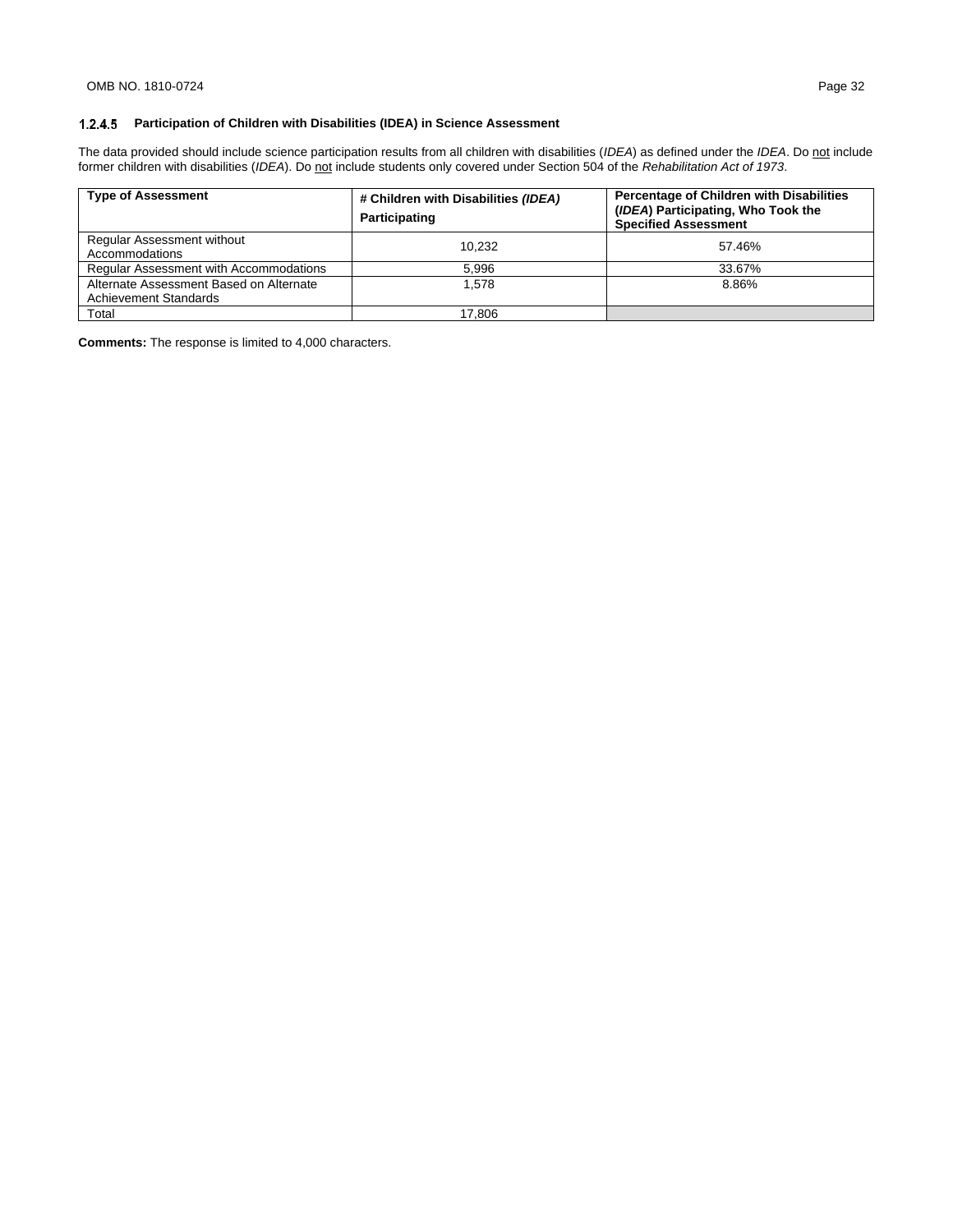## **Percentage of Students Assessed Using the Alternate Assessment Based on Alternate Achievement Standards in Science**

| # Children with Disabilities (IDEA)<br><b>Assessed Using the Alternate</b><br><b>Assessment Based on Alternate</b><br><b>Achievement Standards</b> | # Students Participating | Percentage of Students Assessed Using the<br>Alternate Assessment Based on Alternate<br><b>Achievement Standards</b> |
|----------------------------------------------------------------------------------------------------------------------------------------------------|--------------------------|----------------------------------------------------------------------------------------------------------------------|
| . 578                                                                                                                                              | 163.895                  | 0.96%                                                                                                                |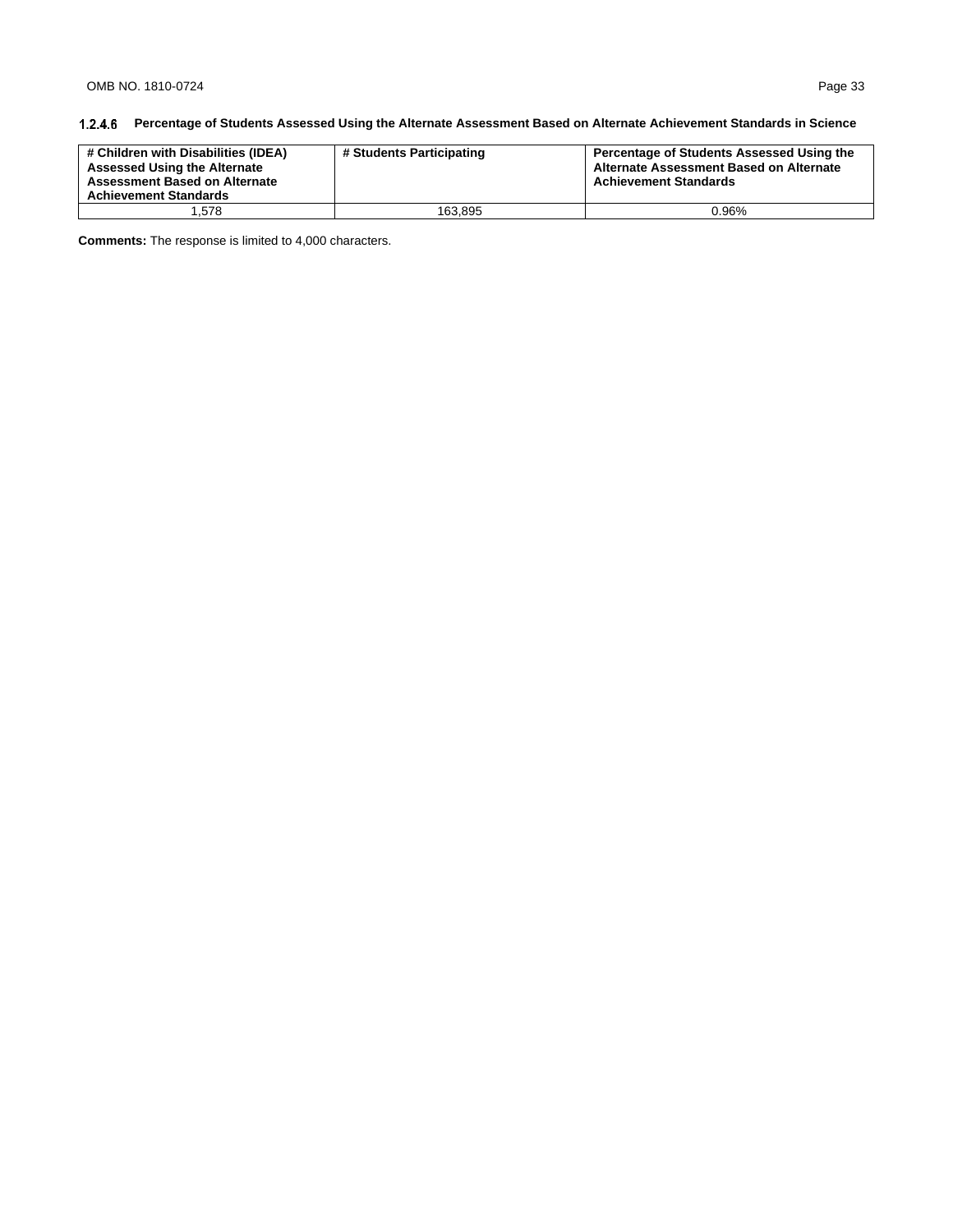#### **1.2.4.6.1 Waiver under 34 CFR 200.6(c) for the 1% cap on the percentage of students assessed using the alternate assessment based on alternate academic achievement standards**

|                                                                                           | Yes or No |
|-------------------------------------------------------------------------------------------|-----------|
| Did your State receive a waiver under 34 CFR 200.6(c) for the 1% cap on the percentage of | NO        |
| students assessed using the alternate assessment based on alternate academic achievement  |           |
| standards in science in SY2018-19?                                                        |           |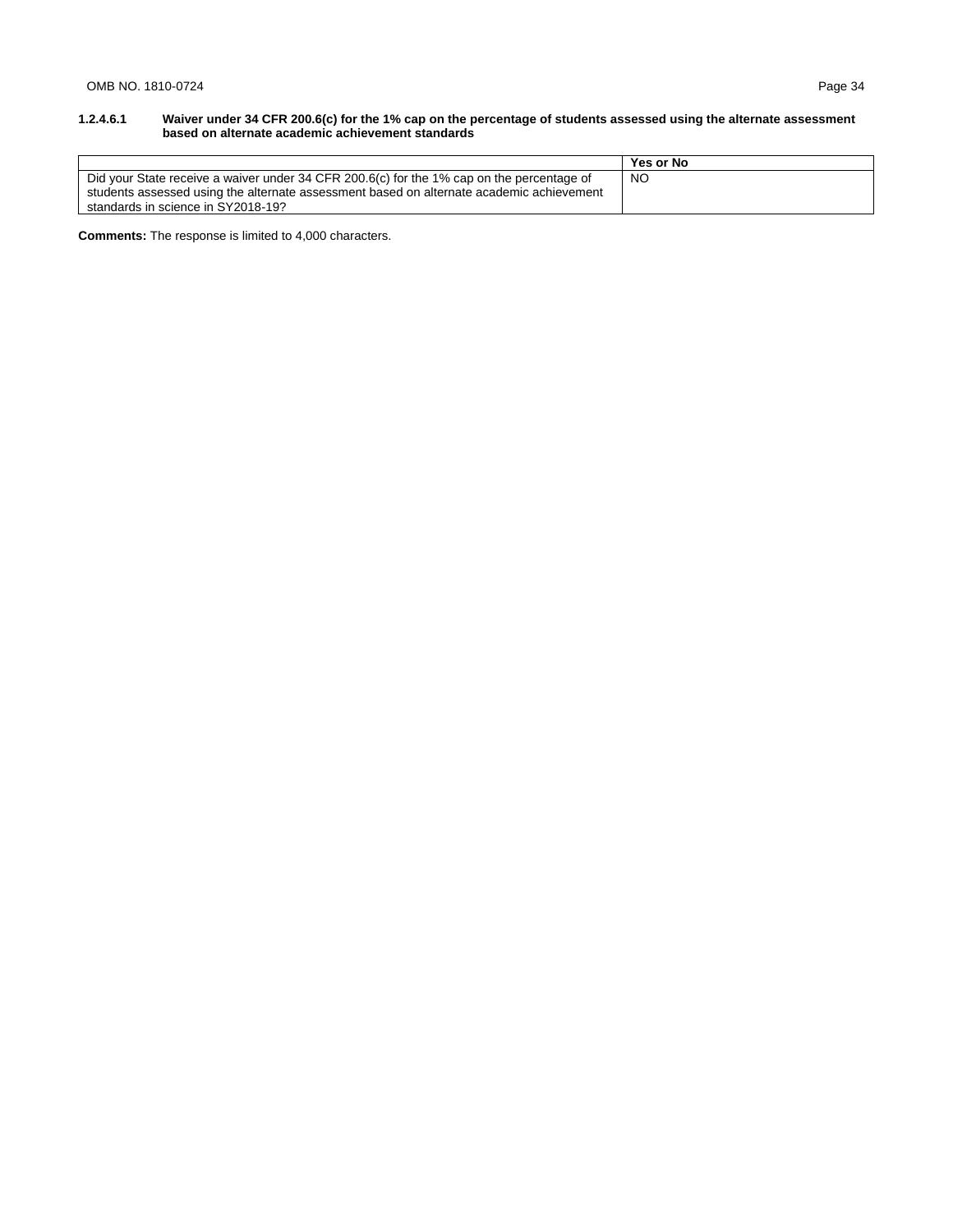#### $1.2.5$ **Assessments for ELs**

This section collects information on EL assessment results.

#### **EL Provisions for Content Assessments**

This sub-section collects information on provisions provided to ELs.

## **1.2.5.1.1 Recently Arrived ELs Taking ELP Assessments in Lieu of Reading/Language Arts Assessments**

In the table below, provide the number of recently arrived ELs included in the participation counts in 1.2 who took an assessment of ELP in lieu of the State's reading/language arts assessment, as permitted under Section 1111(b)(3)(A)(i) of the *ESEA*.

| <b>Recently Arrived Els</b>                                               |                     |  |
|---------------------------------------------------------------------------|---------------------|--|
| Recently arrived ELs who took an assessment of ELP in lieu of the State's | <b>016</b><br>ອ ເ ເ |  |
| reading/language arts assessment                                          |                     |  |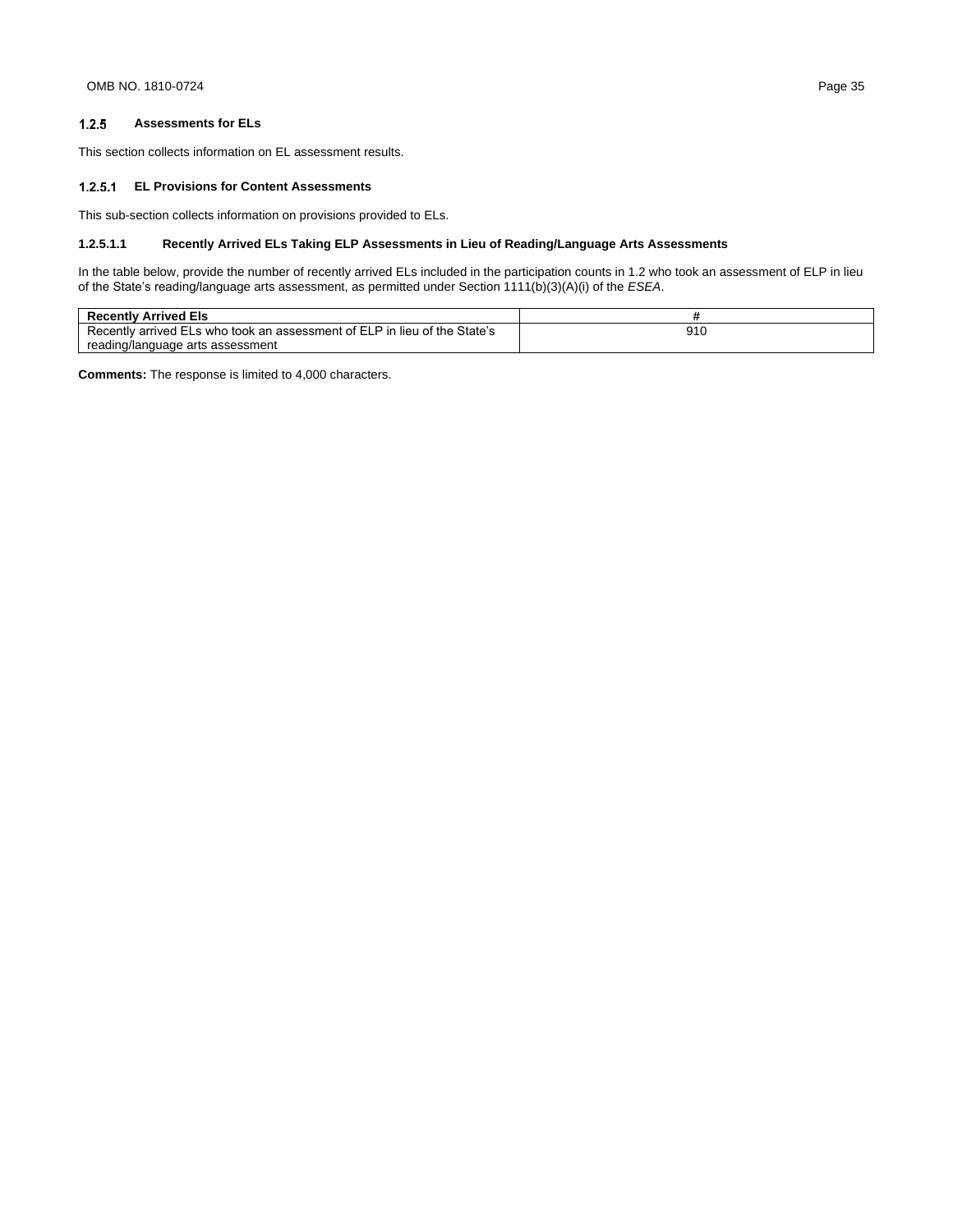## **1.2.5.1.2 Native Language Assessments Offered**

In the table below, indicate whether native language assessments were offered in mathematics, reading/languages arts, and science. Write "Yes" if the specified assessment is used for accountability purposes. List languages, other than English, in which content tests were offered.

| <b>Native Language Testing</b>                                                                              | Yes/No     | If yes, are the tests<br>considered to be trans-<br>adapted assessments? | Language(s)        |
|-------------------------------------------------------------------------------------------------------------|------------|--------------------------------------------------------------------------|--------------------|
| State offers the State<br>mathematics content tests<br>in the students' native<br>language(s).              | YES.       | <b>YES</b>                                                               | Spanish; Castilian |
| State offers the State<br>reading/language arts<br>content tests in the<br>students' native<br>language(s). | <b>YES</b> | <b>YES</b>                                                               | Spanish; Castilian |
| State offers the State<br>science content tests in the<br>students' native<br>language(s).                  | <b>YES</b> | <b>YES</b>                                                               | Spanish; Castilian |

**Comments:** The response is limited to 4,000 characters.

State mathematics and science content tests have trans-adapted accommodation forms for CMAS at all testing grade levels. State

reading/language arts content tests have trans-adapted accommodation forms for CMAS for grades 3-4.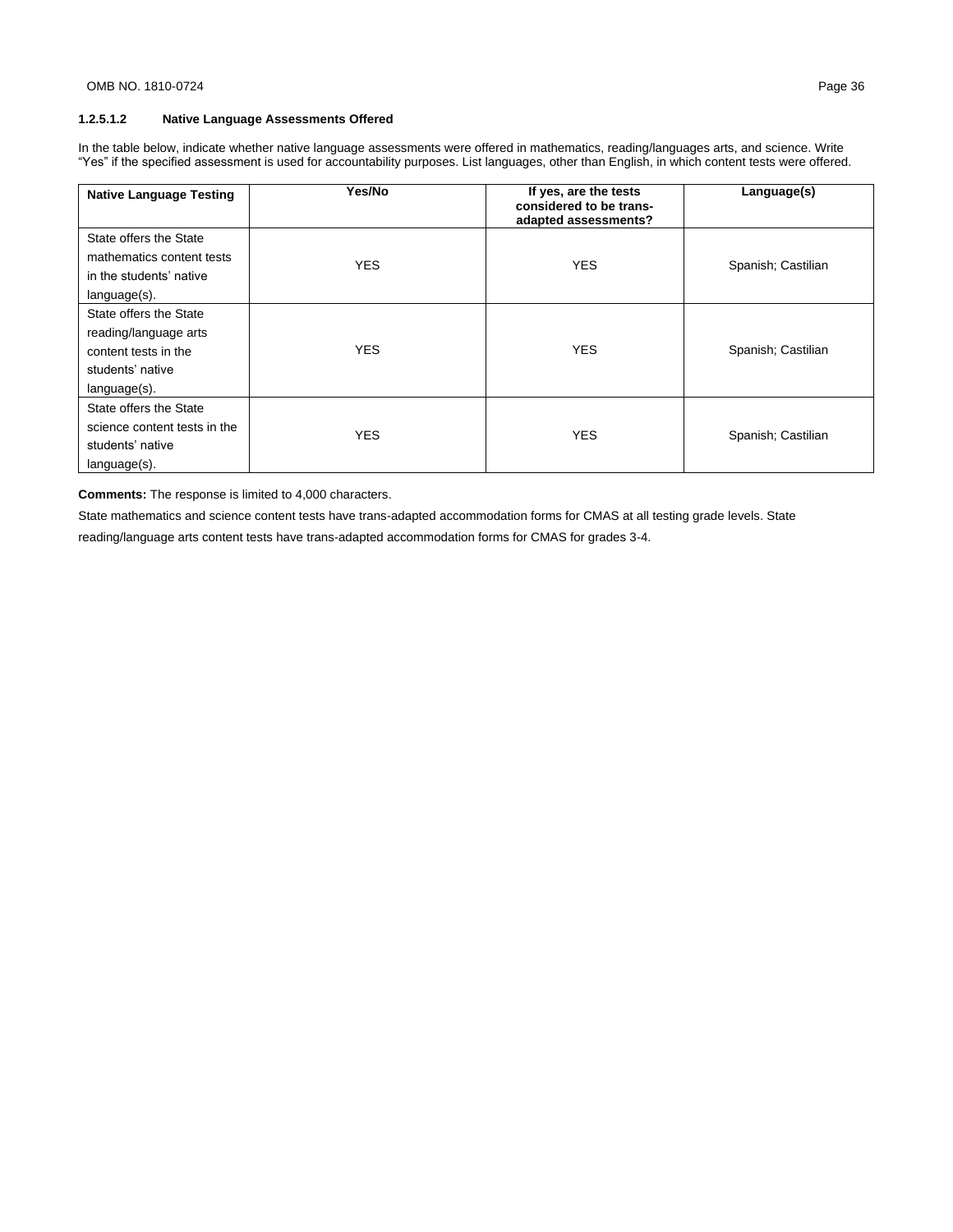In the table below, please provide for all ELs: the number tested and not tested on the ELP assessment, the number and percentage making progress towards achieving ELP, and the number and percentage attaining proficiency on the annual State ELP assessment.

|                   | # Tested | # Not Tested | # Making<br><b>Progress</b> | <b>Percent Making</b><br><b>Progress</b> | # Attained<br><b>Proficiency</b> | <b>Percent Attained</b><br><b>Proficiency</b> |
|-------------------|----------|--------------|-----------------------------|------------------------------------------|----------------------------------|-----------------------------------------------|
| All<br><b>ELs</b> | 97.057   | ,822         | 38.070                      | 50.34%                                   | 24.135                           | 24.87%                                        |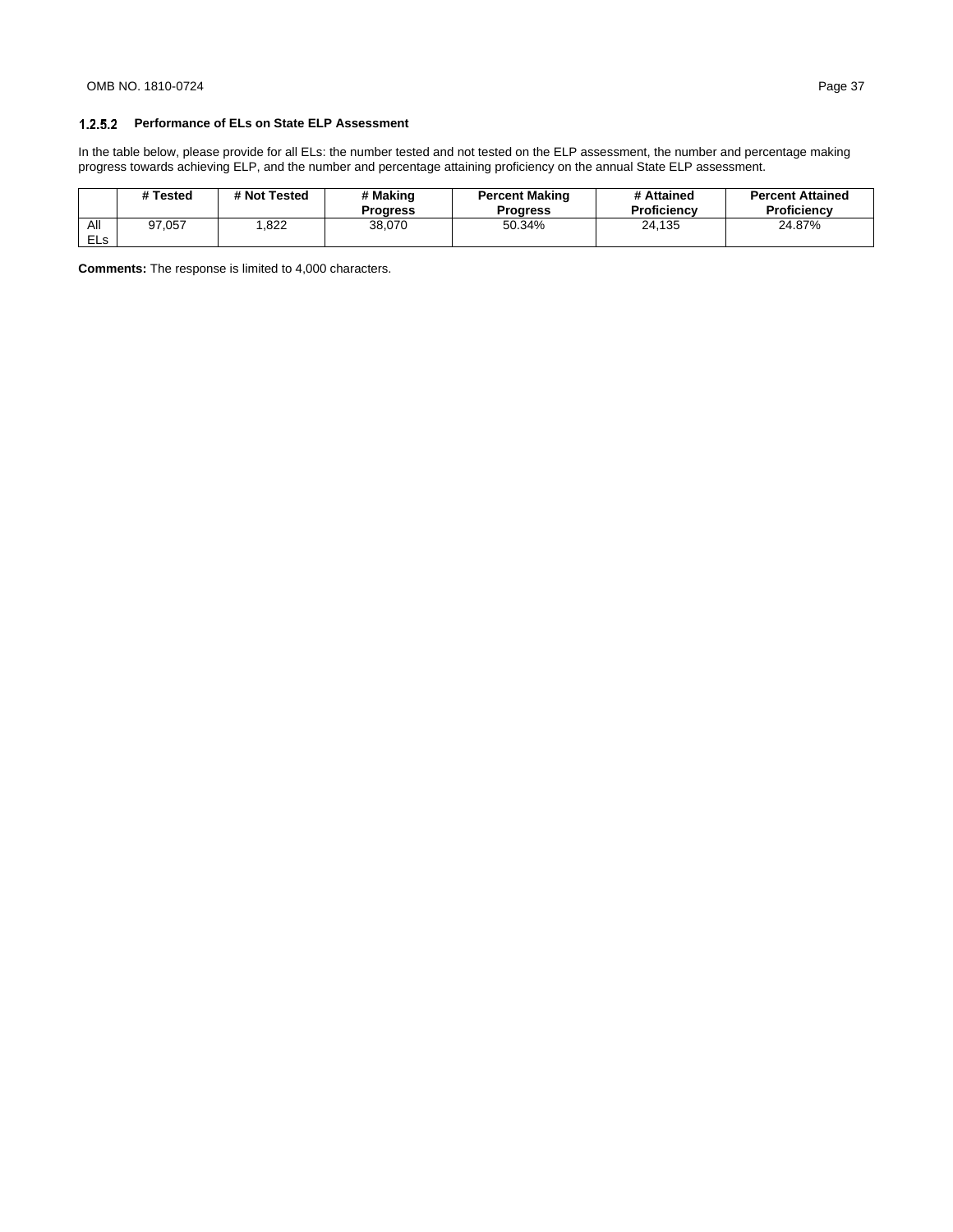## **Performance of ELs in Local Educational Agencies (LEAs) Receiving Title III Funds on State ELP**

In the table below, please provide for ELs in LEAs receiving Title III, Part A funds, and for ELs identified as children with disabilities in LEAs receiving Title III, Part A funds: the number tested and not tested on the ELP assessment, the number and percentage making progress towards achieving ELP, and the number and percentage attaining proficiency on the annual State ELP assessment.

|                                                                                              | # Tested | # Not Tested | # Making<br><b>Progress</b> | Percent<br>Making<br><b>Progress</b> | # Attained<br>Proficiency | Percent<br><b>Attained</b><br>Proficiency |
|----------------------------------------------------------------------------------------------|----------|--------------|-----------------------------|--------------------------------------|---------------------------|-------------------------------------------|
| ELs in LEAs receiving Title III,<br>Part A funds                                             | 96.528   | 1.786        | 37.912                      | 50.40%                               | 24.040                    | 24.90%                                    |
| ELs identified as children with<br>disabilities in LEAs receiving<br>Title III, Part A funds | 14.876   | 349          | 4.546                       | 35.31%                               | 1.614                     | 10.85%                                    |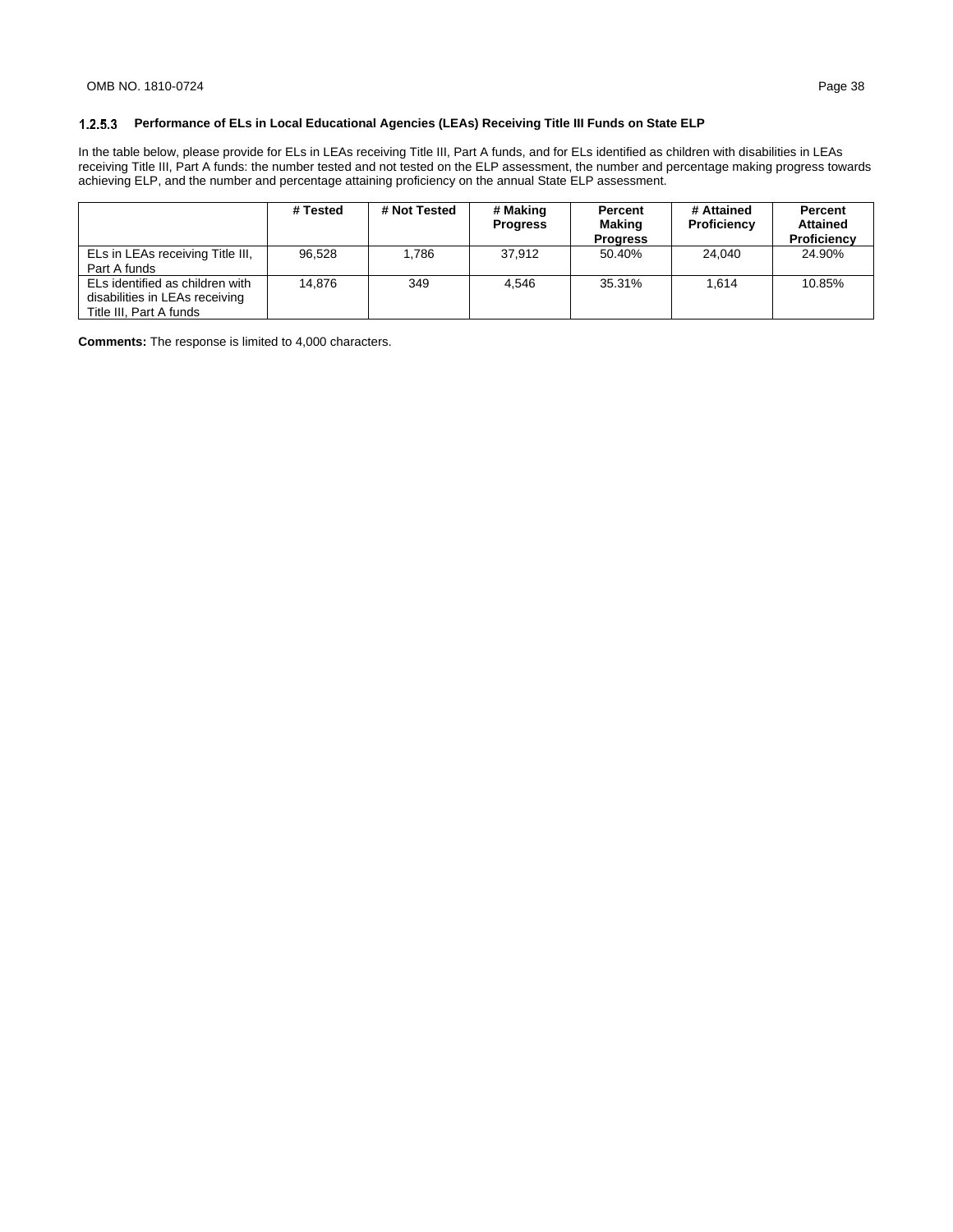### **1.2.5.3.1 ELs in LEAs Receiving Title III Funds Who Have Exited Language Instruction Educational Program (LIEP) based on Attaining ELP**

In the table below, please provide for ELs in LEAs receiving Title III, Part A funds the number and percentage who have exited an LIEP based on attaining ELP.

|                                                                          |        | د 1ٍ0 |  |  |
|--------------------------------------------------------------------------|--------|-------|--|--|
| ELs in LEAs receiving Title III. Part A funds who exited                 | 14.051 | 2.40% |  |  |
| * The number is taken from FS204 but the percentage is manually entered. |        |       |  |  |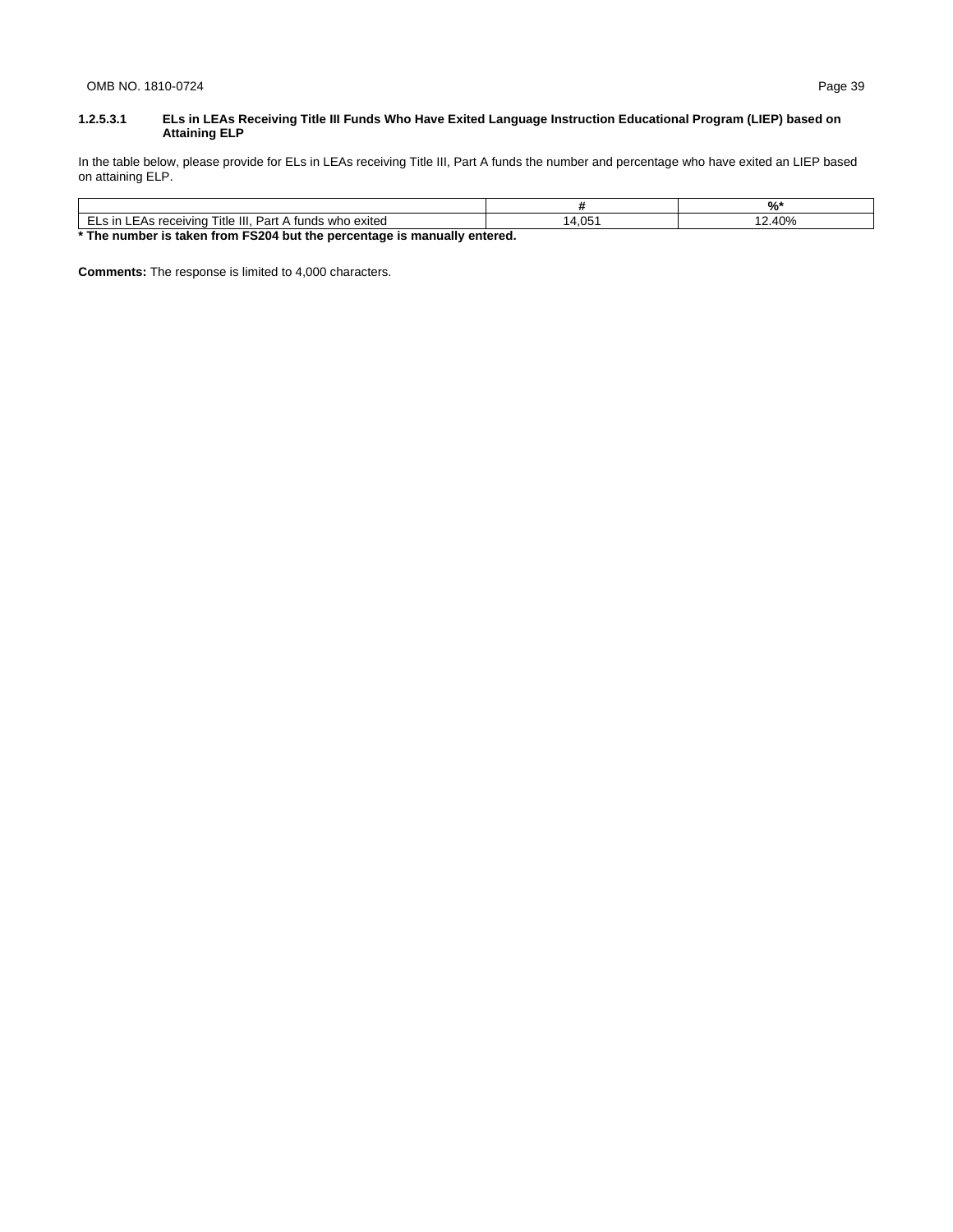## **1.2.5.3.2 ELs in LEAs Receiving Title III Funds Who Have Not Attained Proficiency in 5 Years**

In the table below, please provide for ELs in LEAs receiving Title III, Part A funds the number and percentage who have not attained proficiency within five years.

|                                                            |       | %    |
|------------------------------------------------------------|-------|------|
| ELs in LEAs receiving Title III, Part A funds who have not | 3,681 | .40% |
| attained proficiency within 5 years                        |       |      |

**\* The number is taken from FS204 but the percentage is manually entered.**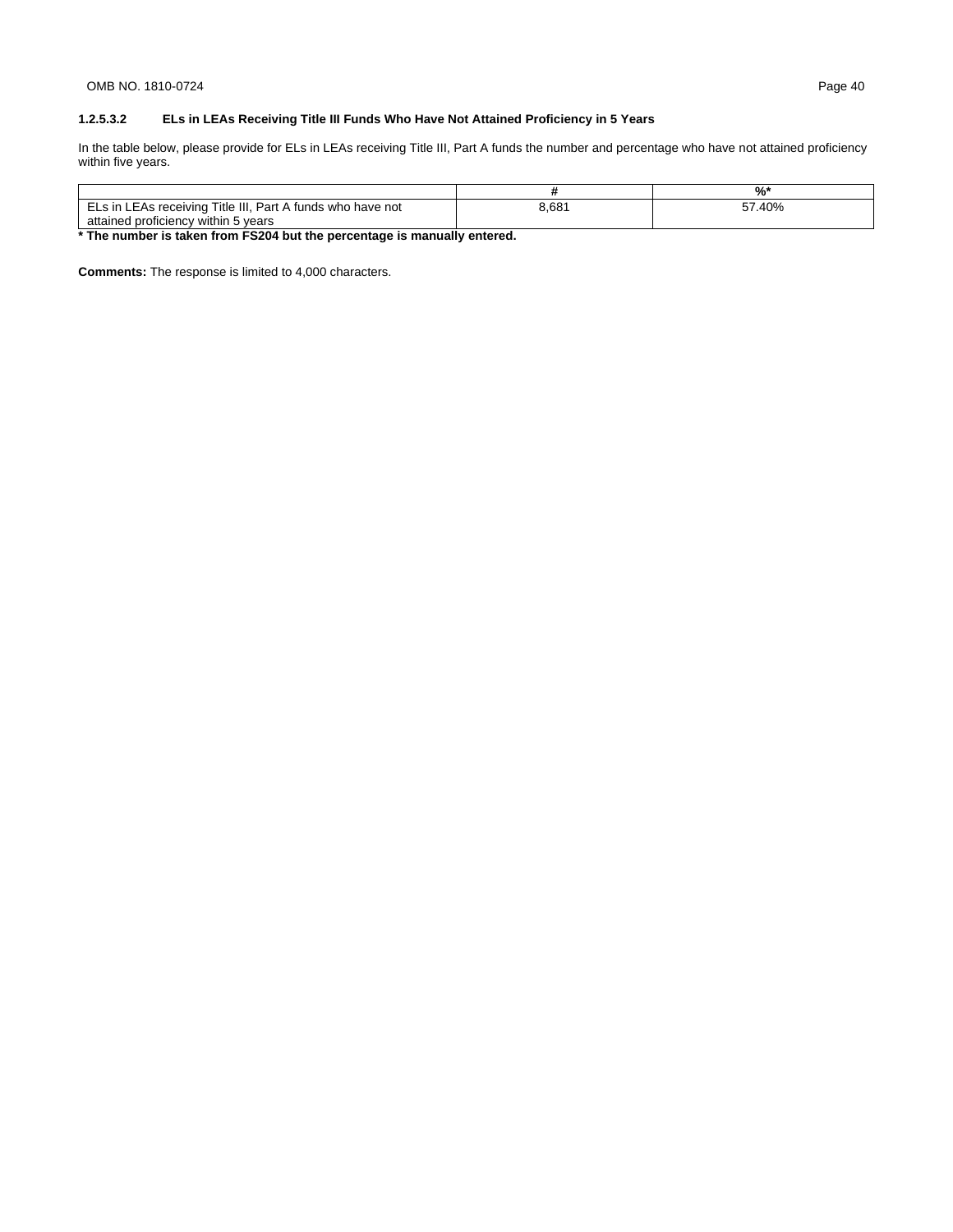## **Students in LEAs Receiving Title III Funds who have Exited EL Status**

This section collects data on the performance of students who have exited EL status as required by Sections 3121(a)(5) and 3122(a) of the *ESEA*.

## **1.2.5.4.1 Students in LEAs Receiving Title III Funds who have Exited EL Status by Year**

In the table below, report the count of students in LEAs receiving Title III funds who have exited EL status for each of the four years after such students have exited EL status.

| # Year One | # Year Two | # Year Three | # Year Four | <b>Total</b> |
|------------|------------|--------------|-------------|--------------|
| 15,963     | 11,728     | 9,497        | 6,500       | 43,688       |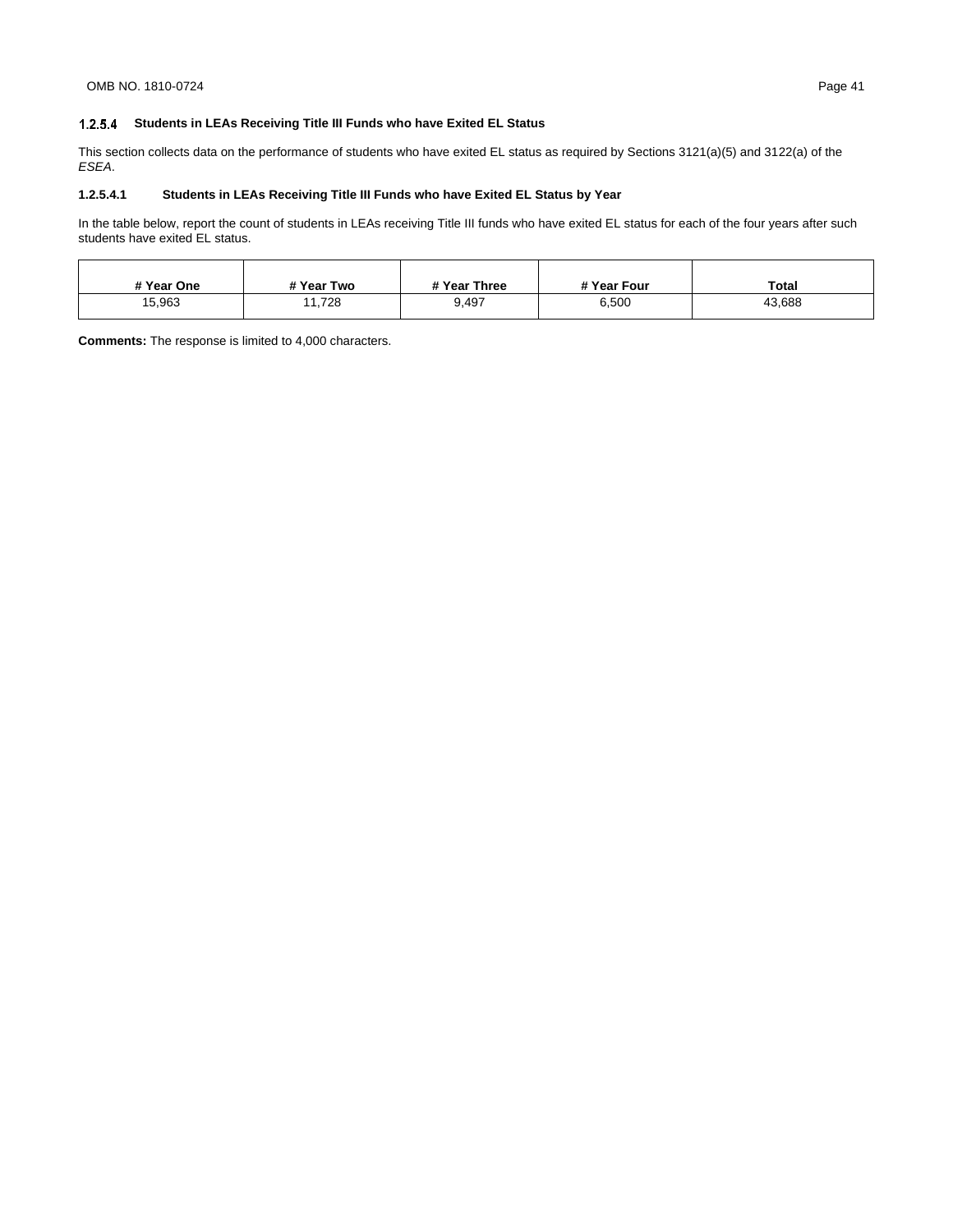## **1.2.5.4.2 Results for Students in LEAs Receiving Title III Funds who have Exited EL Status in Mathematics**

In the table below, report results for students in LEAs receiving Title III funds who have exited EL status and for students who identified as children with disabilities who have exited EL status on the annual mathematics assessment. Please provide data only for those students who transitioned out of language instruction educational programs (LIEPs) and who were no longer receiving language services in the current reporting year. Please report the performance of these students for each of the four years after they exit EL status.

|            | Students who have<br>Exited EL Status - #  <br>Tested | <b>Students who have Exited EL</b><br>Status - % At or Above<br><b>Proficient</b> | Status and are identified as I<br>Tested | Students who have Exited ELI Students who have Exited EL<br>Status and are identified as<br>Children with Disabilities - # Children with Disabilities - % At<br>or Above Proficient |
|------------|-------------------------------------------------------|-----------------------------------------------------------------------------------|------------------------------------------|-------------------------------------------------------------------------------------------------------------------------------------------------------------------------------------|
| Year One   | 11,124                                                | 24.88%                                                                            | 740                                      | 7.30%                                                                                                                                                                               |
| Year Two   | 8.179                                                 | 29.56%                                                                            | 326                                      | 8.59%                                                                                                                                                                               |
| Year Three | 6.684                                                 | 33.05%                                                                            | 178                                      | 11.24%                                                                                                                                                                              |
| Year Four  | 3.997                                                 | 34.45%                                                                            | 74                                       | 13.51%                                                                                                                                                                              |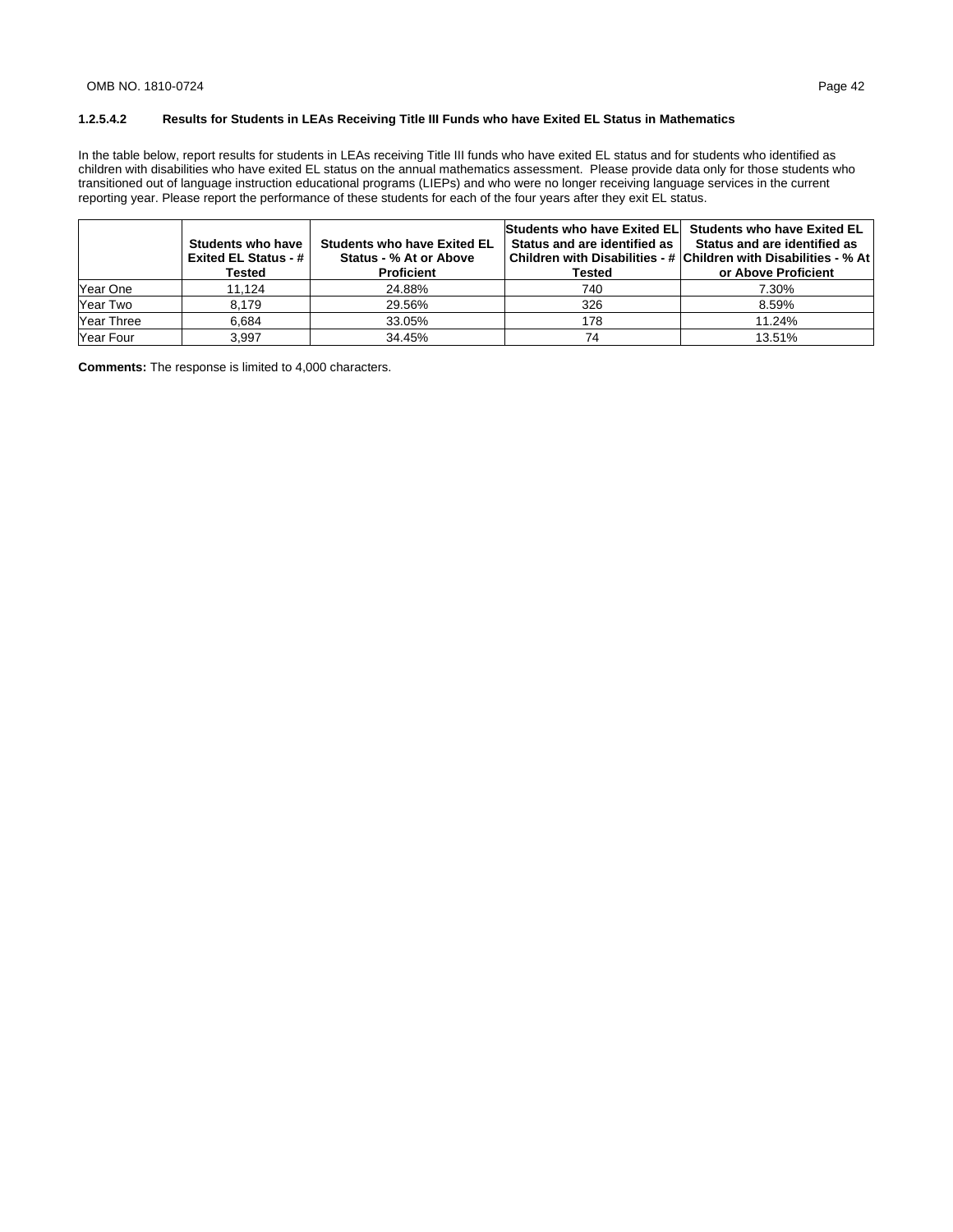## **1.2.5.4.3 Results for Students in LEAs Receiving Title III Funds who have Exited EL Status in Reading/Language Arts**

In the table below, report results for students in LEAs receiving Title III funds who have exited EL status and for students who are identified as children with disabilities who have exited EL status on the annual reading/language arts assessment. Please provide data only for those students who transitioned out of LIEPs and who were no longer receiving language services in the current reporting year. Please report the performance of these students for each of the four years after they exit EL status.

|            | Students who have<br><b>Exited EL Status - #1</b><br>Tested | <b>Students who have Exited EL</b><br><b>Status - % At or Above Proficient</b> | Status and are identified as I<br>Tested | Students who have Exited ELI Students who have Exited EL<br>Status and are identified as<br>Children with Disabilities - # Children with Disabilities - % At<br>or Above Proficient |
|------------|-------------------------------------------------------------|--------------------------------------------------------------------------------|------------------------------------------|-------------------------------------------------------------------------------------------------------------------------------------------------------------------------------------|
| Year One   | 11,120                                                      | 37.20%                                                                         | 740                                      | 13.65%                                                                                                                                                                              |
| Year Two   | 8.189                                                       | 47.69%                                                                         | 329                                      | 17.63%                                                                                                                                                                              |
| Year Three | 6.684                                                       | 51.21%                                                                         | 178                                      | 20.79%                                                                                                                                                                              |
| Year Four  | 4.007                                                       | 51.86%                                                                         | 74                                       | 12.16%                                                                                                                                                                              |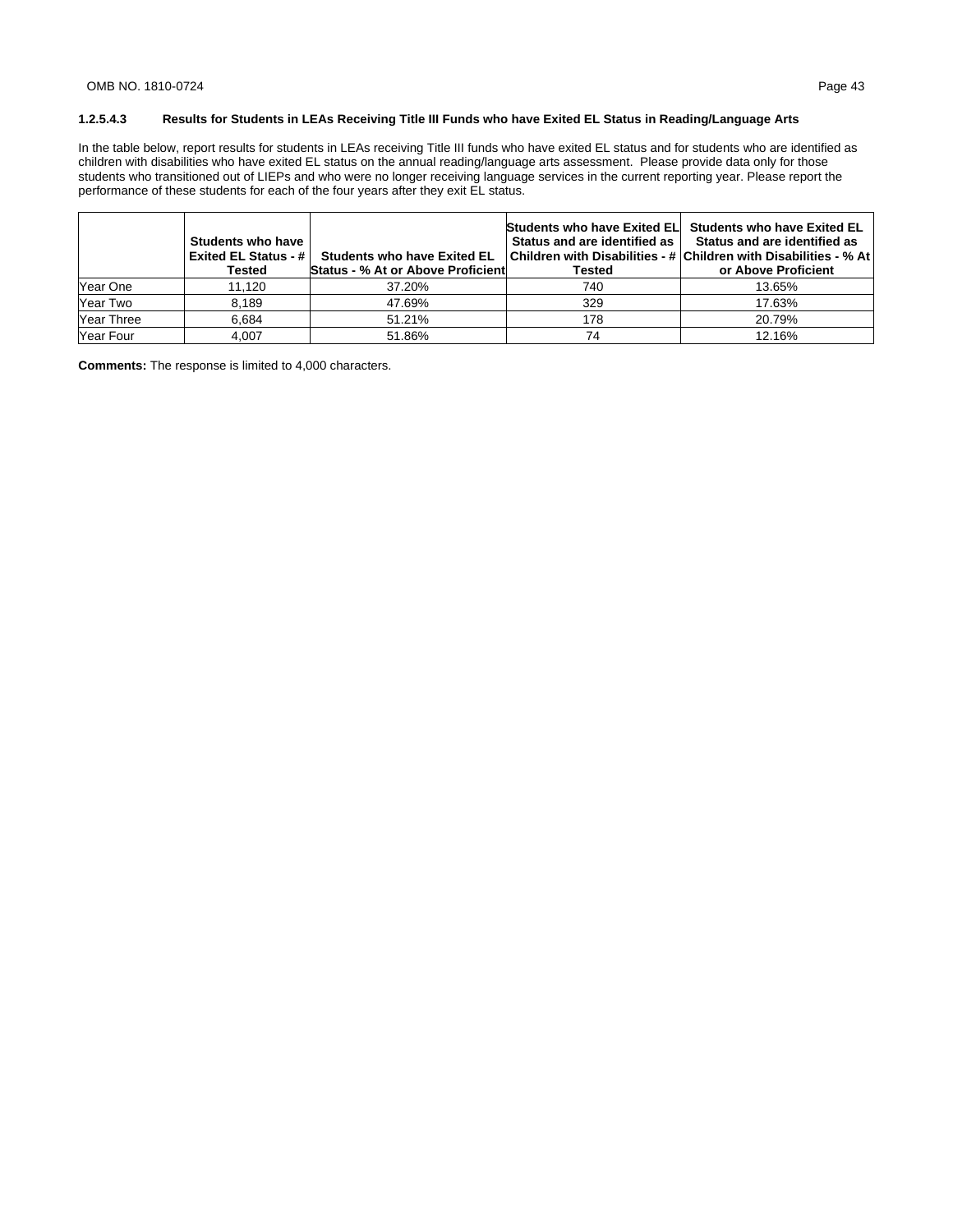## **1.2.5.4.4 Results for Students in LEAs Receiving Title III Funds who have Exited EL Status in Science**

In the table below, report results for students in LEAs receiving Title III funds who have exited EL status and for students who are identified as children with disabilities who have exited EL status on the annual science assessment. Please provide data only for those students who transitioned out of LIEPs and who were no longer receiving language services in the current reporting year. Please report the performance of these students for each of the four years after they exit EL status.

|            | <b>Exited EL Status - #  </b><br>Tested | Students who have I Students who have Exited EL<br>Status - % At or Above<br><b>Proficient</b> | <b>Students who have Exited ELI</b><br>Status and are identified as<br>Children with Disabilities - #  <br>Tested | <b>Students who have Exited EL</b><br>Status and are identified as<br>Children with Disabilities - % At<br>or Above Proficient |
|------------|-----------------------------------------|------------------------------------------------------------------------------------------------|-------------------------------------------------------------------------------------------------------------------|--------------------------------------------------------------------------------------------------------------------------------|
| Year One   | 4.538                                   | 13.68%                                                                                         | 304                                                                                                               | 12.17%                                                                                                                         |
| Year Two   | 3,491                                   | 21.11%                                                                                         | 155                                                                                                               | 9.03%                                                                                                                          |
| Year Three | 2.086                                   | 27.42%                                                                                         | 84                                                                                                                | 8.33%                                                                                                                          |
| Year Four  | .740                                    | 18.79%                                                                                         | 36                                                                                                                |                                                                                                                                |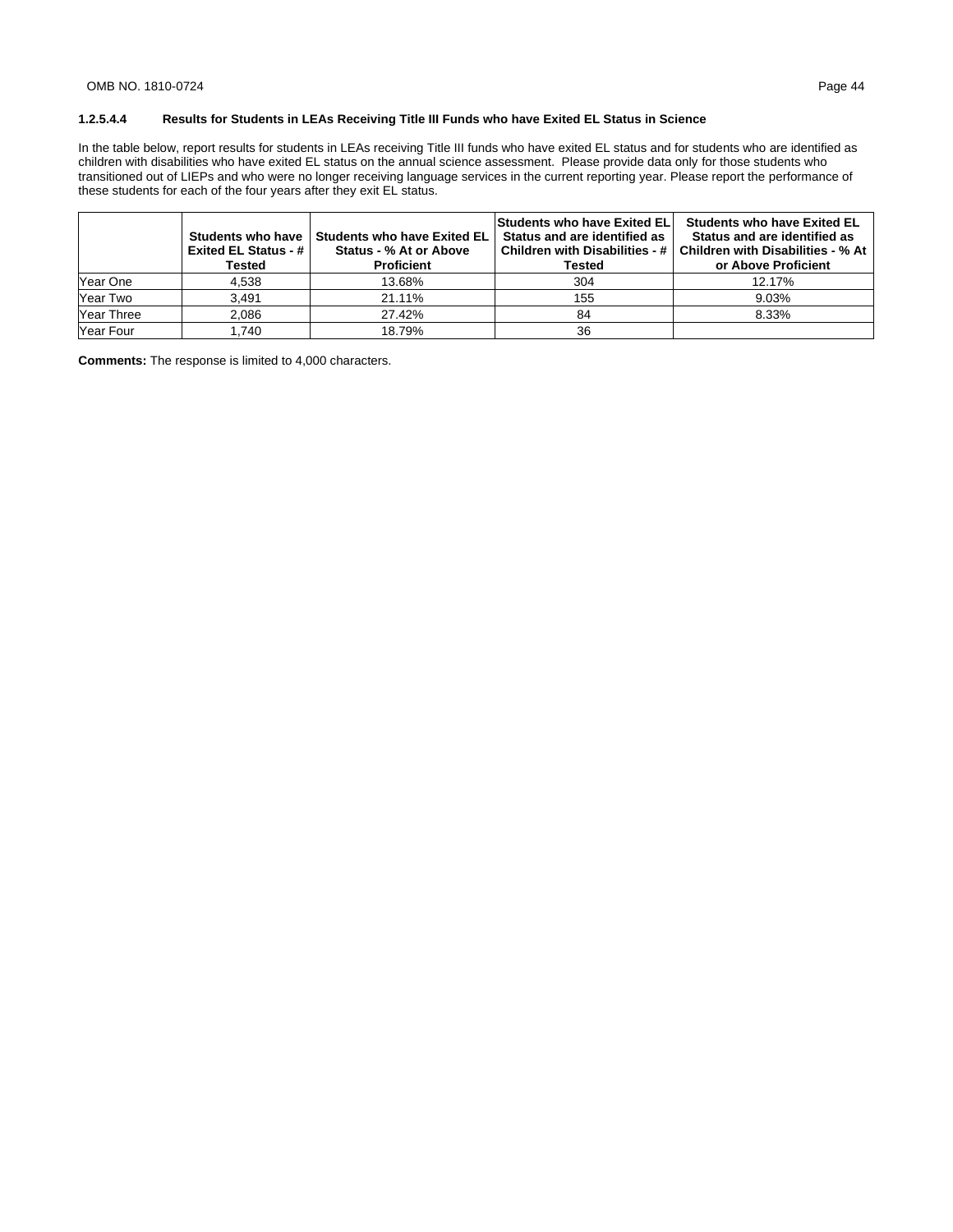#### $1.2.6$ **Grants for State Assessments and Related Activities**

## **Grants for State Assessments and Related Activities**

This section requests information on your State's use of funds under Section 1201 of *ESEA*.

### **1.2.6.1.1 Percentages of Funds Used for Standards and Assessment Development and Other Purposes**

For funds your State had available under Section 1201 of the *ESEA* (Grants for State Assessments and Related Activities) during SY2018-19, estimate what percentage of the funds your State used for the following (round to the nearest ten percent).

| <b>Purpose</b>                                                                                                                              | Percentage (rounded to the nearest ten percent) |
|---------------------------------------------------------------------------------------------------------------------------------------------|-------------------------------------------------|
| To pay the costs of the development of the State assessments and standards<br>required by Section 1111(b) of the ESEA                       | 80.00%                                          |
| To administer assessments required by Section 1111(b) of the ESEA or to<br>carry out other activities described in Section 1201 of the ESEA | 20.00%                                          |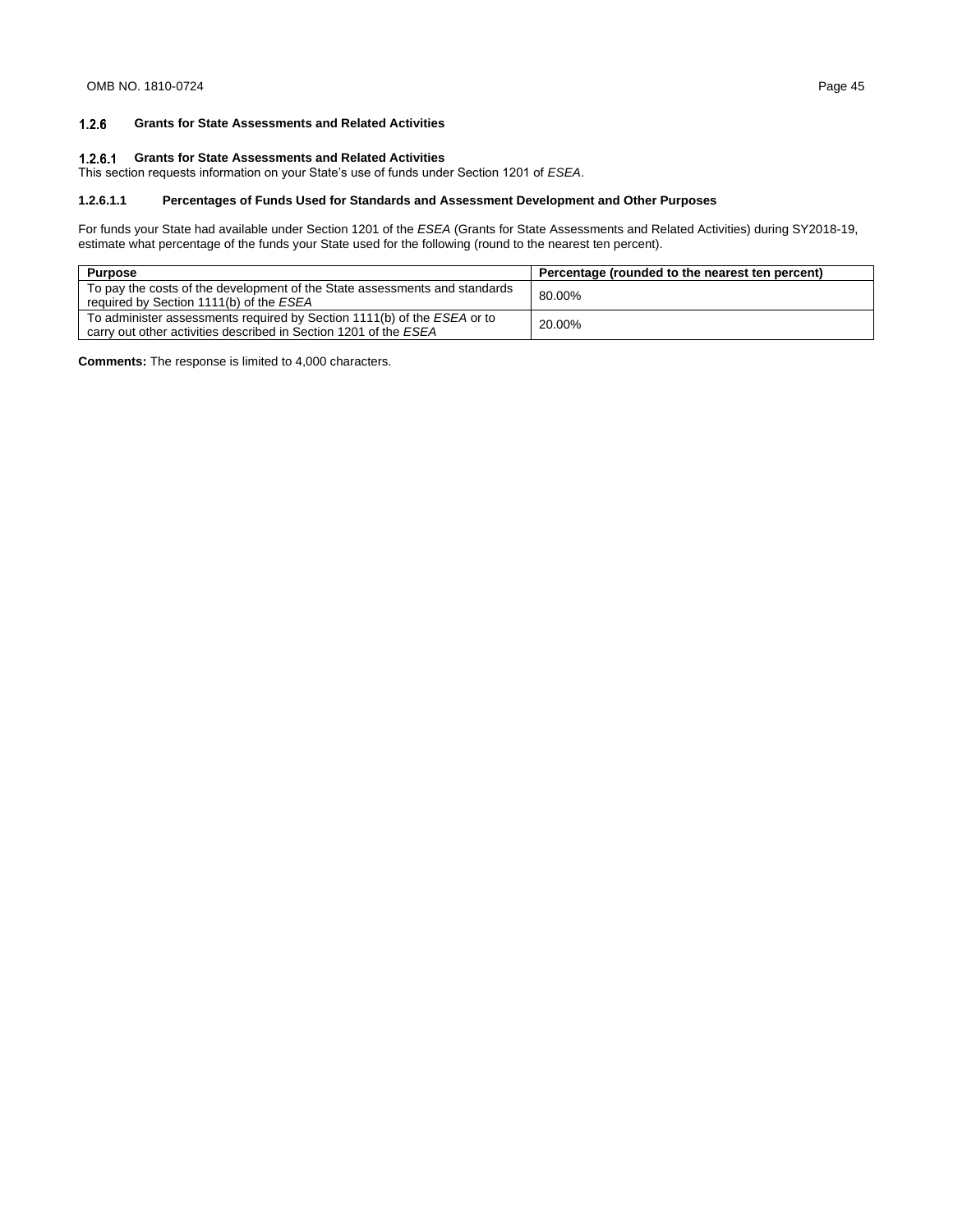## **1.2.6.1.2 Uses of Funds for Purposes Other than Standards and Assessment Development**

For funds your State had available under Section 1201 of the *ESEA* (Grants for State Assessments and Related Activities) during SY2018-19 that were used for purposes other than the costs of the development of the State assessments and standards required by Section 1111(b) of the *ESEA*, for what purposes did your State use the funds? (Enter "yes" for all that apply and "no" for all that do not apply).

| <b>Purpose</b>                                                                                                       | Used for Purpose (yes/no) |
|----------------------------------------------------------------------------------------------------------------------|---------------------------|
| Administering assessments required by Section 1111(b) of the ESEA                                                    | <b>YES</b>                |
| Ensuring the provision of appropriate accommodations available to ELs and children with disabilities to              |                           |
| improve the rates of inclusion in regular assessments of such children, including professional development           | <b>YES</b>                |
| activities to improve the implementation of such accommodations in instructional practice.                           |                           |
| Developing challenging State academic standards and aligned assessments in academic subjects for which               | <b>YES</b>                |
| standards and assessments are not required under Section 1111(b) of the ESEA.                                        |                           |
| Developing or improving assessments of ELs, including assessments of ELP as required under Section                   |                           |
| 1111(b)(2)(G) of the <i>ESEA</i> and academic assessments in languages other than English to meet the State's        | <b>YES</b>                |
| obligations under Section 1111(b)(2)(F) of the ESEA.                                                                 |                           |
| Ensuring the continued validity and reliability of State assessments.                                                | <b>YES</b>                |
| Refining State assessments to ensure their continued alignment with challenging academic standards and to            | <b>NO</b>                 |
| improve the alignment of curricula and instructional materials.                                                      |                           |
| Developing or improving balanced assessment systems that include summative, interim, and formative                   |                           |
| assessments, including supporting local educational agencies in developing and improving such                        | <b>NO</b>                 |
| assessments.                                                                                                         |                           |
| At the discretion of the State, refining science assessments required under Section 1111(b)(2) of the ESEA in        | <b>NO</b>                 |
| order to integrate engineering design skills and practices into such assessments.                                    |                           |
| Developing or improving models to measure and assess student progress or student growth on State                     |                           |
| assessments under Section 1111(b)(2) of the ESEA and other assessments not required under Section                    | <b>YES</b>                |
| $1111(b)(2)$ of the <i>ESEA</i> .                                                                                    |                           |
| Developing or improving assessments for children with disabilities, including alternate assessments aligned to       |                           |
| alternate academic achievement standards for students with the most significant cognitive disabilities               | <b>YES</b>                |
| described in Section $1111(b)(2)(D)$ of the <i>ESEA</i> , and using the principles of universal design for learning. |                           |
| Allowing for collaboration with institutions of higher education, other research institutions, or other              |                           |
| organizations to improve the quality, validity, and reliability of State academic assessments beyond the             | <b>NO</b>                 |
| requirements for such assessments described in Section 1111(b)(2) of the <i>ESEA</i> .                               |                           |
| Measuring student academic achievement using multiple measures of student academic achievement from                  | <b>NO</b>                 |
| multiple sources.                                                                                                    |                           |
| Evaluating student academic achievement through the development of comprehensive academic assessment                 |                           |
| instruments (such as performance and technology based academic assessments, computer adaptive                        | <b>YES</b>                |
| assessments, projects, or extended performance task assessments) that emphasize the mastery of standards             |                           |
| and aligned competencies in a competency-based education model.                                                      |                           |
| Designing report cards and reports under Section 1111(h) of the ESEA in an easily accessible, user-friendly          |                           |
| manner that cross-tabulates student information by any category the State determines appropriate, as long as         | <b>YES</b>                |
| such cross-tabulations (i) does not reveal personally identifiable information about an individual student, and      |                           |
| (ii) is derived from existing State and local reporting requirements.                                                |                           |
| Other                                                                                                                | <b>NO</b>                 |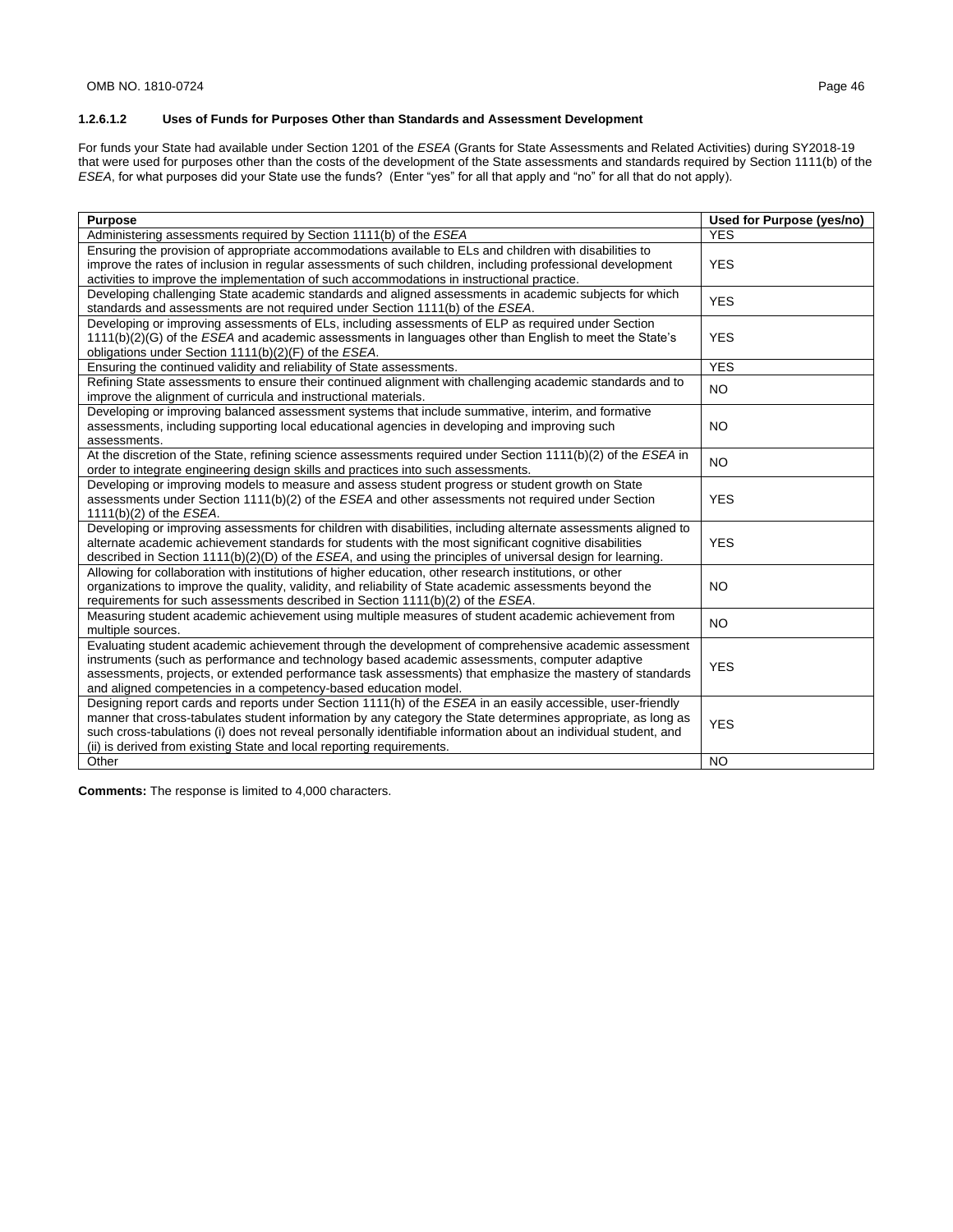### **1.3 TEACHERS**

In the tables below, provide the number of teachers for each of the school types listed and the number of teachers who are inexperienced, emergency or provisional credentialed, or out of field. The percentages used for high- and low-poverty schools and the poverty metric used to determine those percentages are reported in the second table. Below the tables are FAQs about these data.

#### $1.3.1$ **Inexperienced Teachers**

In the table below, provide information on the experience of teachers by poverty quartile and level.

|                             |                        | # (FTE) Inexperienced | Percentage Inexperienced |
|-----------------------------|------------------------|-----------------------|--------------------------|
| <b>School Poverty Level</b> | Total # (FTE) Teachers | <b>Teachers</b>       | <b>Teachers</b>          |
| High-poverty schools        | 9.859.50               | 3.022.26              | 30.65%                   |
| Low-poverty schools         | 13.233.54              | 3.123.82              | 23.61%                   |
| Total schools               | 43.147.49              | 10.998.94             |                          |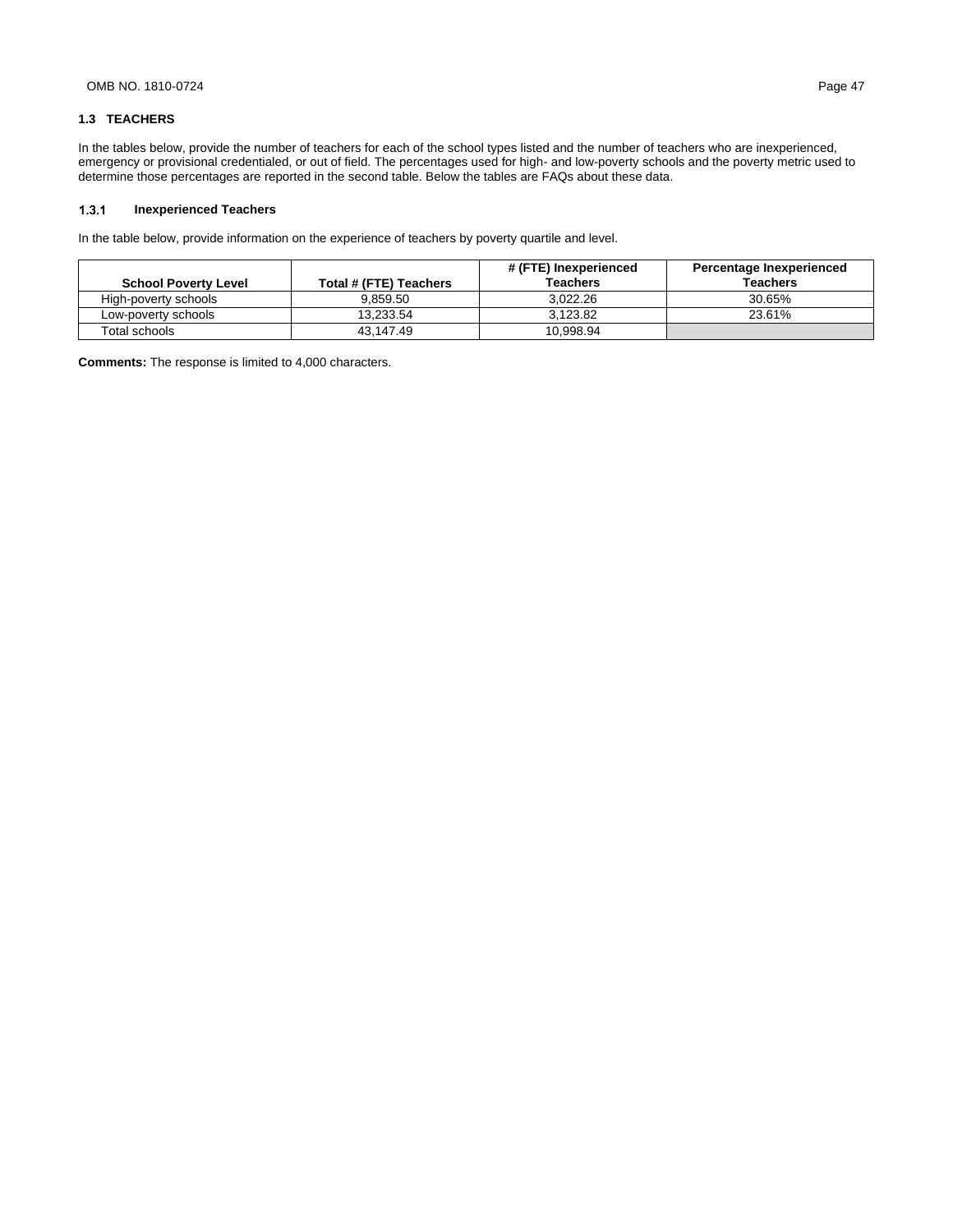#### $1.3.2$ **Teachers Teaching with Emergency or Provisional Credentials**

In the table below, provide information on the credentials of teachers by poverty quartile and level.

| <b>School Poverty Level</b> | Total # (FTE) Teachers | # (FTE) Teachers teaching<br>with emergency or<br>provisional credentials | <b>Percentage Teachers teaching</b><br>with emergency or provisional<br>credentials |
|-----------------------------|------------------------|---------------------------------------------------------------------------|-------------------------------------------------------------------------------------|
| High-poverty schools        | 9.859.50               | 341.81                                                                    | 3.47%                                                                               |
| Low-poverty schools         | 13.233.54              | 380.58                                                                    | 2.88%                                                                               |
| Total schools               | 43.147.49              | 1.275.06                                                                  |                                                                                     |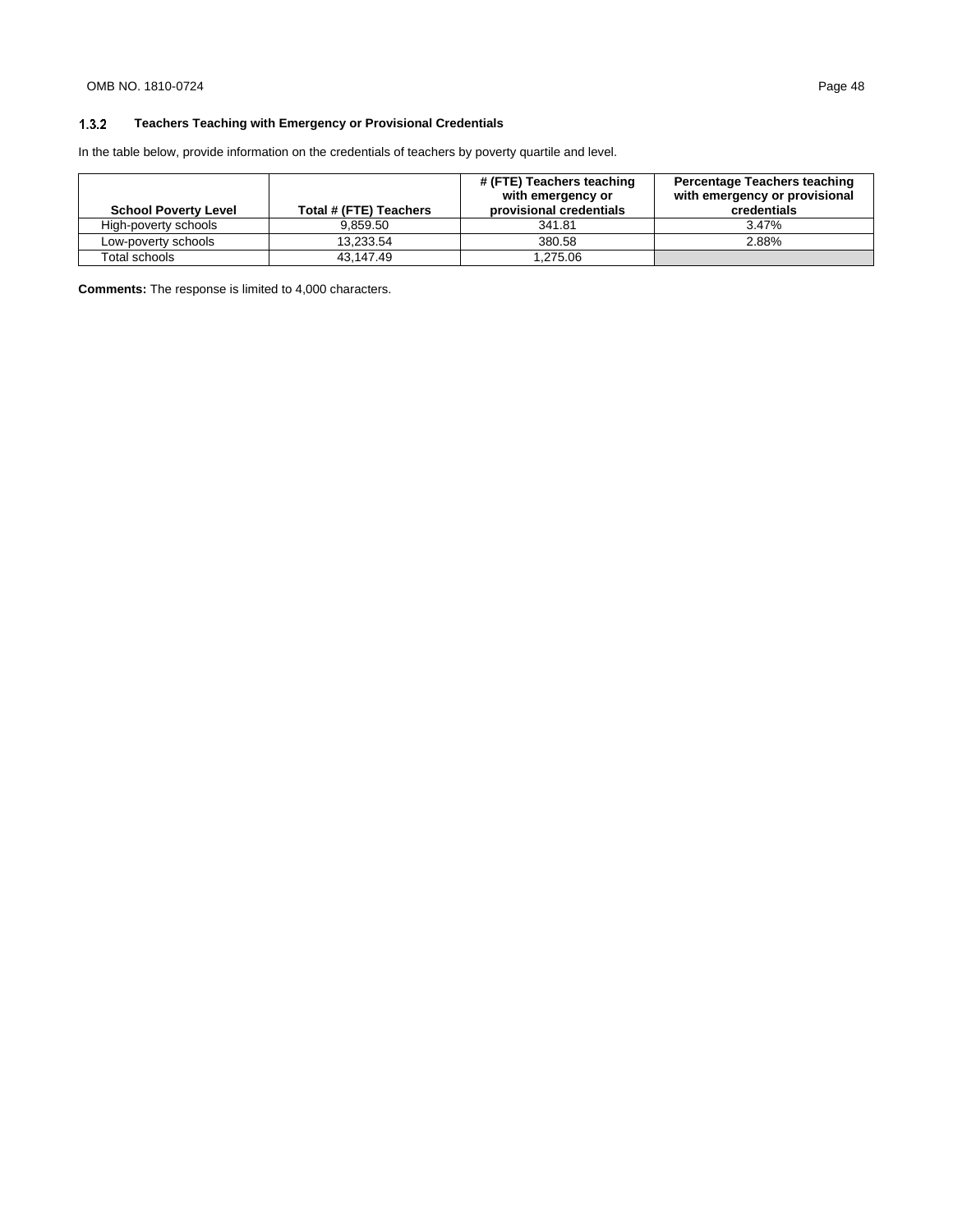#### $1.3.3$ **Teachers Who Are Not Teaching in the Subject or Field for which they are Certified or Licensed**

In the table below, provide information on teachers not teaching in the subject or field for which they are certified or licensed by poverty quartile and level.

| <b>School Poverty Level</b> | Total # (FTE) Teachers | # (FTE) Teachers who are<br>not teaching in the subject<br>or field for which they are<br>certified or licensed | Percentage teachers who are not<br>teaching in the subject or field<br>for which they are certified or<br>licensed |
|-----------------------------|------------------------|-----------------------------------------------------------------------------------------------------------------|--------------------------------------------------------------------------------------------------------------------|
| High-poverty schools        | 9.859.50               | 587.67                                                                                                          | 5.96%                                                                                                              |
| Low-poverty schools         | 13.233.54              | 586.49                                                                                                          | 4.43%                                                                                                              |
| Total schools               | 43.147.49              | 1.697.21                                                                                                        |                                                                                                                    |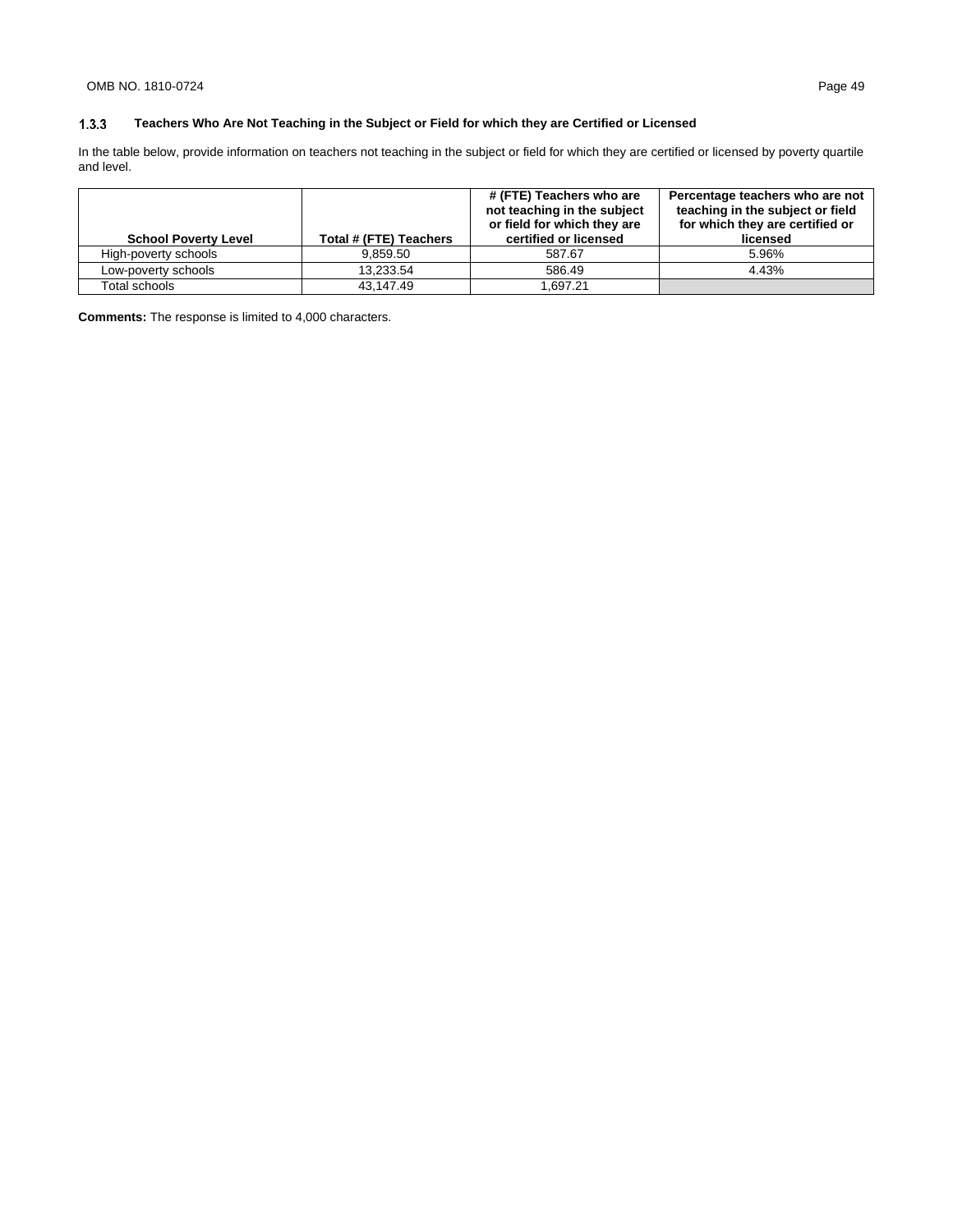#### $1.3.4$ **Poverty Quartile Breaks**

In the table below, provide the poverty quartiles breaks used in determining high- and low-poverty schools and the poverty metric used to determine the poverty quartiles.

|                     | <b>High-Poverty Schools</b><br>(more than what %) | <b>Low-Poverty Schools</b><br>(less than what %) |
|---------------------|---------------------------------------------------|--------------------------------------------------|
| All schools         | 68.74%                                            | 21.33%                                           |
|                     |                                                   |                                                  |
| Poverty metric used | Free and reduced cost meal eligibility            |                                                  |

#### **FAQ:**

*How are the poverty quartiles determined?* Rank order all schools from highest to lowest on your percentage poverty measure. Divide the list into four equal groups. Schools in the first (highest group) are high-poverty schools. Schools in the last group (lowest group) are the low-poverty schools. Generally, States use the percentage of students who qualify for the free or reduced-price lunch program for this calculation.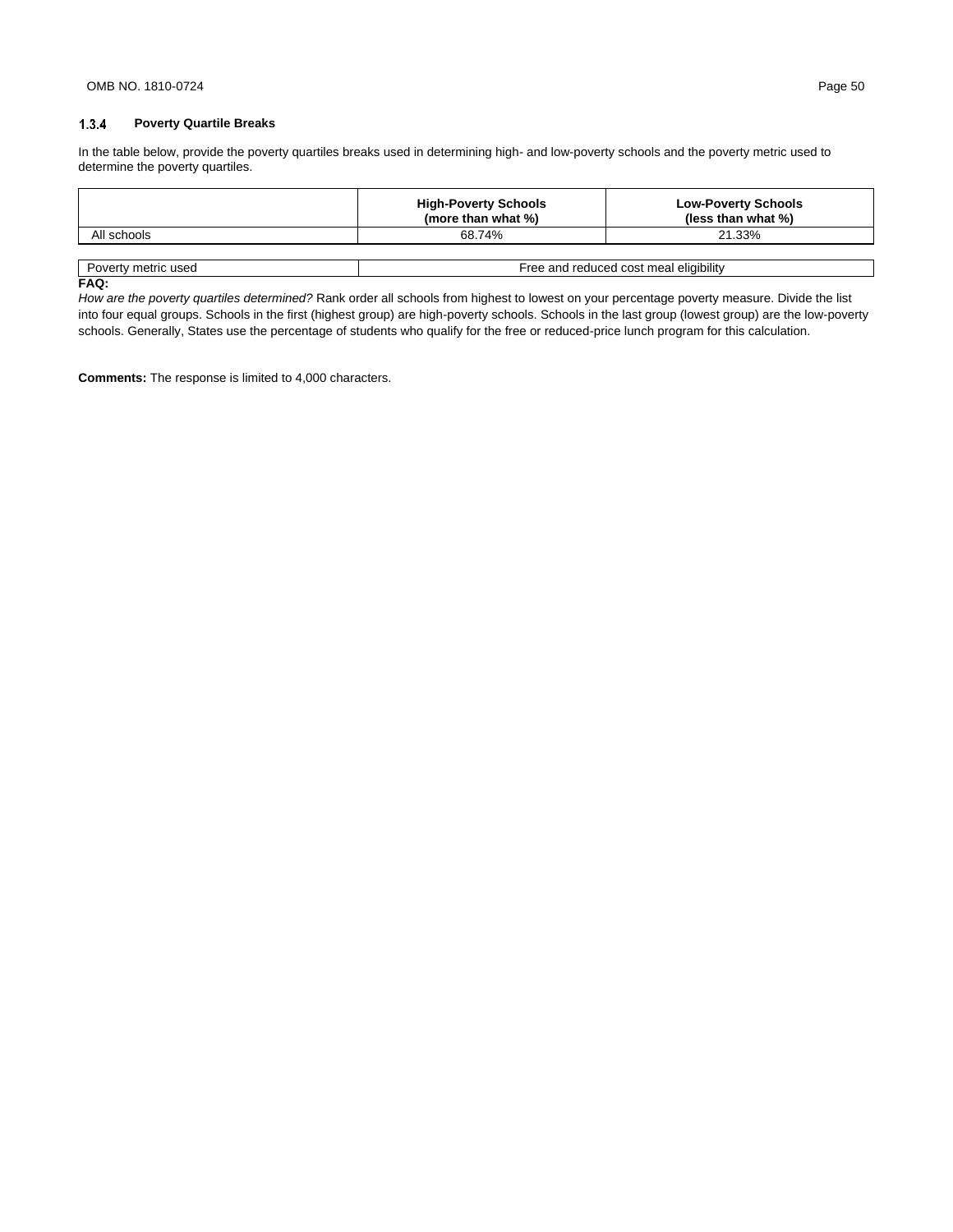### **1.4 TITLE III AND LANGUAGE INSTRUCTIONAL PROGRAMS**

This section collects annual performance and accountability data on the implementation of Title III programs.

#### **EL Enrollment Data**  $1.4.1$

### **Number of ALL ELs Enrolled in the State**

In the table below, provide the October 1 count of ALL ELs in the State who meet the EL definition under Section 8101(21) of the *ESEA*.

- Include newly enrolled (recent arrivals to the U.S.) and continually enrolled ELs, whether or not they receive services in a Title III LIEP.
- Do not include students previously identified as ELs (as described in Section 1111(b)(3)(B) of the ESEA) or students who exit LIEPs based on attainment of ELP (as described in Section 3121(a)(4) of the ESEA) in the ALL EL student count in this table.

| <b>Total Els</b>                                                        |                 |
|-------------------------------------------------------------------------|-----------------|
| <b>State</b><br>the<br>⊹ELS IN<br>Number of<br>`ALL :                   | 99.709          |
| disabilities<br>Ls identified as<br>with<br>, children.<br>Number of EL | 792<br>-<br>IG. |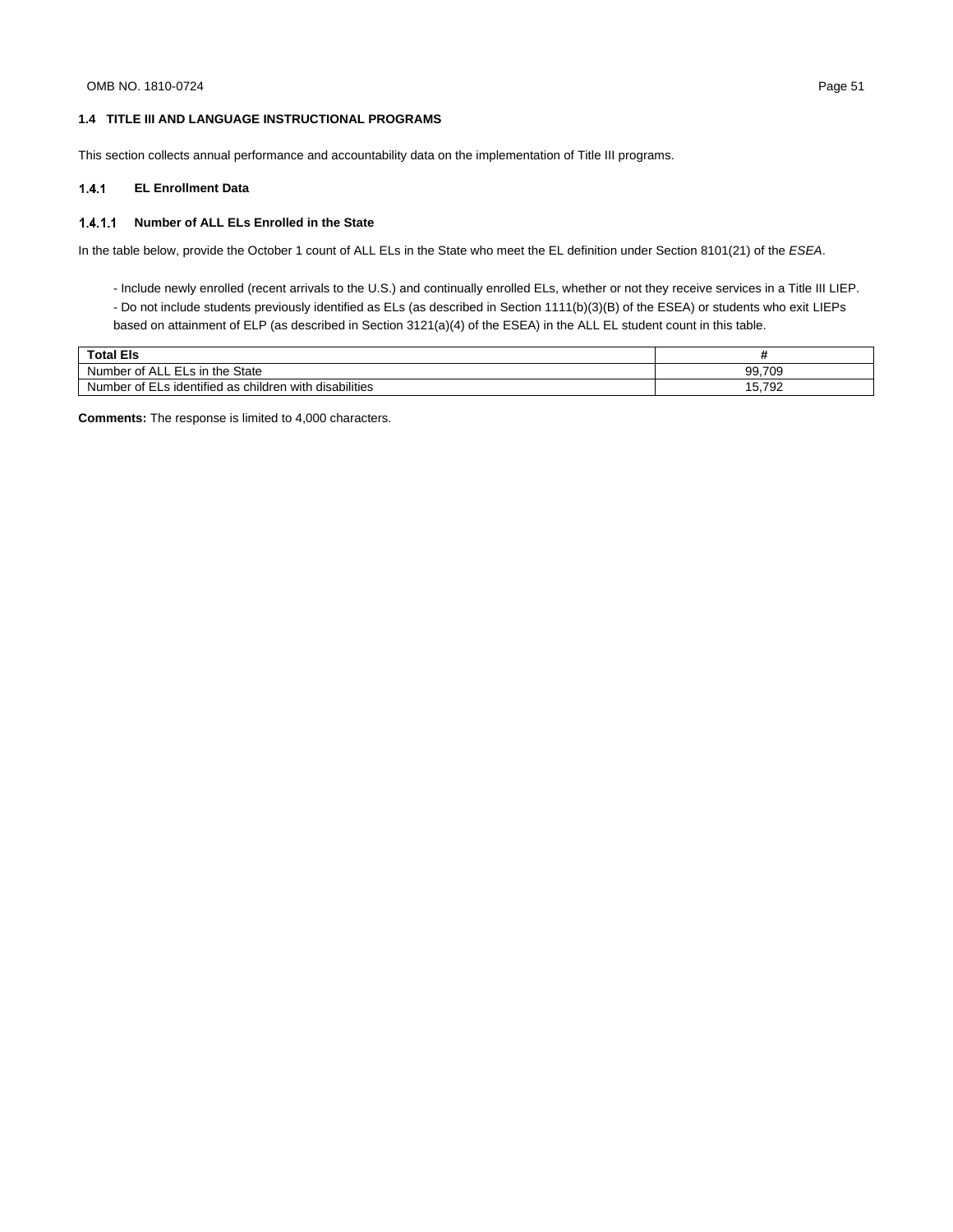## **Number of ELs in LEAs receiving Title III funds**

In the table below, provide the October 1 count of ELs in the State served by LIEPs in LEAs receiving Title III funds.

| <b>ELs Receiving Services</b>                                           |        |
|-------------------------------------------------------------------------|--------|
| ELs enrolled in LEAs receiving Title III funds who are served by a LIEP | 97.255 |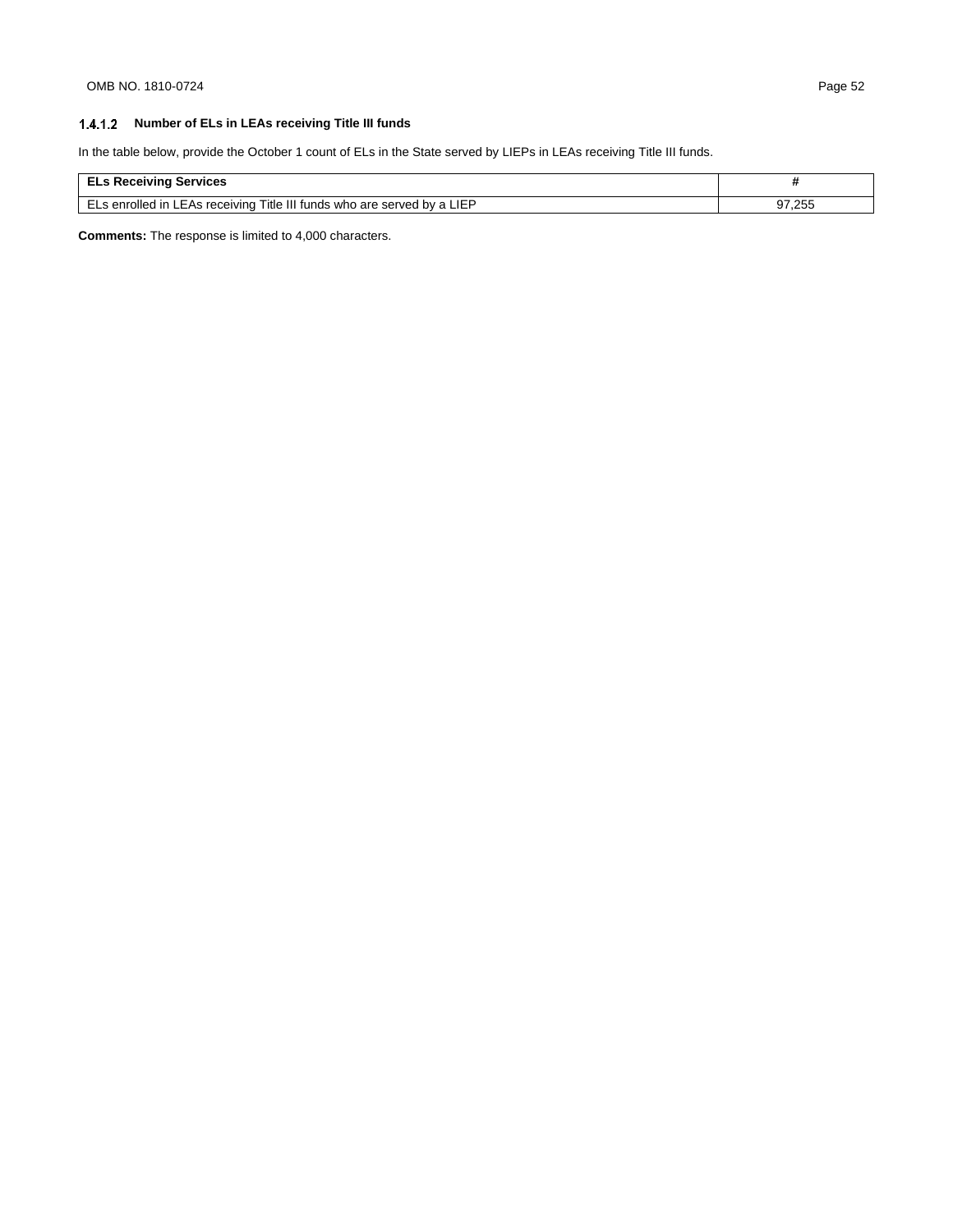#### $1.4.2$ **LIEPs**

**Note:** Section 3201(7) – The term 'LIEP' means an instruction course – (A) in which an EL is placed for the purpose of developing and attaining English proficiency, while meeting challenging State academic standards; and (B) that may make instructional use of both English and a child's native language to enable the child to develop and attain English proficiency and may include the participation of English proficient children if such course is designed to enable all participating children to become proficient in English and a second language.

In the table below, identify the language of instruction (other than English) next to each type of LIEP implemented in the State, as defined under Section 3201(7), as required by Sections 3121(a)(1) and 3122(b)(1) of the *ESEA*.

| <b>LIEPs</b>                                                              | Language of instruction (if applicable) | <b>Number of ELs Enrolled</b> |
|---------------------------------------------------------------------------|-----------------------------------------|-------------------------------|
|                                                                           |                                         |                               |
|                                                                           |                                         |                               |
| <b>Transitional Bilingual</b>                                             | Spanish                                 | 7.252                         |
| Dual Language or Two-way Immersion                                        | Spanish, Mandarin Chinese               | 3.899                         |
| English as Second language (ESL) or English<br>Language Development (ELD) | n/a                                     | 76.029                        |
| Content Classes with integrated ESL support                               | n/a                                     | 9.797                         |
| Newcomer programs                                                         | n/a                                     | 239                           |
| Other                                                                     | n/a                                     | 39                            |

Explain in the comment box below if the State has any additional LIEPs that are not captured in the table above.

The response is limited to 8,000 characters.

Push-in ELL teachers team-teach and provide instruction in the regular classroom. Students are in regular education classrooms with

differentiation; immersion; literacy-based ESL; interventionist model support through peer modeling; co-teaching; Woodcock Munoz Model School(s); a content strand of systematic English language development; sheltered content instruction; daily ELD blocks; heritage language support.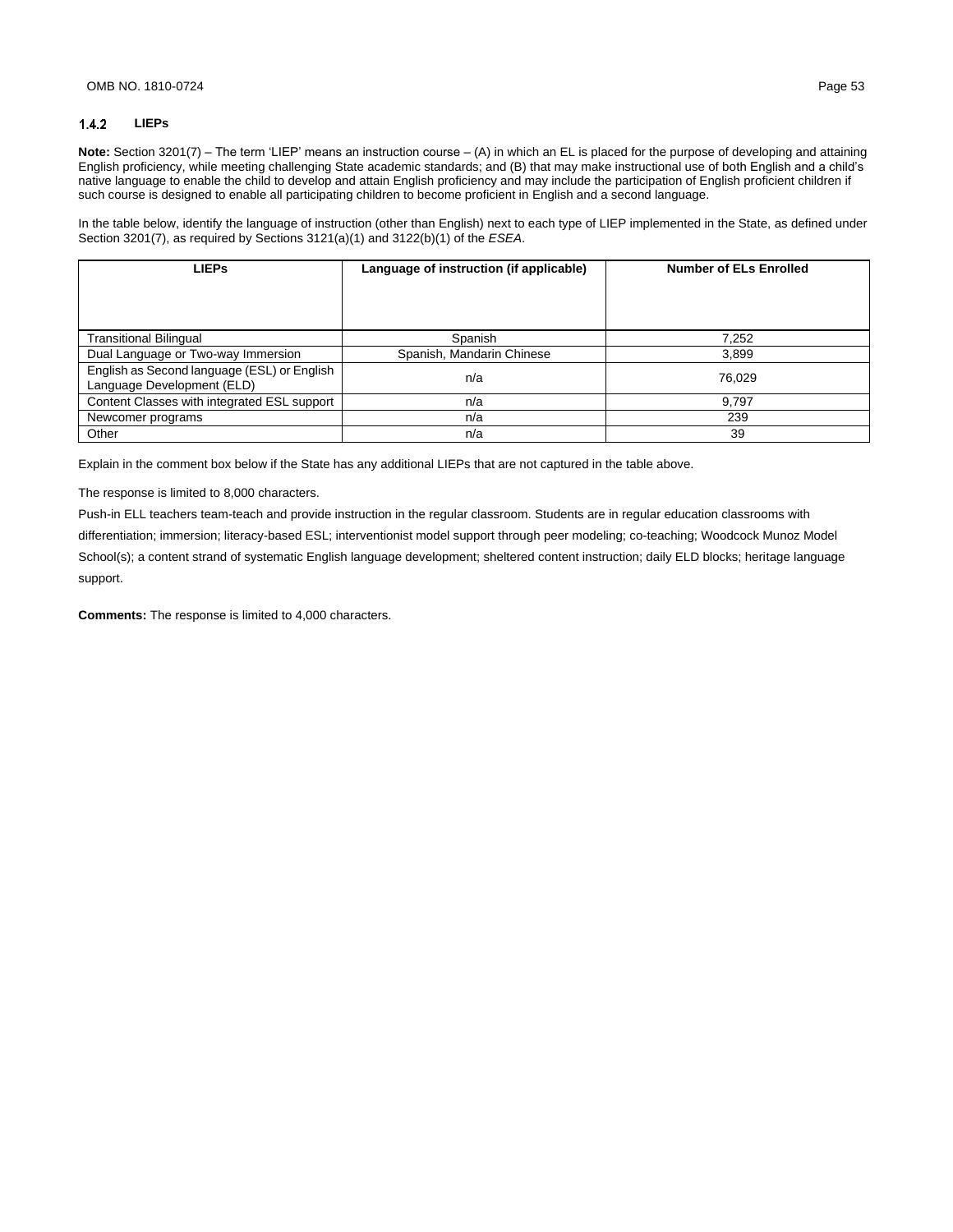#### $1.4.3$ **Most Commonly Spoken Languages in the State**

In the table below, provide the five most commonly spoken languages, other than English, in the State (for all ELs, not just ELs enrolled in LEAs that received Title III services). The top five languages should be determined by the highest number of ELs speaking each of the languages listed**.** Report additional languages with significant numbers of ELs in the comment section.

| Language           | # ELs  |
|--------------------|--------|
| Spanish; Castilian | 82,526 |
| Arabic             | 1,948  |
| Vietnamese         | 1,316  |
| Chinese            | 1,181  |
| Amharic            | 1,025  |

The response is limited to 8,000 characters.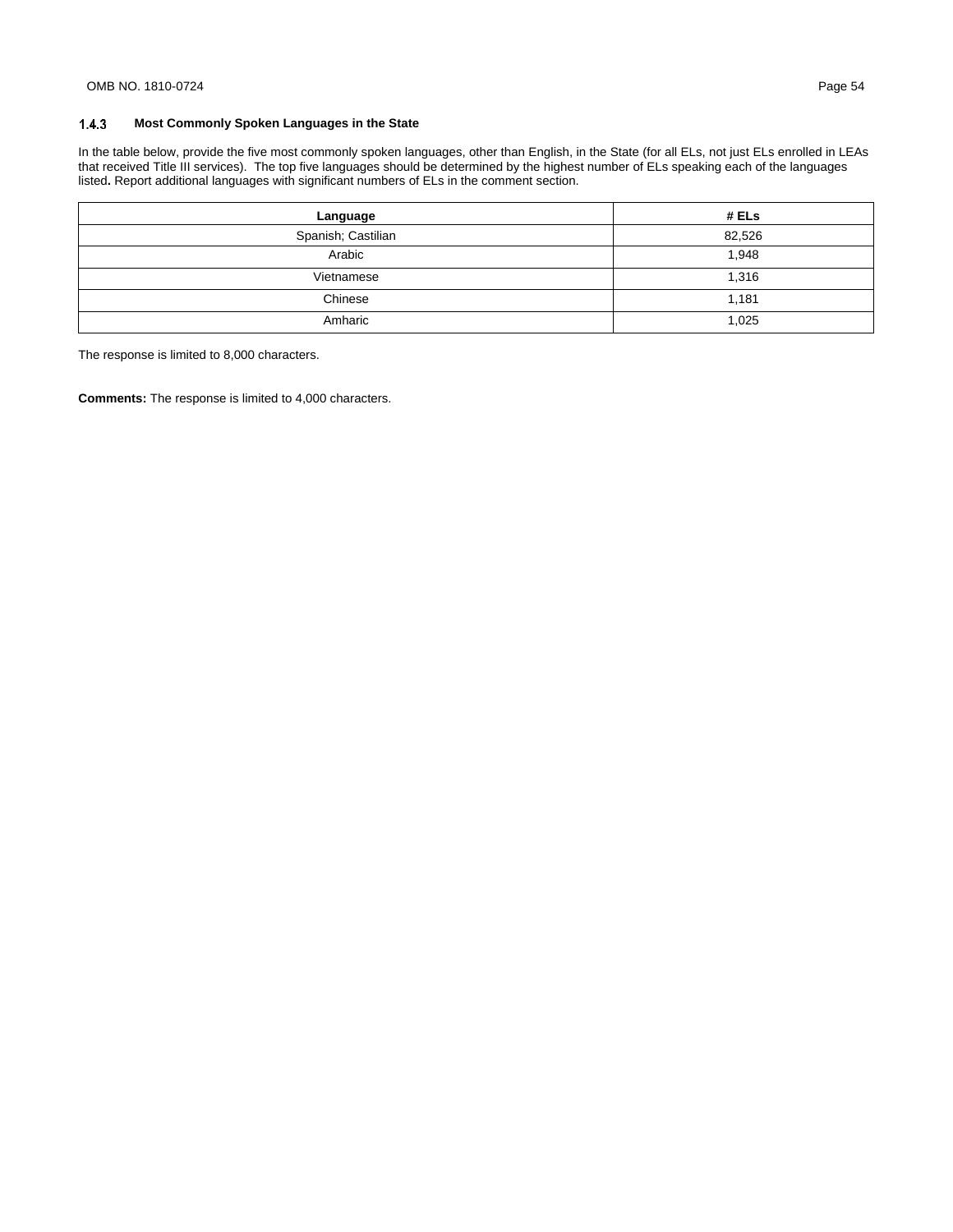#### 1.4.4 **Teacher Information and Professional Development**

This section collects information about teachers as required under Section 3122 (b)(5) of the ESEA.

In the table below, report the unduplicated headcount of teachers who are working in LIEPs as defined under Section 3302(7) of the *ESEA* and reported in CSPR Section 1.4.2 (LIEPs) even if they are not paid with Title III funds.

| Number of teachers serving in LIEPs<br>(including core content (reading, math,<br>science and social studies) in LEAs<br>receiving Title III funds | Number of certified, licensed or endorsed<br>teachers serving in LIEP in LEAs<br>receiving Title III funds | How many ESL/bilingual education<br>endorsed teachers will be needed for the<br>succeeding 5 fiscal years.* |
|----------------------------------------------------------------------------------------------------------------------------------------------------|------------------------------------------------------------------------------------------------------------|-------------------------------------------------------------------------------------------------------------|
| 3.471                                                                                                                                              | 3.471                                                                                                      | 5.000                                                                                                       |

\*This number should be the total additional teachers needed for the next 5 years, not the number needed for each year**.** Do not include the number of teachers currently working in Title III English language instruction educational programs.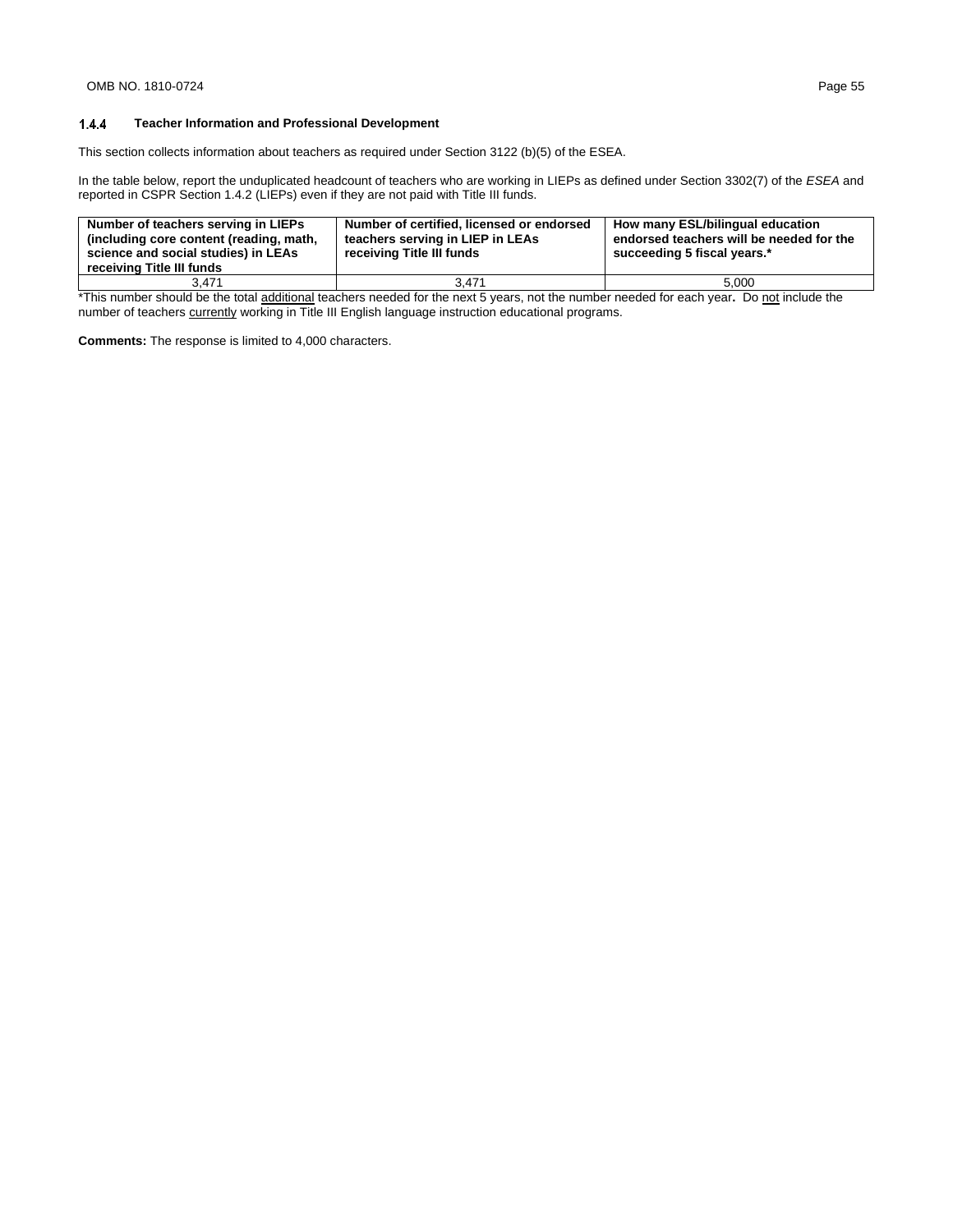#### 1.4.5 **Activities of Subgrantees Related to the Teaching and Learning of ELs**

This section aggregates data on LEA-level activities that support the education of ELs with Title III funds.

In the tables below, provide information about allowable activities conducted under Section 3115 of the *ESEA*.

| Activities serving ELs in LEAs receiving Title III funds                                            | # LEAs that conducted activity |
|-----------------------------------------------------------------------------------------------------|--------------------------------|
| Supporting the development and implementation of LIEPs                                              | 34                             |
| Enhancing existing LIEPs and programs for restructuring and reforming schools with ELs              | 21                             |
| Supporting implementation of school wide programs                                                   |                                |
| Professional development to teachers and other personnel serving ELs                                | 41                             |
| Parent and community engagement activities                                                          | 31                             |
| Supporting the development and implementation of pre-school programs                                |                                |
| Improving LIEPs by upgrading curricula, instructional materials, software and assessment procedures | 18                             |
| Improving instruction of ELs with disabilities                                                      |                                |
| Providing tutorials, career and technical education                                                 |                                |
| Offering programs to help ELs achieve success in post-secondary education                           |                                |
| Other                                                                                               |                                |

If State reports a nonzero count of LEAs under "Other", please describe the activities that were conducted during SY2018-19 in the comment box below.

The response is limited to 8,000 characters.

**Comments:** The response is limited to 4,000 characters.

Subgrantees were counted at the consortia level; each consortia counted as one subgrantee, regardless of how many districts were members.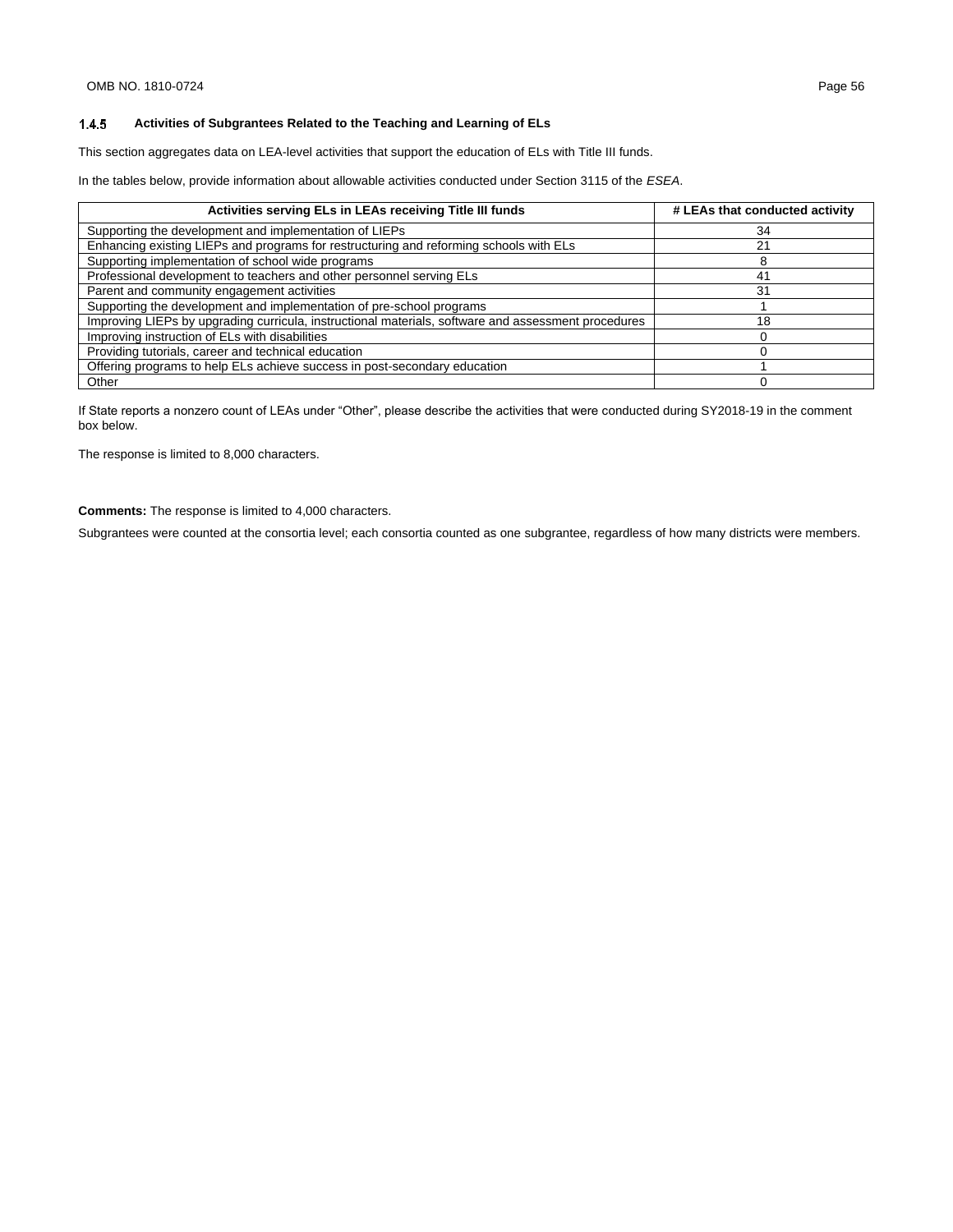#### $1.4.6$ **Assistance Provided by SEAs under Section 3111(b)(2)(D) of the** *ESEA*

Provide information on technical assistance and other forms of assistance provided by the SEA to LEAs that are receiving Title III subgrants.

| <b>Activities</b>                                                                                                                                                                          | Check all that apply |
|--------------------------------------------------------------------------------------------------------------------------------------------------------------------------------------------|----------------------|
| Identifying and implementing effective LIEPs and curricula for teaching English learners                                                                                                   | YES                  |
| Helping ELs meet the same challenging State academic standards that all children are expected to meet                                                                                      | YES                  |
| Identifying or developing, and implementing, measures of English proficiency                                                                                                               | <b>YES</b>           |
| Strengthening and increasing parent, family, and community engagement in programs that serve ELs                                                                                           | YES                  |
| Providing recognition, which may include providing financial awards, to recipients of subgrants under<br>section 3115 that have significantly improved the achievement and progress of ELs | NO.                  |
| Other                                                                                                                                                                                      | NO.                  |

If "Other" is checked, please provide information in the comment box below on the types of technical assistance provided by the SEA to LEAs that aren't captured by the first five types of activities in the table.

The response is limited to 8,000 characters.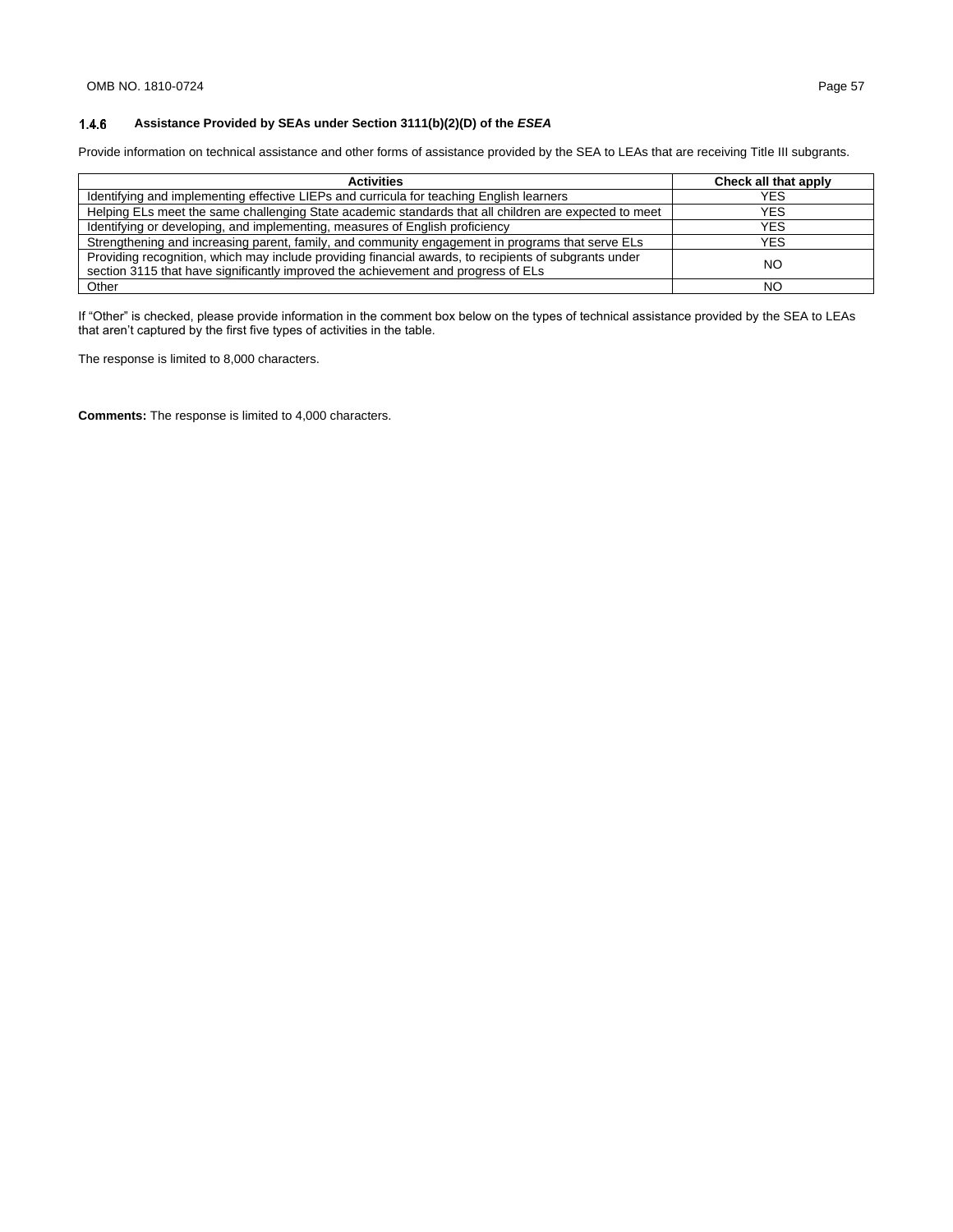$1.4.7$ 

In the table below, report the unduplicated number of immigrant students enrolled in schools in the State and the number of immigrant students in LEAs receiving funds under Section 3114(d) of the *ESEA*.

Note: Not all immigrant students are ELs.

| # Immigrant Students Enrolled | # Immigrant Students in LEAs receiving<br>funds under Section 3114(d) | # of $3114(d)(1)$ Subgrants |
|-------------------------------|-----------------------------------------------------------------------|-----------------------------|
| 11.946                        | 10,176                                                                | 29                          |

If State reports zero (0) students in LEAs receiving funds under Section 3114(d) or the *ESEA* or zero (0) subgrants, explain in comment box below.

The response is limited to 8,000 characters.

**Comments:**The response is limited to 4,000 characters.

#### **Table 1.4.7 Definitions:**

**1. Immigrant Students Enrolled:** Number of students who meet the definition of immigrant children and youth under Section 3201(5) of the *ESEA* and enrolled in the elementary or secondary schools in the State.

**2. Immigrant Students in LEAs receiving funds under Section 3114(d):** Number of immigrant students enrolled in LEAs receiving funds reserved for immigrant education programs/activities under Section 3114(d) of the *ESEA*. This number should not include immigrant students who are enrolled in an LEA that receives Title III funds under Section 3114(a) of the *ESEA*, but not Section 3114(d) of the *ESEA*.

**3. 3114(d) Subgrants:** Number of subgrants made in the State under Section 3114(d) of the *ESEA*, with funds reserved for immigrant children and youth. Do not include in the count LEAs that receive Title III English language acquisition subgrants made under Section 3114(a) of the *ESEA*, but that do not receive subgrants under Section 3114(d) of the *ESEA*, even if immigrant students are enrolled in those LEAs.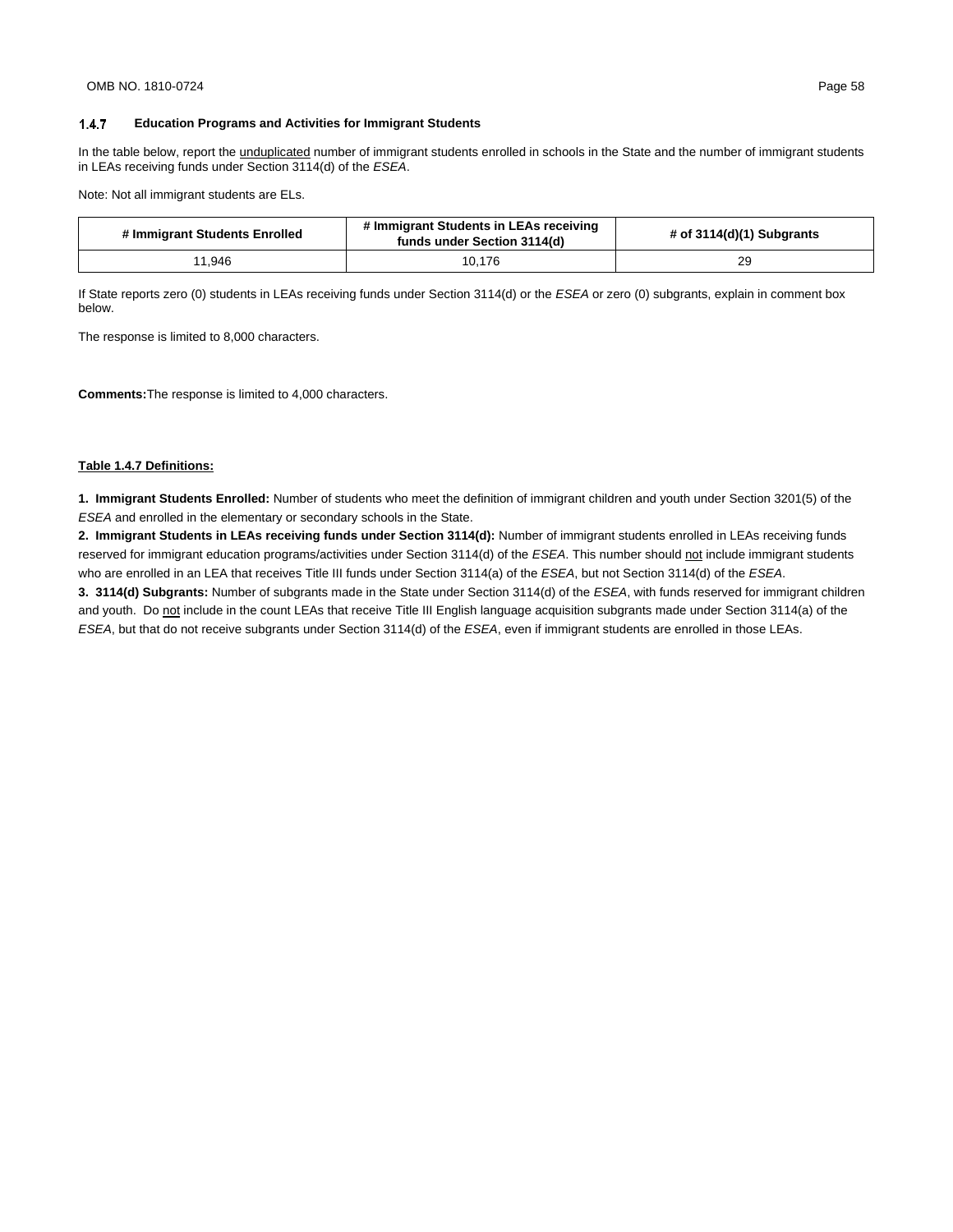#### $1.4.8$ **State Subgrant Activities**

This section collects data on State subgrant activities.

### **State Subgrant Process**

In the table below, report the time between when the State receives the Title III allocation from the U.S. Department of Education (ED), normally on July 1 of each year for the upcoming school year, and the time when the State distributes these funds to subgrantees for the intended school year. Dates must be submitted using the MM/DD/YY format.

Example: State received SY2018-19 funds July 1, 2018, and then made these funds available to subgrantees on August 1, 2018, for SY2018- 19 programs. Then the "# of days/\$\$ Distribution" is 30 days.

| Date State Received Allocation | Date Funds<br>s Available to Subgrantees | # of Davs/\$\$ Distribution |
|--------------------------------|------------------------------------------|-----------------------------|
| 7/1/2018                       | 7/1/2018                                 |                             |

## **Table 1.4.8.1 Definitions:**

**1. Date State Received Allocation =** Date the State receives the Title III allocation from ED.

**2. Date Funds Available to Subgrantees =** Date that Title III funds are available to approved subgrantees.

**3. # of Days/\$\$ Distribution =** Average number of days for States receiving Title III funds to make subgrants to subgrantees beginning from July 1 of each year, except under conditions where funds are being withheld.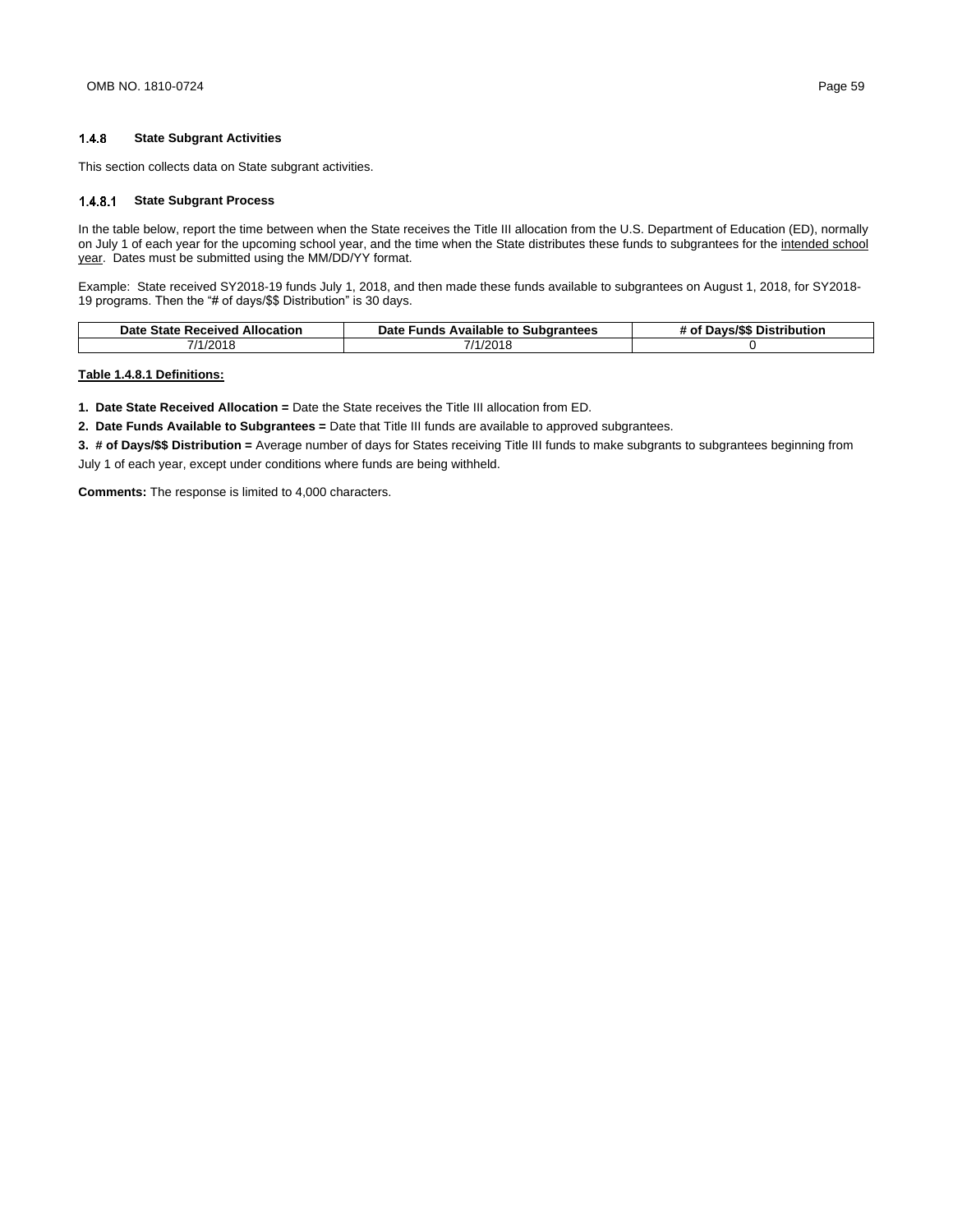### **Steps to Shorten the Distribution of Title III Funds to Subgrantees**

In the comment box below, describe how your State can shorten the process of distributing Title III funds to subgrantees.

### The response is limited to 8,000 characters.

USDE's preliminary allocations are available to districts in the Spring of each year for budgeting and application process purposes. These are provided with anticipation that LEAs applying for funds will have Substantial Approval by July 1st. Applications and budgets are due by June 30th of each year. However, application extensions are granted to LEAs that request them. Each LEA application is reviewed on a case-by-case basis within 30 days of receipt. After review, each LEA is notified that its application has been given final approval, substantial approval, or no approval. If Colorado Department of Education (CDE) is unable to give an application final approval, the LEA is notified of the changes that must be made in order to give the application final approval. Substantial approval means that an LEA may obligate but not draw down funds. Once an LEA has received final application approval, funds are available for draw down. However, any carryover funds continue to be made available to districts prior to final approval of its current application. Also, Colorado does not allow an LEA to draw down funds until Colorado receives grant award notification from USDE, which typically occurs mid-July. However, funds are available for LEA to draw down as soon as Colorado receives its award notification from USDE and CDE has established that the LEA has met federal and state requirements for release of the funds.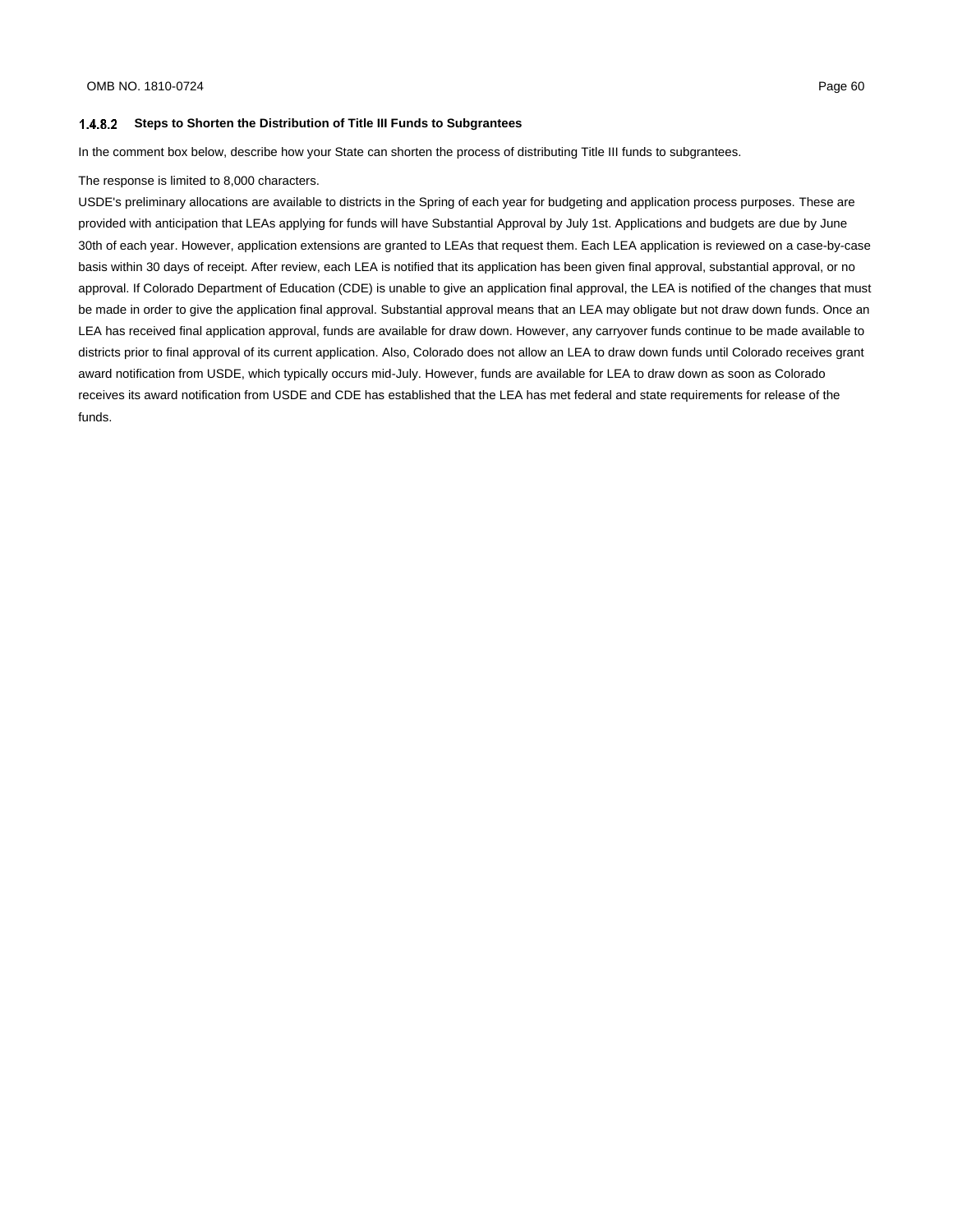#### $1.4.9$ **Title III Subgrantees**

This section collects data on the performance of Title III subgrantees.

## **Termination of Title III Language Instruction Educational Programs**

This section collects data on the termination of Title III programs or activities as required by Section 3122(b)(7) of the *ESEA*.

| <b>Termination of Title III Programs</b>                                                                                     | Yes / No |
|------------------------------------------------------------------------------------------------------------------------------|----------|
| Were any Title III language instruction educational programs or activities terminated for failure to reach<br>program goals? | NO       |
| If yes, provide the number of language instruction educational programs or activities terminated.                            |          |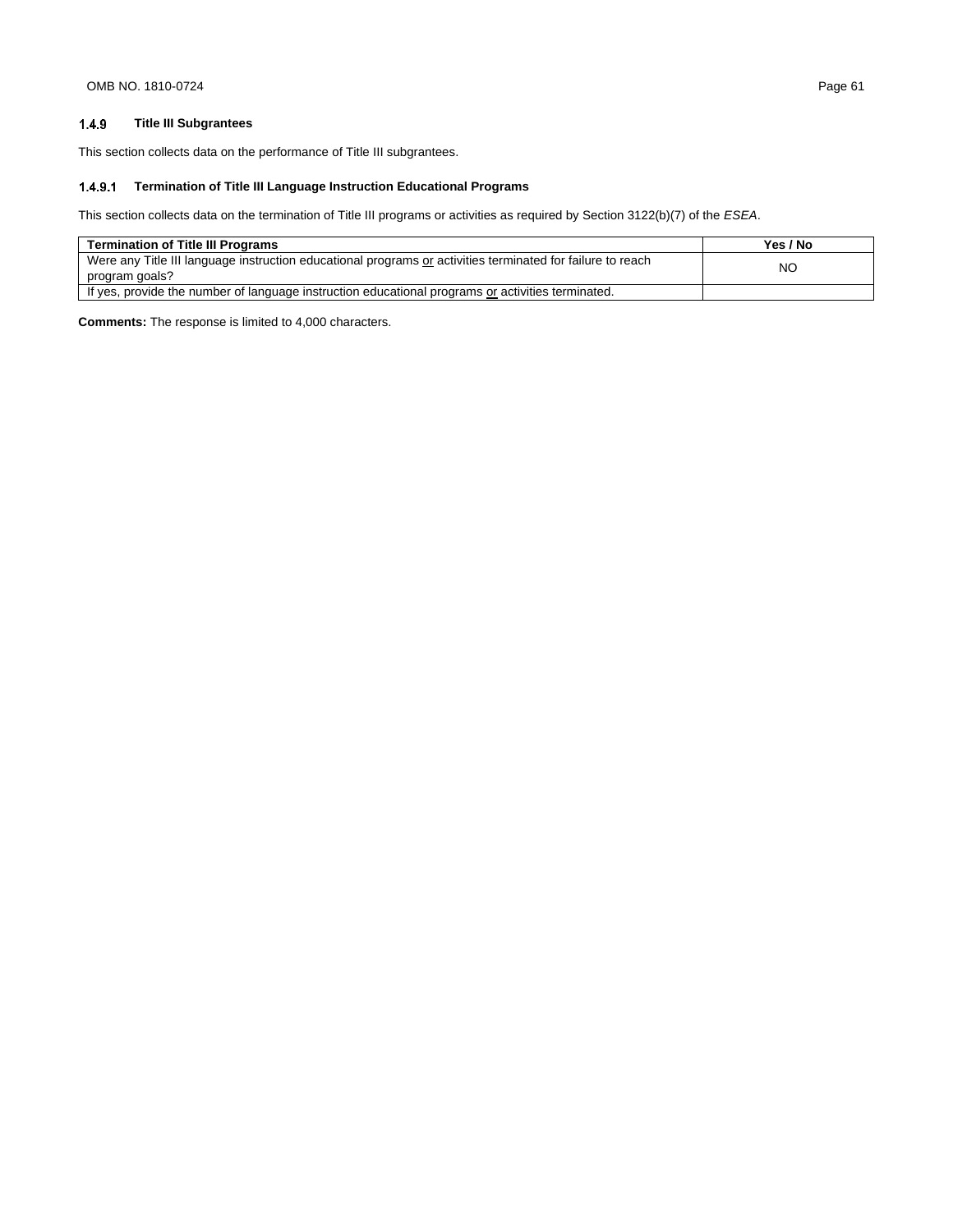In the table below, provide the number of schools identified as persistently dangerous, as determined by the State, by the start of the school year. For further guidance on persistently dangerous schools, refer to Section B "Identifying Persistently Dangerous Schools" in the Unsafe School Choice Option Non-Regulatory Guidance, available at: http://www.ed.gov/policy/elsec/guid/unsafeschoolchoice.pdf.

| Рe<br>earous<br>Schools<br>…diiu™<br>                                      |  |
|----------------------------------------------------------------------------|--|
| $'ab\sim b$<br>۳⊿⊶<br>nae<br>.stentiv<br>צוטטר<br>Jar<br>. )     }<br>וגור |  |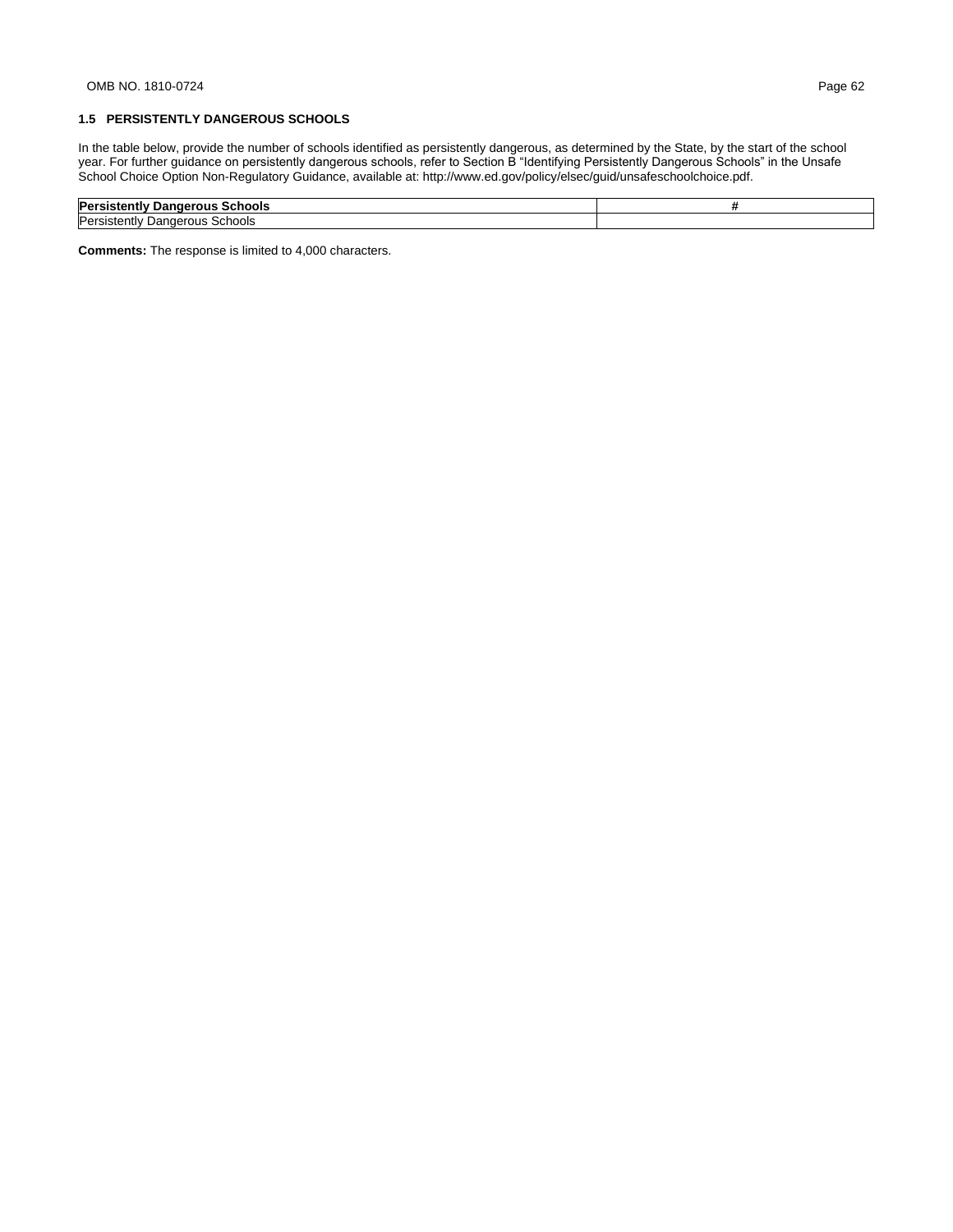## **1.6 EDUCATION FOR HOMELESS CHILDREN AND YOUTHS PROGRAM**

This section collects data on homeless children and youth and the McKinney-Vento grant program.

In the table below, provide the following information about the number of LEAs in the State who reported data on homeless children and youth and the McKinney-Vento program. The totals will be automatically calculated.

| <b>LEAs</b>            |            | # LEAs Reporting Data |
|------------------------|------------|-----------------------|
| LEAs without subgrants | 110<br>. . | 11 <sup>c</sup>       |
| LEAs with subgrants    | →∼         | 76                    |
| Total                  | 186        | 186                   |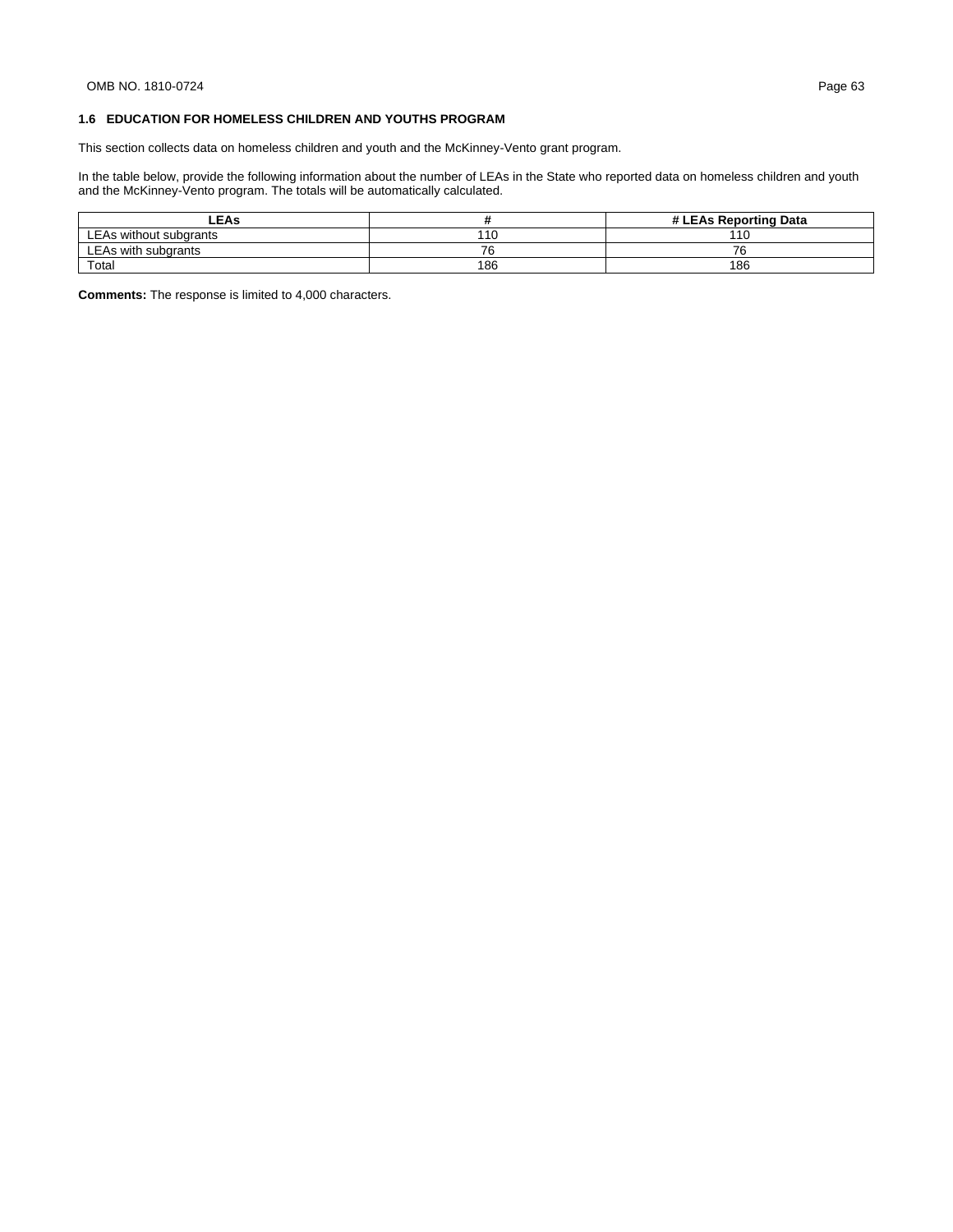#### $1.6.1$ **All LEAs (with and without McKinney-Vento subgrants)**

The following questions collect data on homeless children and youth in the State.

## **Homeless Children and Youth**

In the table below, provide the number of homeless children and youth by grade level enrolled in public school at any time during the regular school year. The totals will be automatically calculated:

| Age/Grade                          | # of Homeless Children/Youth Enrolled |
|------------------------------------|---------------------------------------|
| Age 3 through 5 (not Kindergarten) | 870                                   |
| ĸ                                  | 1,596                                 |
|                                    | 1,706                                 |
| 2                                  | 1,605                                 |
| 3                                  | 1,654                                 |
| 4                                  | 1,672                                 |
| 5                                  | 1,678                                 |
| 6                                  | 1,638                                 |
|                                    | 1,561                                 |
| 8                                  | 1,378                                 |
| 9                                  | 1,512                                 |
| 10                                 | 1,358                                 |
| 11                                 | 1,328                                 |
| 12                                 | 2,004                                 |
| Ungraded                           |                                       |
| Total                              | 21,560                                |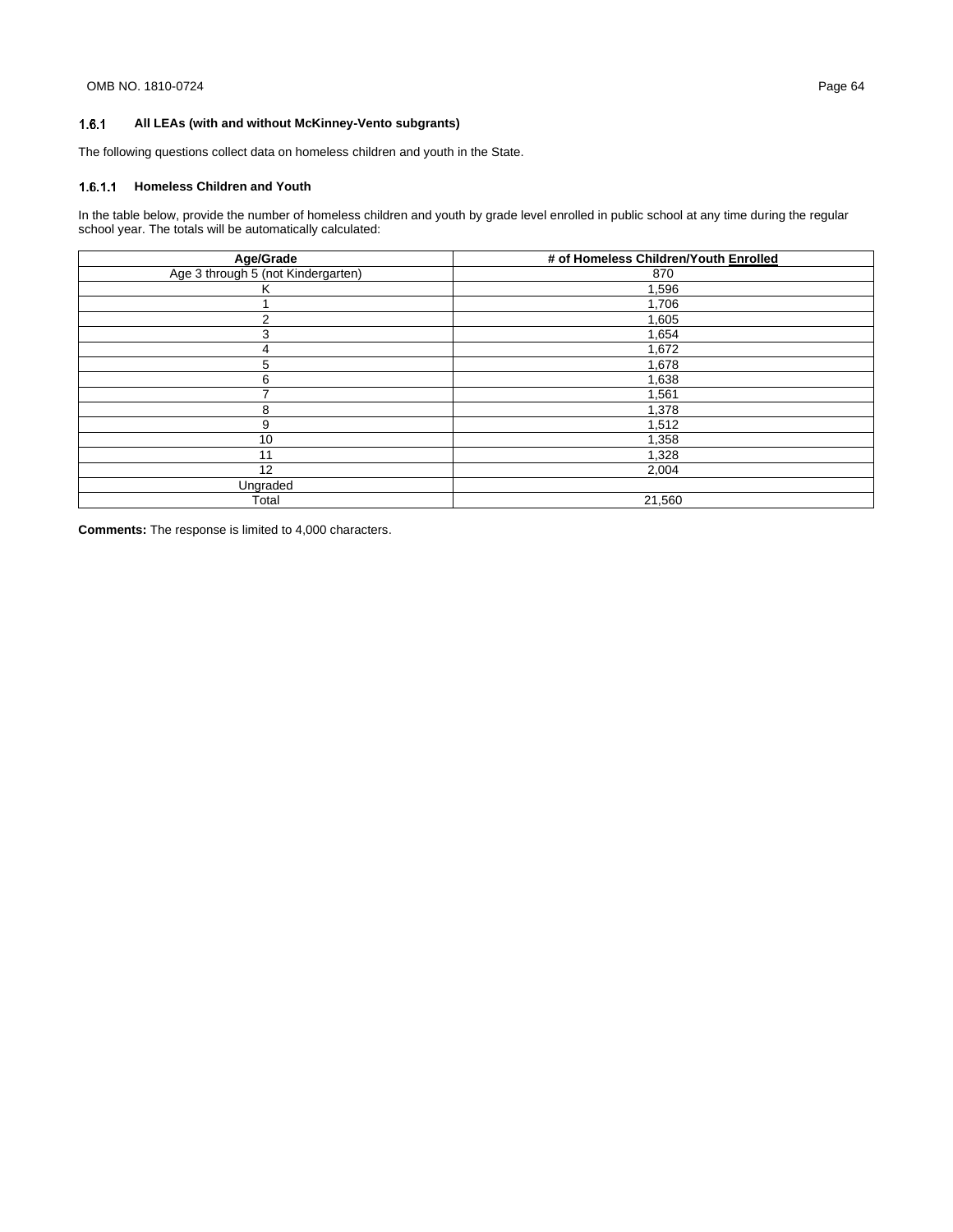.

## **Primary Nighttime Residence of Homeless Children and Youth**

In the table below, provide the number of homeless children and youth by primary nighttime residence enrolled in public school at any time during the regular school year. The primary nighttime residence should be the student's nighttime residence when he/she was identified as homeless. The totals will be automatically calculated.

| <b>Primary Nighttime Residence</b>                                                         | # of Homeless Children/Youth | # of Homeless Children/Youth who<br>are Unaccompanied |
|--------------------------------------------------------------------------------------------|------------------------------|-------------------------------------------------------|
| Shelters and transitional housing                                                          | 2,455                        | 329                                                   |
| Doubled-up (e.g., living with another family)                                              | 15.889                       | 2.090                                                 |
| Unsheltered (e.g., cars, parks, campgrounds,<br>temporary trailer, or abandoned buildings) | 1.043                        | 175                                                   |
| Hotels/Motels                                                                              | 2.179                        | 52                                                    |
| Total                                                                                      | 21.566                       | 2.646                                                 |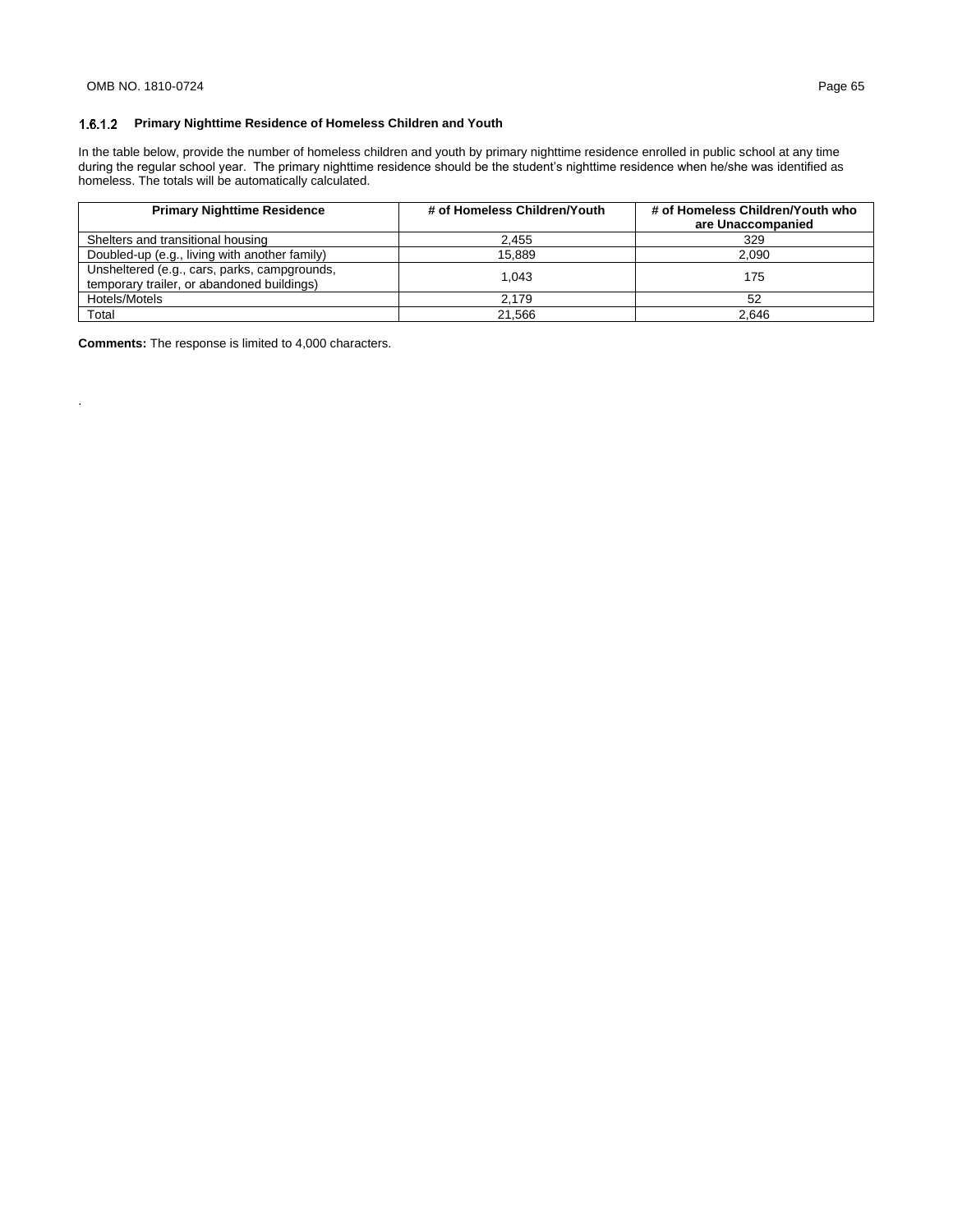## **Subgroups of Homeless Students Enrolled**

In the table below, please provide the following information about the homeless students enrolled during the regular school year.

| <b>Special Population</b>         | # Homeless Children/Youth |
|-----------------------------------|---------------------------|
| Unaccompanied homeless youth      | 2.646                     |
| Migrant children/vouth            | 455                       |
| Children with disabilities (IDEA) | 3.865                     |
| English Learners (ELs)            | 4.035                     |